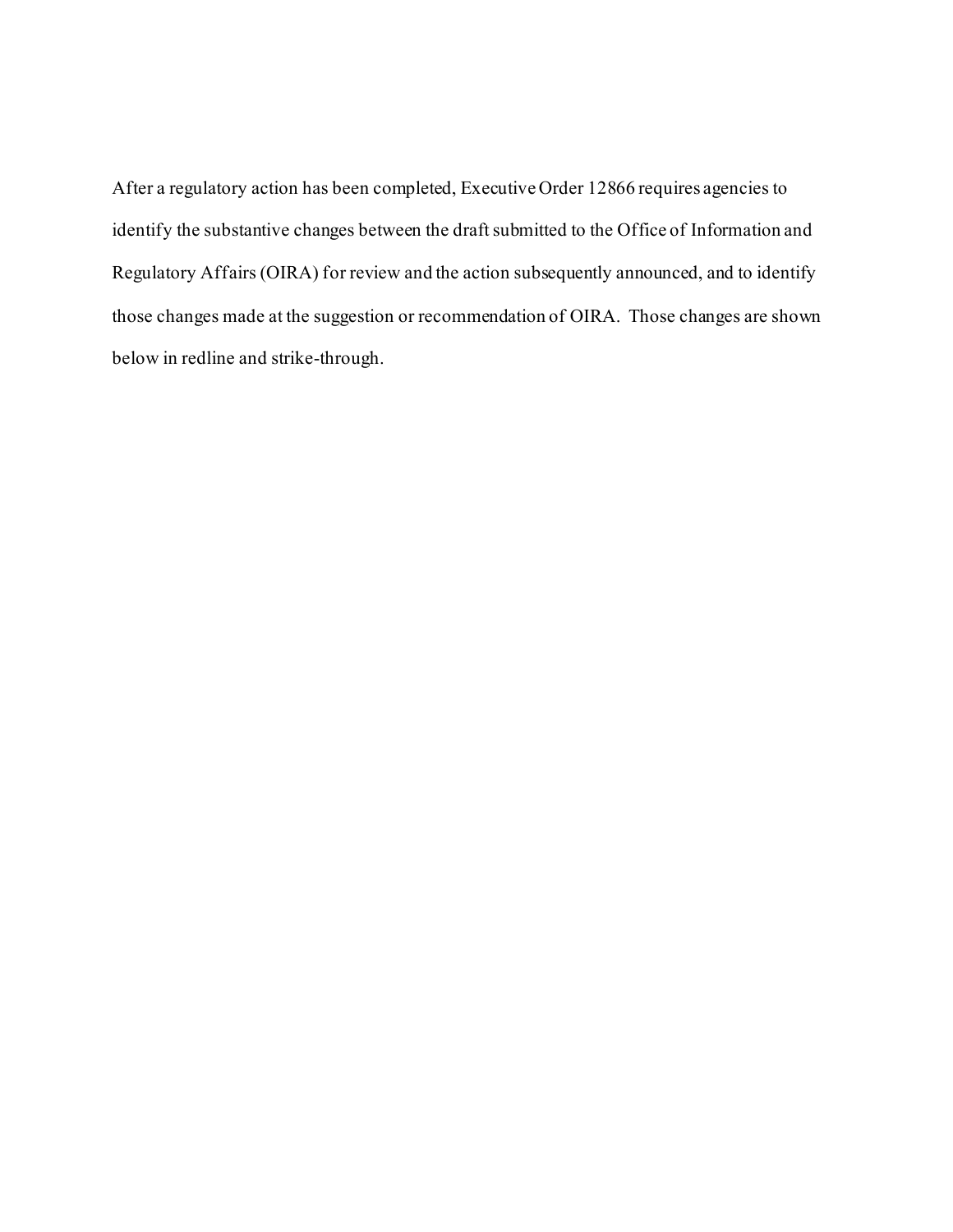#### **6450-01-P**

## **DEPARTMENT OF ENERGY**

### **10 CFR Part 430**

#### **EERE-2021-BT-STD-0005**

#### **RIN 1904-AF09**

#### **Energy Conservation Program: Backstop Requirement for General Service Lamps**

**AGENCY:** Office of Energy Efficiency and Renewable Energy, Department of Energy.

**ACTION:** Notification of proposed rule; request for comment.

**SUMMARY:** The U.S. Department of Energy ("DOE") proposes to codify in the Code of Federal Regulations the 45 lumens per watt ("lm/W") backstop requirement for general service lamps ("GSLs") that Congress prescribed in the Energy Policy and Conservation Act, as amended. DOE proposes this backstop requirement applies because DOE failed to complete a rulemaking regarding general service lamps in accordance with certain statutory criteria. This proposal represents a departure from DOE's previous determination published in 2019 that the backstop requirement was not triggered. DOE welcomes comments on this proposal.

**DATES:** Written comments and information are requested and will be accepted on or before **[INSERT DATE 45 DAYS AFTER DATE OF PUBLICATION IN THE** *FEDERAL REGISTER***]**.

**ADDRESSES**: Interested persons are encouraged to submit comments using the Federal eRulemaking Portal at *www.regulations.gov*. Follow the instructions for submitting comments.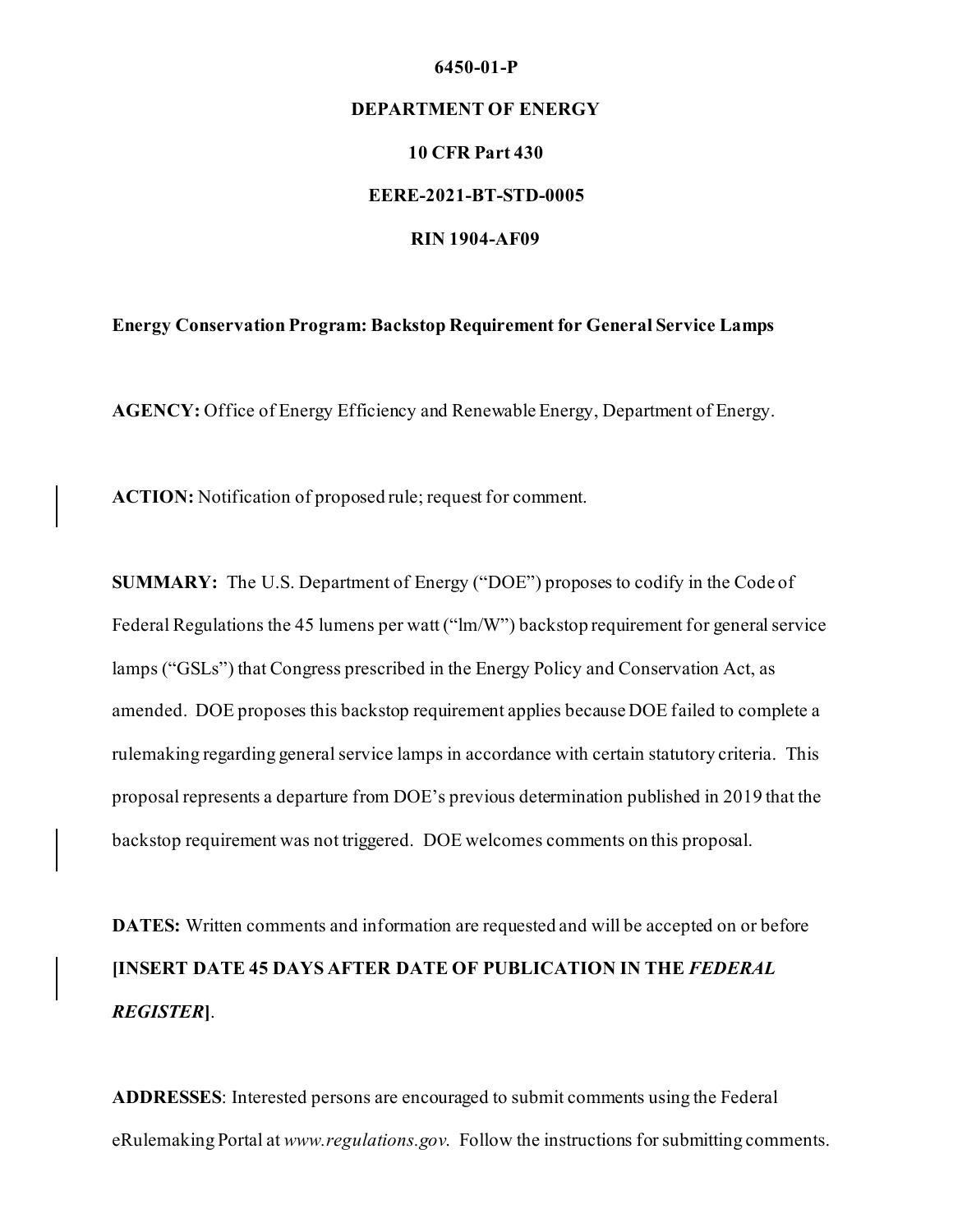Alternatively, interested persons may submit comments, identified by docket number EERE– 2021–BT–STD-0005, by any of the following methods:

- 1. *Federal eRulemaking Portal*: *www.regulations.gov*. Follow the instructions for submitting comments.
- 2. *E-mail*: to *GSL2021STD0005@ee.doe.gov*. Include docket number EERE–2021– BT–STD–0005 in the subject line of the message.

No telefacsimiles ("faxes") will be accepted. For detailed instructions on submitting comments and additional information on this process, see section V of this document.

Although DOE has routinely accepted public comment submissions through a variety of mechanisms, including postal mail and hand delivery/courier, the Department has found it necessary to make temporary modifications to the comment submission process in light of the ongoing COVID-19 pandemic. DOE is accepting only electronic submissions at this time. If a commenter finds that this change poses an undue hardship, please contact Appliance Standards Program staff at (202) 586-1445 to discuss the need for alternative arrangements. Once the COVID-19 pandemic health emergency is resolved, DOE anticipates resuming all of its regular options for public comment submission, including postal mail and hand delivery/courier.

*Docket:* The docket for this activity, which includes *Federal Register* notices, comments, and other supporting documents/materials, is available for review at *www.regulations.gov*. All documents in the docket are listed in the *www.regulations.gov* index. However, some documents listed in the index, such as those containing information that is exempt from public disclosure, may not be publicly available.

The docket web page can be found at *www.regulations.gov/#!docketDetail;D=EERE-2021-BT-STD-0005*. The docket web page contains instructions on how to access all documents,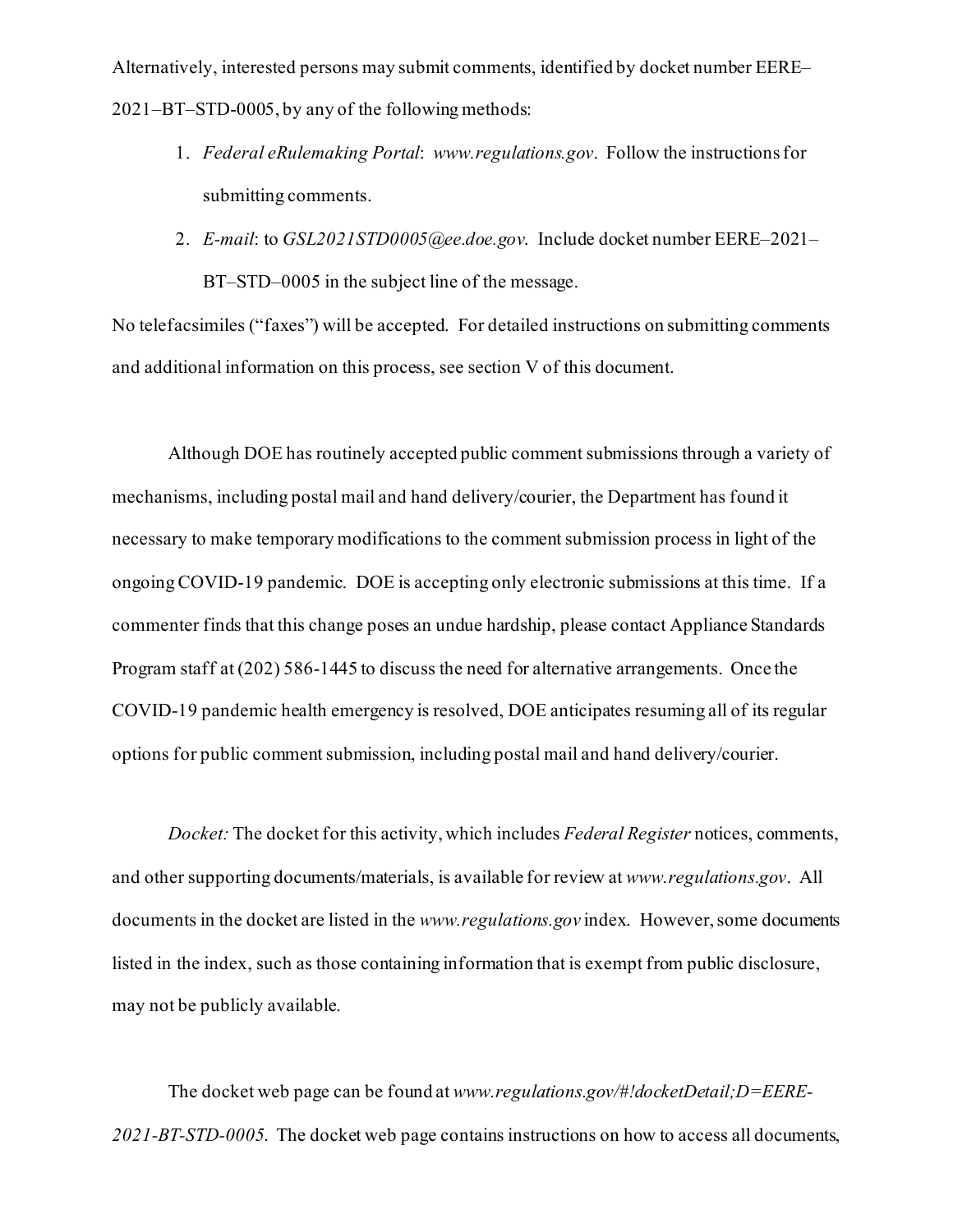# **FOR FURTHER INFORMATION CONTACT:**

Dr. Stephanie Johnson, U.S. Department of Energy, Office of Energy Efficiency and Renewable Energy, Building Technologies Office, EE-5B, 1000 Independence Avenue, SW., Washington, DC, 20585-0121. Telephone: (202) 287-1943. E-mail:

*ApplianceStandardsQuestions@ee.doe.gov*.

Ms. Celia Sher, U.S. Department of Energy, Office of the General Counsel, GC-33, 1000 Independence Avenue, SW., Washington, DC, 20585-0121. Telephone: (202) 287-6122. Email: *Celia.Sher@hq.doe.gov*.

For further information on how to submit a comment, or review other public comments

and the docket, contact the Appliance and Equipment Standards Program staff at (202) 287-1445

or by e-mail: *ApplianceStandardsQuestions@ee.doe.gov*.

# **SUPPLEMENTARY INFORMATION:**

# **Table of Contents**

- I. Introduction
	- A. Authority
	- B. March 2016 Notice of Proposed Rulemaking and October 2016 Notice of Proposed Definition and Data Availability
	- C. January 2017 Final Rules
	- D. September 2019 Withdrawal Rule and December 2019 Final Determination
	- E.Subsequent Review

# II. Proposed Rule

- A. Statutory Backstop Requirement
- 1. Prior to the September 2019 Withdrawal Rule
- 2. September 2019 Withdrawal Rule and the December 2019 Final Determination
- 3. Comments to the May 2021 RFI Regarding Operation of the Backstop
- 4. Proposed Determination Regarding the Backstop Requirement
- B. Scope of Backstop Requirement
- C. Implementation and Enforcement
- D.Consumer and Environmental Impacts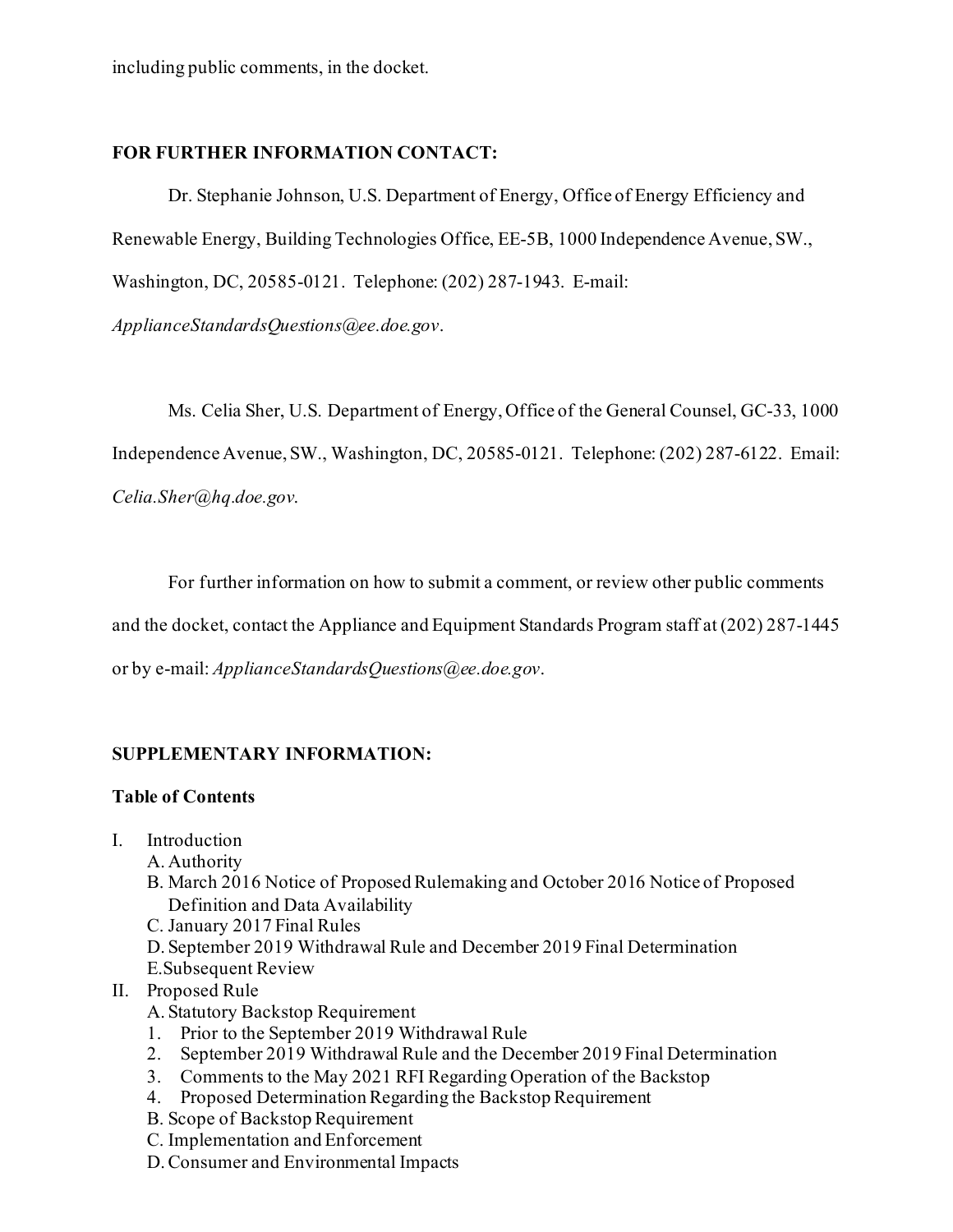- III. Conclusion
- IV. Procedural Issues and Regulatory Review A.Review Under Executive Order 12866 B. Review Under the Regulatory Flexibility Act C. Review Under the Paperwork Reduction Act D.Review Under the National Environmental Policy Act of 1969 E.Review Under Executive Order 13132 F.Review Under Executive Order 12988 G.Review Under the Unfunded Mandates Reform Act of 1995 H.Review Under the Treasury and General Government Appropriations Act, 1999 I. Review Under Executive Order 12630 J. Review Under the Treasury and General Government Appropriations Act, 2001 K.Review Under Executive Order 13211 V. Public Participation VI. Approval of the Office of the Secretary

# **I. Introduction**

*A. Authority*

The Energy Policy and Conservation Act, as amended  $("EPCA")<sup>1</sup>$  $("EPCA")<sup>1</sup>$  $("EPCA")<sup>1</sup>$ , authorizes DOE to

regulate the energy efficiency of a number of consumer products and certain industrial

equipment. (4[2](#page-4-1) U.S.C. 6291-6317) Title III, Part B<sup>2</sup> of the EPCA, established the Energy

Conservation Program for Consumer Products Other Than Automobiles. (42 U.S.C. 6291-6309)

These products include GSLs, the subject of this notice of proposed rulemaking ("NOPR").

EPCA directs DOE to conduct two rulemaking cycles to evaluate energy conservation

standards for GSLs.<sup>[3](#page-4-2)</sup> (42 U.S.C. 6295(i)(6)(A)-(B)) For the first rulemaking cycle, EPCA

directs DOE to initiate a rulemaking process prior to January 1, 2014, to determine whether: (1)

to amend energy conservation standards for GSLs and (2) the exemptions for certain

 $1$  All references to EPCA in this document refer to the statute as a mended through the Energy Act of 2020, Pub. L. 116-260 (Dec. 27, 2020).

<span id="page-4-0"></span><sup>&</sup>lt;sup>2</sup> For editorial reasons, upon codification in the U.S. Code, Part B was redesignated Part A.

<span id="page-4-2"></span><span id="page-4-1"></span><sup>&</sup>lt;sup>3</sup> GSLs are defined in EPCA to include GSILs, compact fluorescent lamps ("CFLs"), general service light-emitting diode ("LED") lamps and organic light emitting diode ("OLED") lamps, and any other lamps that the Secretary of Energy (Secretary) determines are used to satisfy lightingapplications traditionally served by general service incandescent lamps. (42 U.S.C. 6291(30)(BB)(i))The term "general service lamp" does not include any of the 22 lighting applications or bulb shapes explicitly not included in the definition of "general service incandescent lamp," or any general service fluorescent lamp or incandescent reflector lamp. (42 U.S.C. 6291(30)(BB)(ii))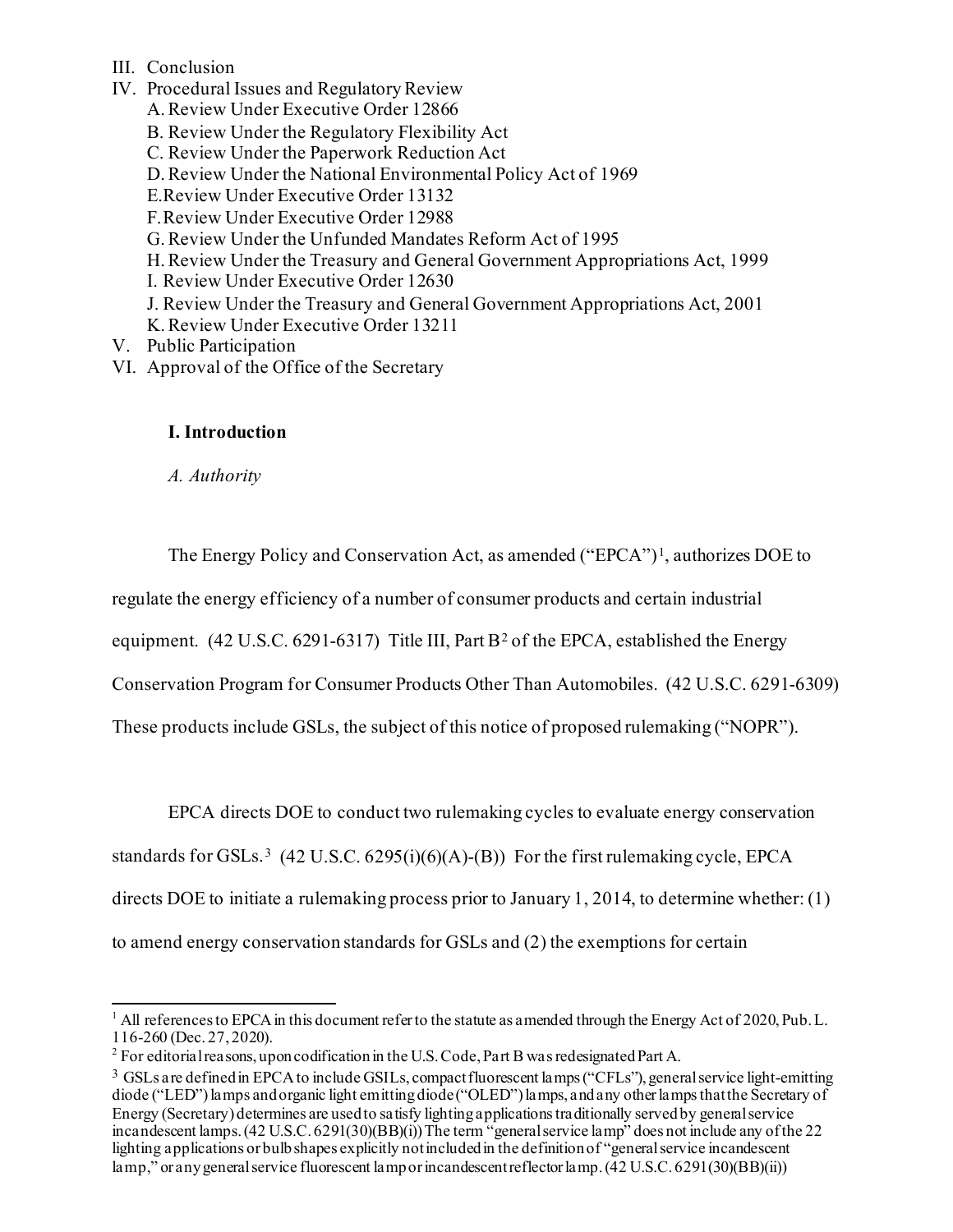incandescent lamps should be maintained or discontinued. (42 U.S.C. 6295(i)(6)(A)(i)) The rulemaking is not limited to incandescent lamp technologies and must include a consideration of a minimum standard of 45 lumens per watt for GSLs. (42 U.S.C. 6295(i)(6)(A)(ii)) EPCA provides that if the Secretary determines that the standards in effect for GSILs should be amended, a final rule must be published by January 1, 2017, with a compliance date at least 3 years after the date on which the final rule is published.  $(42 U.S.C. 6295(i)(6)(A)(iii))$  The Secretary must also consider phased-in effective dates after considering certain manufacturer and retailer impacts.  $(42 \text{ U.S.C. } 6295 \text{ (i)})(6)(\text{A})(\text{iv)})$  If DOE fails to complete a rulemaking in accordance with 42 U.S.C.  $6295(i)(6)(A)(i)-(iv)$ , or if a final rule from the first rulemaking cycle does not produce savings greater than or equal to the savings from a minimum efficacy standard of 45 lm/W, the statute provides a "backstop" under which DOE must prohibit sales of GSLs that do not meet a minimum 45 lm/W standard.  $(42 \text{ U.S.C. } 6295(i)(6)(A)(v))$ 

EPCA further directs DOE to initiate a second rulemaking cycle by January 1, 2020, to determine whether standards in effect for GSILs (which are a subset of GSLs)) should be amended with more stringent maximum wattage requirements than EPCA specifies, and whether the exemptions for certain incandescent lamps should be maintained or discontinued. (42 U.S.C.  $6295(i)(6)(B)(i)$ ) As in the first rulemaking cycle, the scope of the second rulemaking is not limited to incandescent lamp technologies.  $(42 \text{ U.S.C. } 6295\text{ (i)}\text{ (6)}\text{ (B)}\text{ (ii)})$ 

*B. March 2016 Notice of Proposed Rulemaking and October 2016 Notice of Proposed Definition and Data Availability*

Pursuant to its statutory authority, DOE published a notice of proposed rulemaking ("NOPR") on March 17, 2016, that addressed the first question that Congress directed it to consider—whether to amend energy conservation standards for GSLs ("March 2016 NOPR"). 81 FR 14528, 14629–30 (Mar. 17, 2016). In the March 2016 NOPR, DOE stated that it would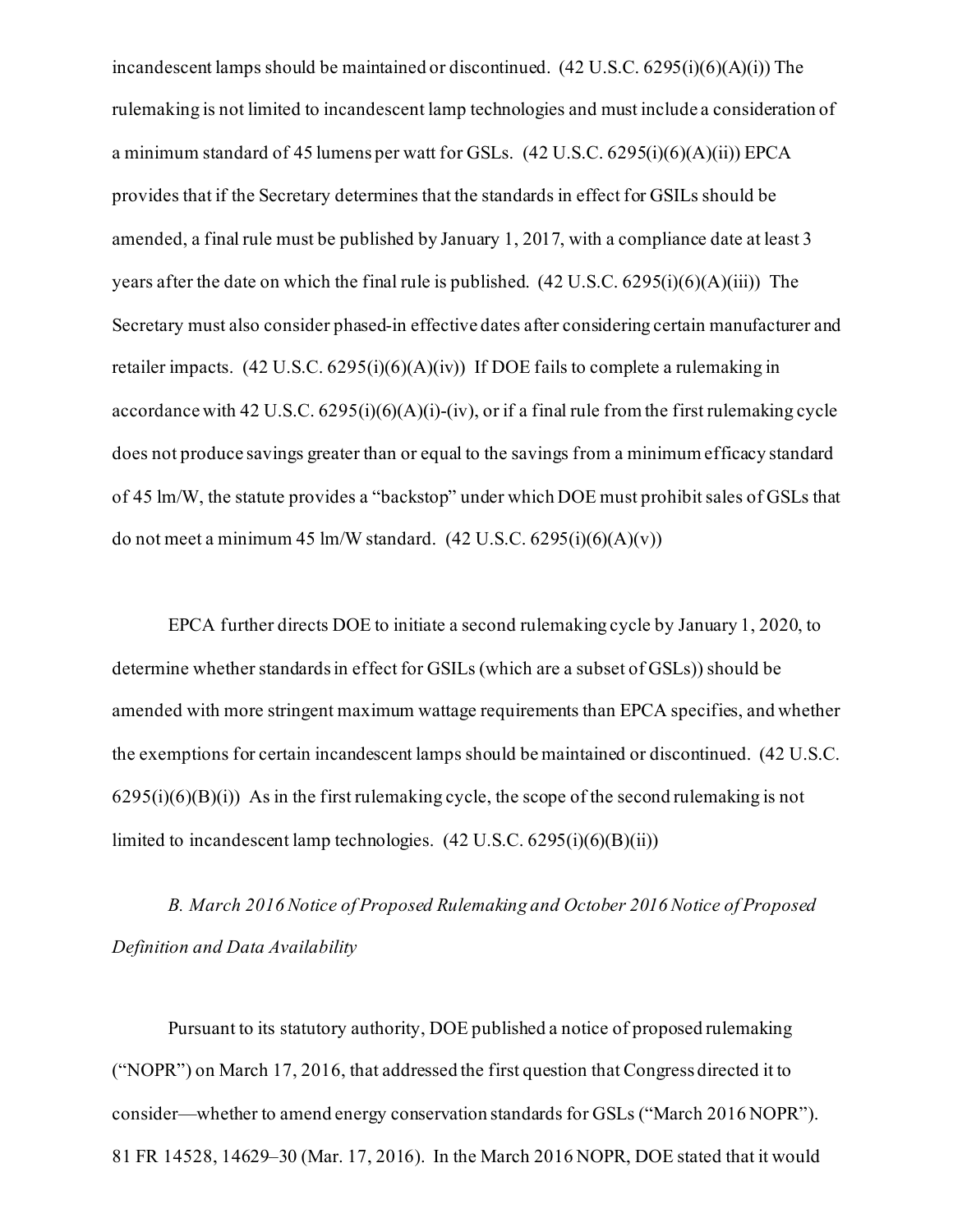be unable to undertake any analysis regarding GSILs and other incandescent lamps because of a then-applicable congressional restriction ("the Appropriations Rider"). *See* 81 FR 14528, 14540–14541. The Appropriations Rider prohibited expenditure of funds appropriated by that law to implement or enforce: (1) 10 CFR 430.32(x), which includes maximum wattage and minimum rated lifetime requirements for GSILs; and (2) standards set forth in section  $325(i)(1)(B)$  of EPCA (42 U.S.C. 6295(i)(1)(B)), which sets minimum lamp efficiency ratings for incandescent reflector lamps ("IRLs"). Under the Appropriations Rider, DOE was restricted from undertaking the analysis required to address the first question presented by Congress, but was not so limited in addressing the second question—that is, DOE was not prevented from determining whether the exemptions for certain incandescent lamps should be maintained or discontinued. To address that second question, DOE published a Notice of Proposed Definition and Data Availability ("NOPDDA"), which proposed to amend the definitions of GSIL, GSL, and related terms ("October 2016 NOPDDA"). 81 FR 71794, 71815 (Oct. 18, 2016). Notably, the Appropriations Rider, which was originally adopted in 2011 and readopted and extended continuously in multiple subsequent legislative actions, expired on May 5, 2017, when the Consolidated Appropriations Act, 2017 was enacted. [4](#page-6-0) 

# *C. January 2017 Final Rules*

On January 19, 2017, DOE published two final rules concerning the definitions of GSL, GSIL, and related terms ("January 2017 Definition Final Rules"). 82 FR 7276; 82 FR 7322. The January 2017 Definition Final Rules amended the definitions of GSIL and GSL by bringing certain categories of lamps that had been excluded by statute from the definition of GSIL within the definitions of GSIL and GSL. DOE used two final rules in 2017 to amend the definitions of

<span id="page-6-0"></span><sup>4</sup> *See* Consolidated Appropriations Act of 2017 (Pub.L. 115–31, div. D, tit. III); *see also*Consolidated Appropriations Act, 2018 (Pub.L. 115–141).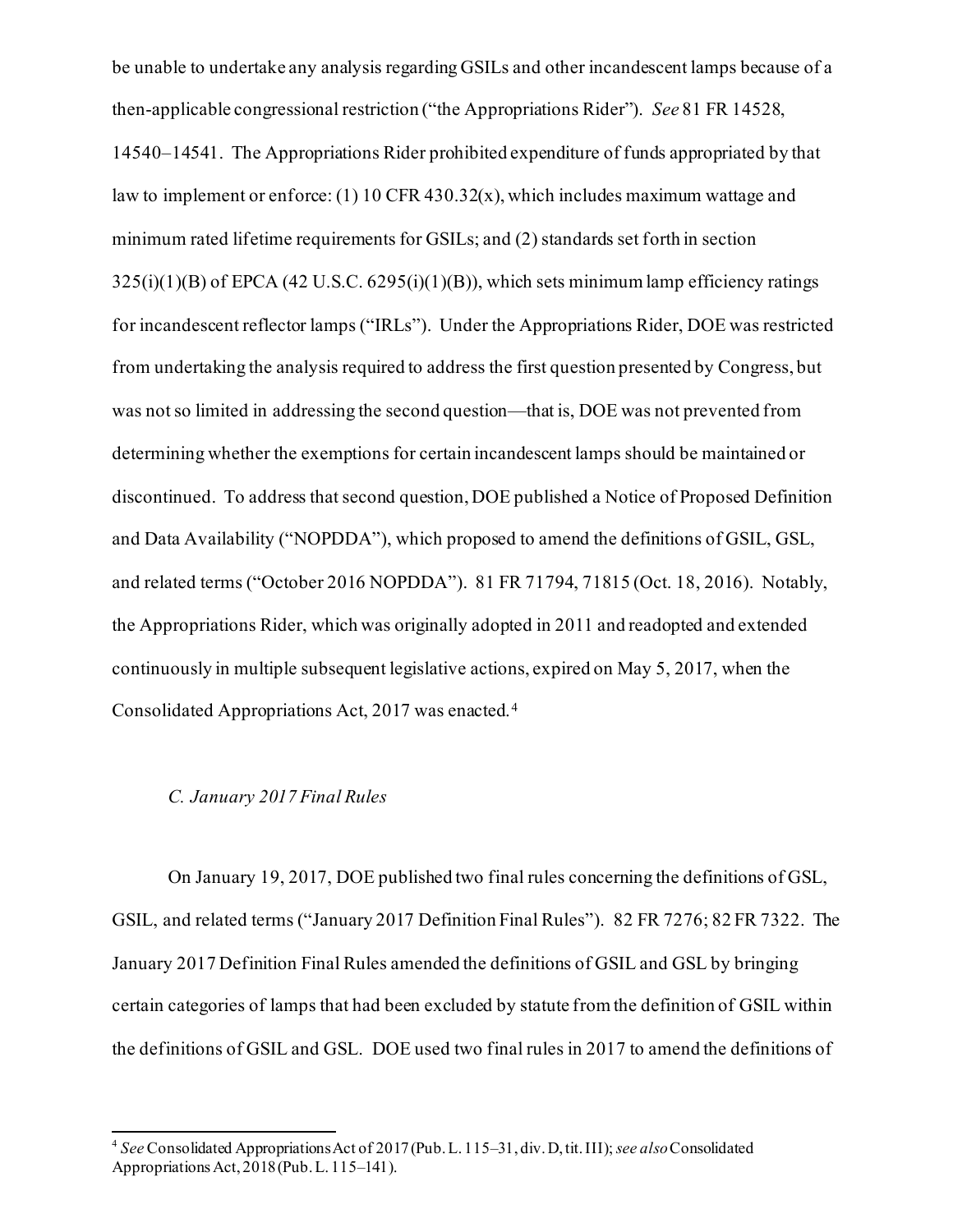GSIL and GSLs by addressing the majority of the definition changes in one final rule and addressing the exemption for IRLs in the second final rule. These two rules were issued simultaneously, with the first rule eschewing a determination regarding the existing exemption for IRLs in the definition of GSL and the second rulemaking discontinuing that exemption from the GSL definition. 82 FR 7276, 7312; 82 FR 7322, 7323*.* As in the October 2016 NOPDDA, DOE stated that the January 2017 Definition Final Rules related only to the second question that Congress directed DOE to consider, regarding whether to maintain or discontinue "exemptions" for certain incandescent lamps. 82 FR 7276, 7277; 82 FR 7322, 7324 (*See also* 42 U.S.C.  $6295(i)(6)(A)(i)(II)$ ). That is, neither of the two final rules issued on January 19, 2017, established energy conservation standards applicable to GSLs. DOE explained that the Appropriations Rider prevented it from establishing, or even analyzing, standards for GSILs. 82 FR 7276, 7278. Instead, DOE explained that it would either impose standards for GSLs in the future pursuant to its authority to develop GSL standards, or apply the backstop standard prohibiting the sale of lamps not meeting a 45 lm/W efficacy standard. 82 FR 7276, 7277-7278. The two final rules were to become effective as of January 1, 2020.

#### *D. September 2019 Withdrawal Rule and December 2019 Final Determination*

On March 17, 2017, the National Electrical Manufacturer's Association ("NEMA") filed a petition for review of the January 2017 Definition Final Rules in the U.S. Court of Appeals for the Fourth Circuit. *National Electrical Manufacturers Association v. United States Department of Energy,* No. 17-1341. NEMA claimed that DOE "amend[ed] the statutory definition of 'general service lamp' to include lamps that Congress expressly stated were 'not include[d]' in the definition" and adopted an "unreasonable and unlawful interpretation of the statutory definition." Pet. 2. Prior to merits briefing, the parties reached a settlement agreement under which DOE agreed, in part, to issue a notice of data availability requesting data for GSILs and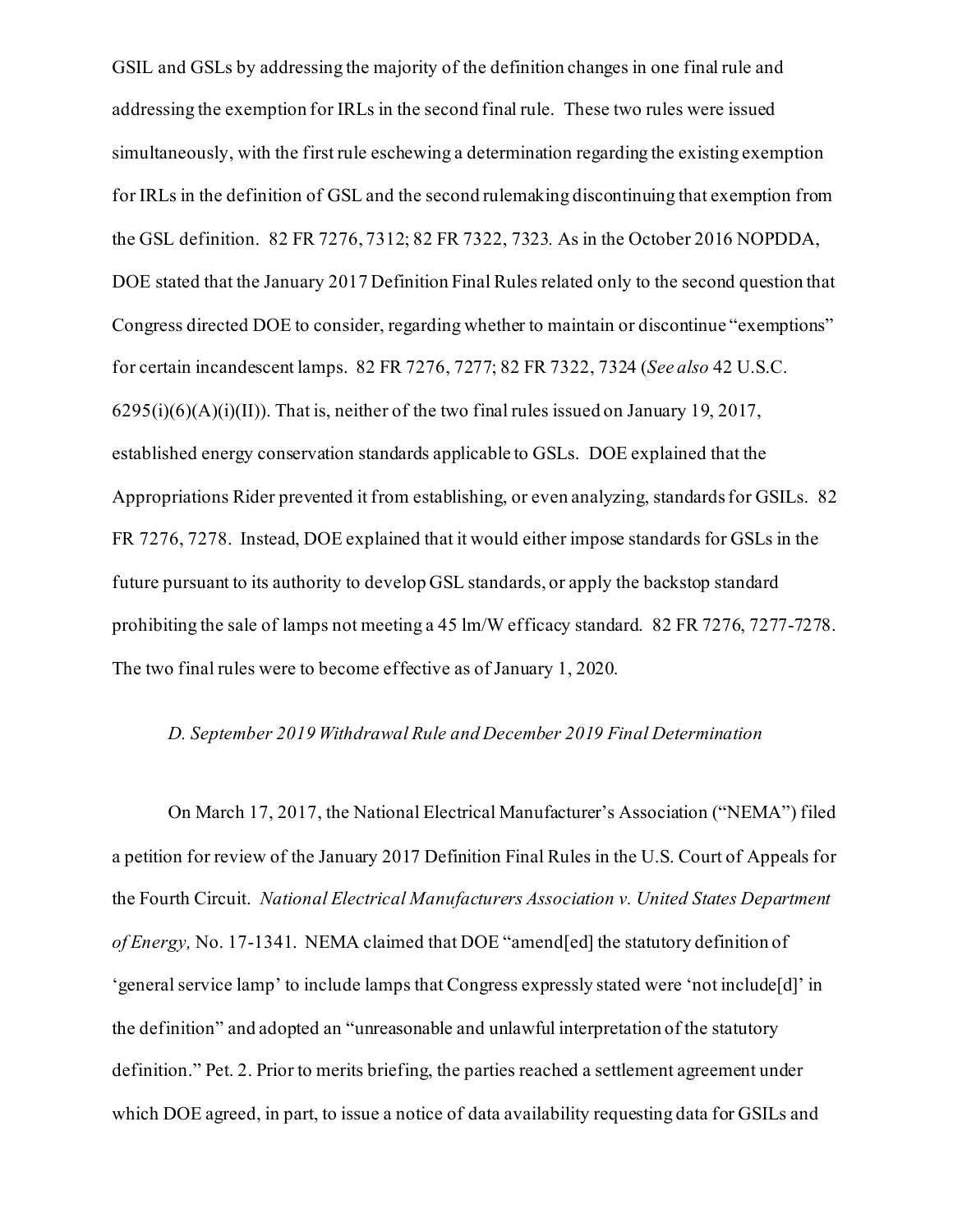other incandescent lamps to assist DOE in determining whether standards for GSILs should be amended (the first question of the rulemaking required by  $42 \text{ U.S.C. } 6295 \text{ (i)}(6)(\text{A})(\text{i)}$ ).

With the removal of the Appropriations Rider in the Consolidated Appropriations Act, 2017, DOE was no longer restricted from undertaking the analysis and decision-making required to address the first question presented by Congress, *i.e.,* whether to amend energy conservation standards for general service lamps, including GSILs. Thus, on August 15, 2017, DOE published a notice of data availability and request for information ("NODA") seeking data for GSILs and other incandescent lamps ("August 2017 NODA"). 82 FR 38613.

The purpose of the August 2017 NODA was to assist DOE in determining whether standards for GSILs should be amended.  $(42 \text{ U.S.C. } 6295(i)(6)(\text{A})(i)(\text{I}))$  Comments submitted in response to the August 2017 NODA also led DOE to re-consider the decisions it had already made with respect to the second question presented to DOE—whether the exemptions for certain incandescent lamps should be maintained or discontinued. 84 FR 3120, 3122 (*See also* 42 U.S.C.  $6295(i)(6)(A)(i)(II)$  As a result of the comments received in response to the August 2017 NODA, DOE also re-assessed the legal interpretations underlying certain decisions made in the January 2017 Definition Final Rules. *Id.*

On February 11, 2019, DOE published a NOPR proposing to withdraw the revised definitions of GSL, GSIL, and the new and revised definitions of related terms that were to go into effect on January 1, 2020 ("February 2019 Definition NOPR"). 84 FR 3120. In a final rule published September 5, 2019, DOE finalized the withdrawal of the definitions in the January 2017 Definition Final Rules and maintained the existing regulatory definitions of GSL and GSIL, which are the same as the statutory definitions of those terms ("September 2019 Withdrawal Rule"). 84 FR 46661. The September 2019 Withdrawal Rule revisited the same primary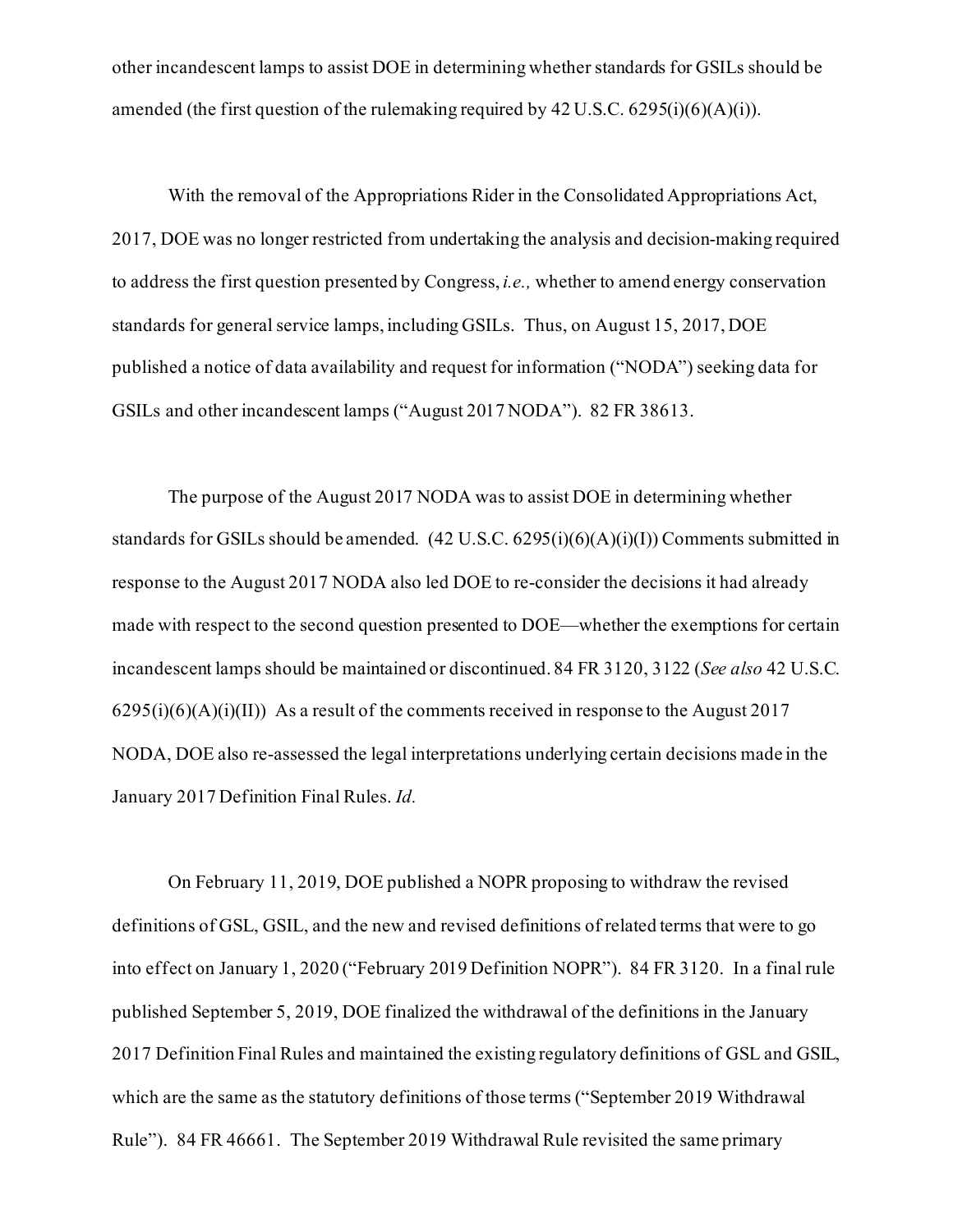question addressed in the January 2017 Definition Final Rules, namely, the statutory requirement for DOE to determine whether "the exemptions for certain incandescent lamps should be maintained or discontinued." 42 U.S.C. 6295(i)(6)(A)(i)(II) (See also 84 FR 46667). In the rule, DOE also addressed its interpretation of the statutory backstop at 42 U.S.C. 6295(i)(6)(A)(v) and concluded the backstop had not been triggered. 84 FR 46663–46664. DOE reasoned that 42 U.S.C. 6295(i)(6)(A)(iii) "does not establish an absolute obligation on the Secretary to publish a rule by a date certain." 84 FR 46663. "Rather, the obligation to issue a final rule prescribing standards by a date certain applies if, and only if, the Secretary makes a determination that standards in effect for GSILS need to be amended." *Id.* DOE further stated that, since it had not yet made the predicate determination on whether to amend standards for GSILs, the obligation to issue a final rule by a date certain did not yet exist and, as a result, the condition precedent to the potential imposition of the backstop requirement did not yet exist and no backstop requirement had yet been imposed. *Id.* at 46664.

Similar to the January 2017 Definition Final Rules, the September 2019 Withdrawal Rule clarified that DOE was not determining whether standards for GSLs, including GSILs, should be amended. DOE stated it would make that determination in a separate rulemaking. *Id.* at 46662. DOE initiated that separate rulemaking by publishing a notice of proposed determination ("NOPD") on September 5, 2019,regarding whether standards for GSILs should be amended ("September 2019 NOPD"). 84 FR 46830. In conducting its analysis for that notice, DOE used the data and comments received in response to the August 2017 NODA and relevant data and comments received in response to the February 2019 Definition NOPR, and DOE tentatively determined that the current standards for GSILS do not need to be amended because more stringent standards are not economically justified. *Id*. at 46831. DOE finalized that tentative determination on December 27, 2019. 84 FR 71626 ("December 2019 Final Determination"). DOE also concluded in the December 2019 Final Determination that, because it had made the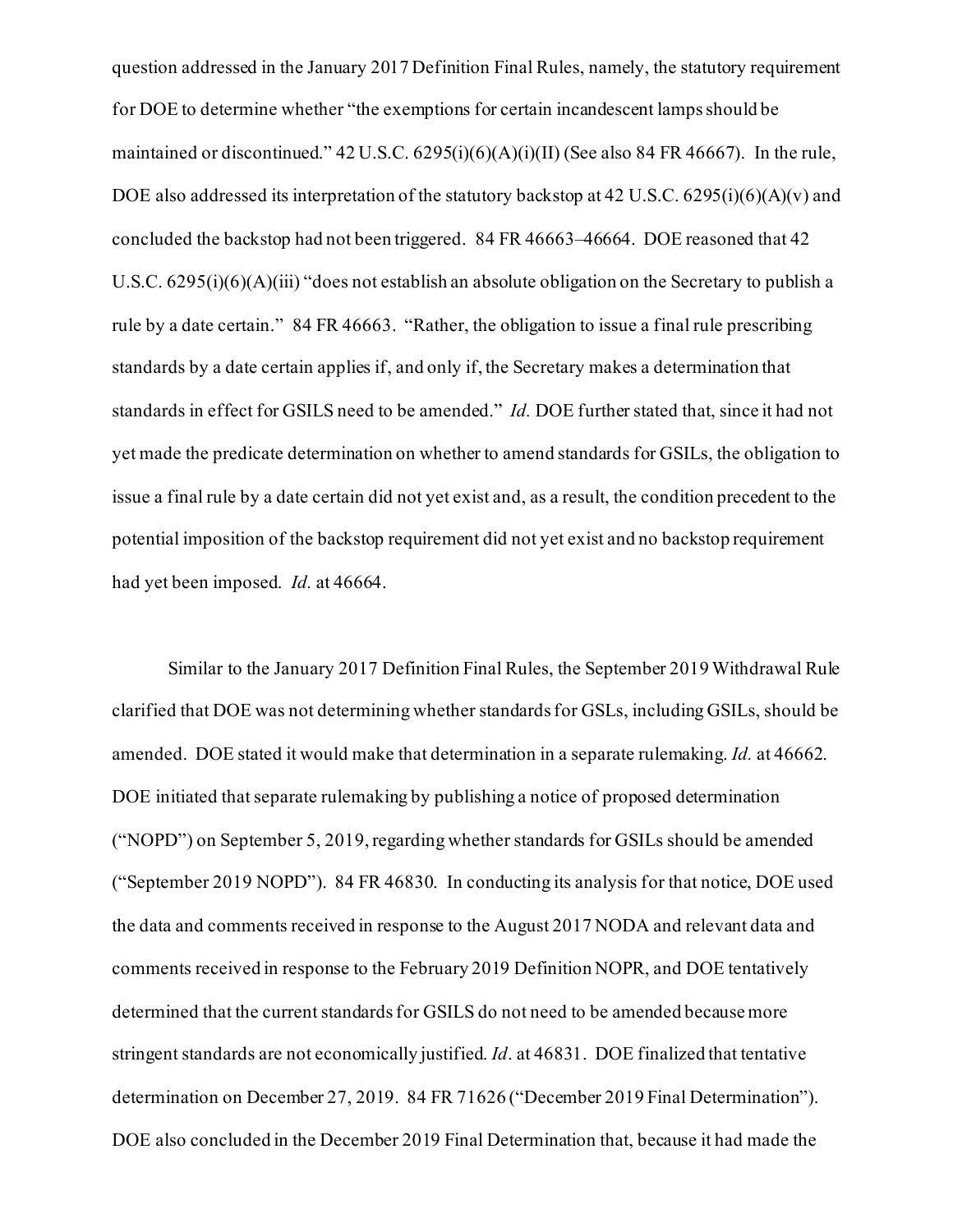predicate determination not to amend standards for GSILs, there was no obligation to issue a final rule by January 1, 2017, and, as a result, the backstop requirement had not been imposed. *Id.* at 71636.

Two petitions for review were filed in the U.S. Court of Appeals for the Second Circuit challenging the September 2019 Withdrawal Rule. The first petition was filed by 1[5](#page-10-0) States,<sup>5</sup> New York City, and the District of Columbia. *See New York v. U.S. Department of Energy,* No. 19-3[6](#page-10-1)52. The second petition was filed by six organizations<sup>6</sup> that included environmental, consumer, and public housing tenant groups. *See Natural Resources Defense Council v. U.S. Department of Energy,* No. 19-3658. The petitions were subsequently consolidated. Merits briefing has been concluded, but the case has not been argued or submitted to the Circuit panel for decision. The case has been in abeyance since March 2021, pending further rulemaking by DOE.

Additionally, in two separate petitions also filed in the Second Circuit, groups of petitioners that were essentially identical to those that filed the lawsuit challenging the September 2019 Withdrawal Rule challenged the December 2019 Final Determination. *See Natural Resources Defense Council v. U.S. Department of Energy,* No. 20-743; *New York v. U.S. Department of Energy,* No. 20-743. On April 2, 2020, those cases were put into abeyance pending the outcome of the September 2019 Withdrawal Rule petitions.

<span id="page-10-0"></span><sup>5</sup> The petitioning States are the States of New York, California, Colorado, Connecticut, Illinois, Maryland, Maine, Michigan, Minnesota, New Jersey, Nevada, Oregon, Vermont, and Washington and the Commonwealth of

<span id="page-10-1"></span> $6$  The petitioning organizations are the Natural Resource Defense Council, Sierra Club, Consumer Federation of America, Massachusetts Union of Public Housing Tenants, Environment America, and U.S. Public Interest Research Group.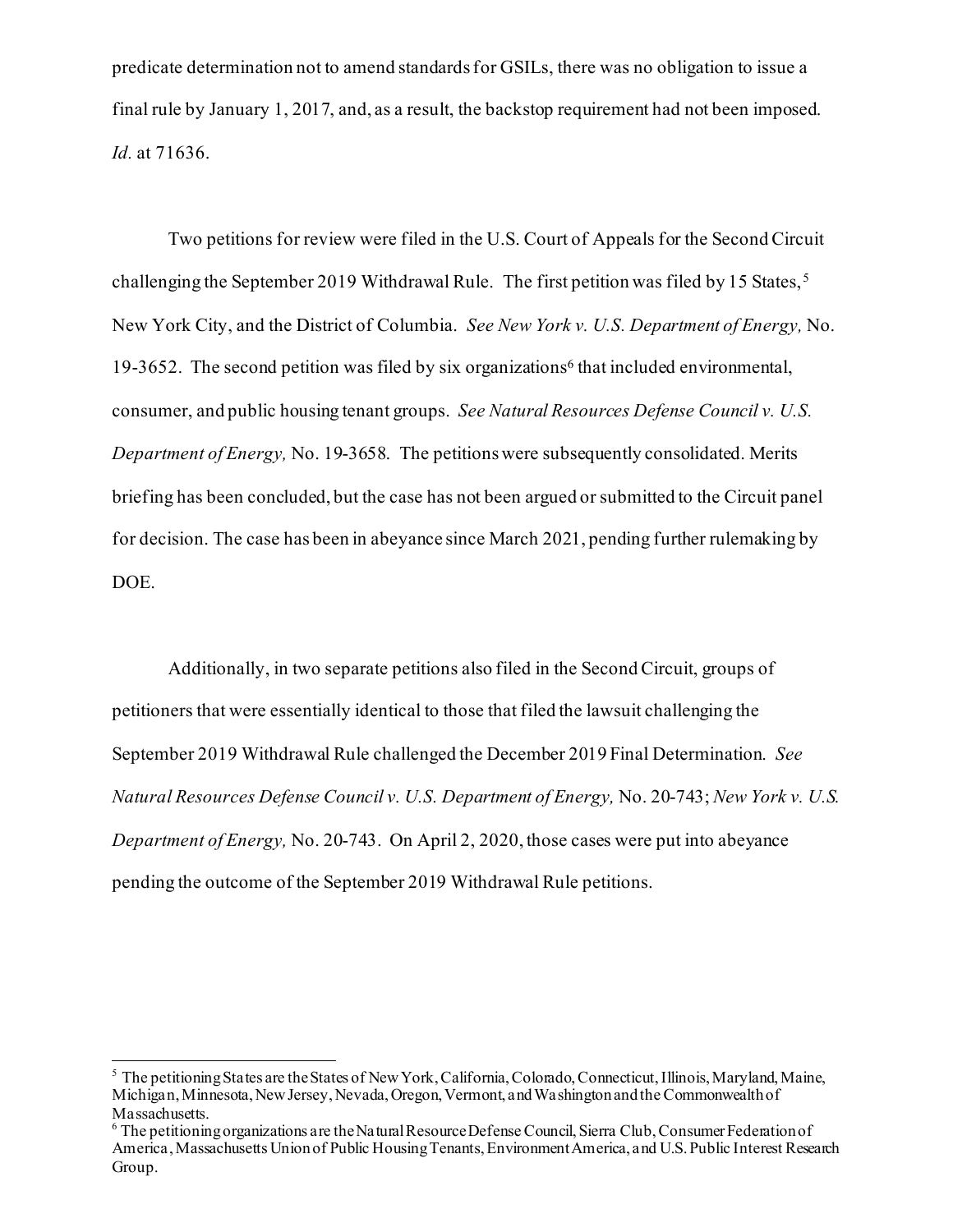### *E. Subsequent Review*

On January 20, 2021, President Biden issued Executive Order ("E.O.") 13990,

"Protecting Public Health and the Environment and Restoring Science to Tackle the Climate Crisis." 86 FR 7037 (Jan. 25, 2021). Section 1 of that Order lists a number of policies related to the protection of public health and the environment, including reducing greenhouse gas emissions and bolstering the Nation's resilience to climate change. *Id*. at 7041. Section 2 of the Order instructs all agencies to review "existing regulations, orders, guidance documents, policies, and any other similar agency actions promulgated, issued, or adopted between January 20, 2017, and January 20, 2021, that are or may be inconsistent with, or present obstacles to, [these policies]." *Id*. Agencies are then directed, as appropriate and consistent with applicable law, to consider suspending, revising, or rescinding these agency actions and to immediately commence work to confront the climate crisis. *Id*.

In accordance with EO 13990, on May 25, 2021, DOE published a request for information ("RFI") initiating a re-evaluation of its prior determination that the Secretary was not required to implement the statutory backstop requirement for GSLs ("May 2021 RFI"). 86 FR 28001. DOE solicited information regarding the availability of lamps that would satisfy a minimum efficacy standard of 45 lm/W, as well other information that may be relevant to a possible implementation of the statutory backstop. *Id.* 

DOE received comments in response to the May 2021 RFI from the interested parties listed in Table I.1.

| Commenter(s)                        | Abbreviation        | <b>Commenter Type</b> |
|-------------------------------------|---------------------|-----------------------|
| California Energy Commission        | <b>CEC</b>          | State Official/Agency |
| California Investor Owned Utilities | CA IOU <sub>s</sub> | <b>Utilities</b>      |

**Table I.1 Written Comments Received in Response to the May 2021 RFI**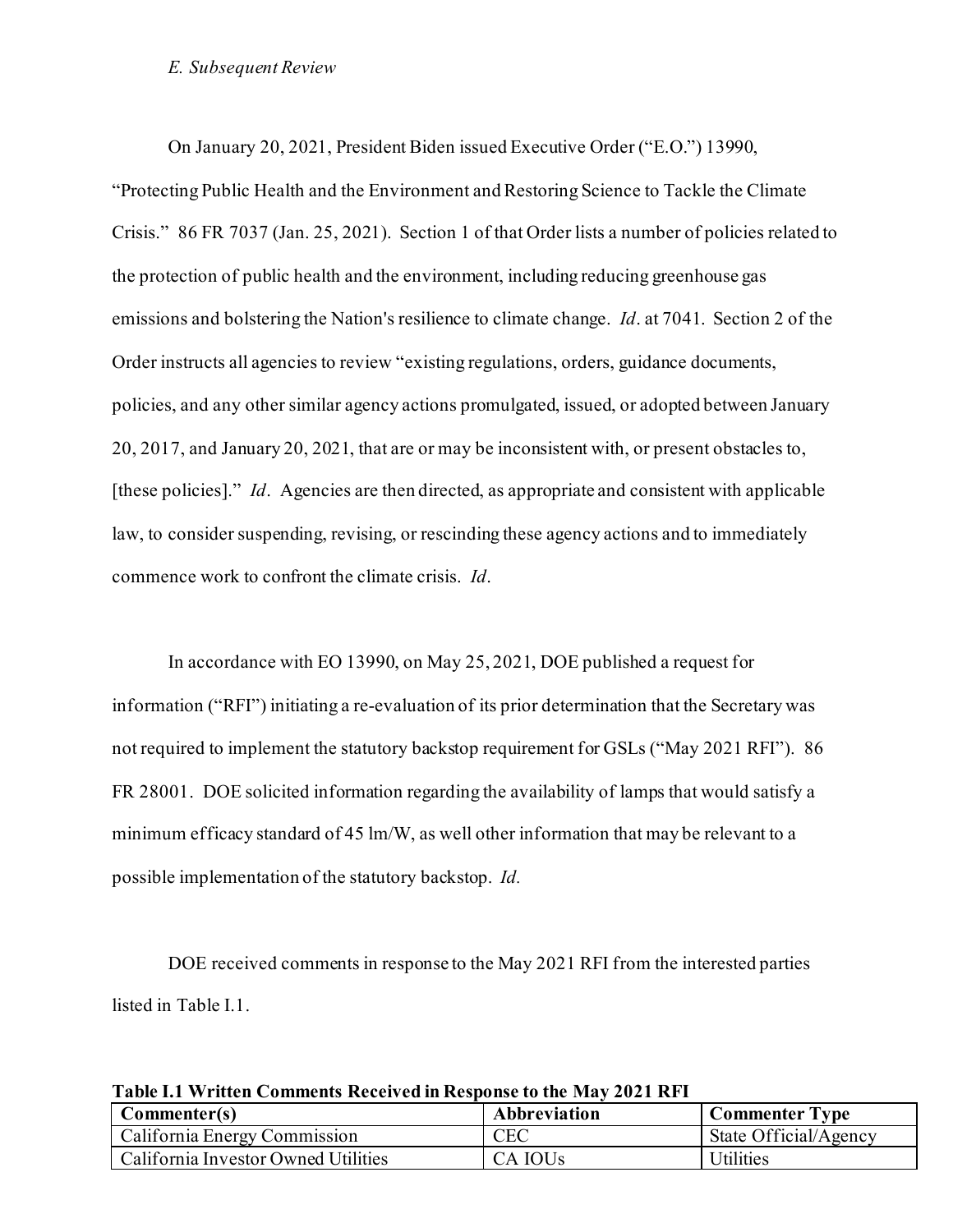| National Electrical Manufacturers Association  | <b>NEMA</b><br><b>Trade Association</b> |                                  |  |
|------------------------------------------------|-----------------------------------------|----------------------------------|--|
| Appliance Standards Awareness Project,         |                                         |                                  |  |
| Natural Resources Defense Council, Alliance    |                                         |                                  |  |
| to Save Energy, American Council for an        |                                         |                                  |  |
| Energy-Efficient Economy, National             | Joint Commenters                        | <b>Efficiency Organizations</b>  |  |
| Consumer Law Center, Northeast Energy          |                                         |                                  |  |
| Efficiency Partnerships, Northeast Energy      |                                         |                                  |  |
| <b>Efficiency Alliance</b>                     |                                         |                                  |  |
| <b>American Lighting Association</b>           | <b>ALA</b>                              | <b>Trade Association</b>         |  |
| China WTO/TBT National Notification &          | China                                   | Country Official                 |  |
| <b>Enquiry Center</b>                          |                                         |                                  |  |
| Sierra Club and Earthjustice                   | SC & EJ                                 | <b>Efficiency Organization</b>   |  |
| Connecticut Department of Energy and           | <b>Connecticut DEEP</b>                 |                                  |  |
| <b>Environmental Protection</b>                |                                         | State Official/Agency            |  |
| Montana Environmental Information Center       | <b>MEIC</b>                             | <b>Efficiency Organization</b>   |  |
| National Association of State Energy Officials | <b>NASEO</b>                            | <b>Efficiency Organization</b>   |  |
| <b>Utah Clean Energy</b>                       | <b>UCE</b>                              | <b>Efficiency Organization</b>   |  |
| State of Washington Department of Commerce     | <b>WDOC</b>                             | State Official/Agency            |  |
| Climate Smart Missoula                         | <b>CSM</b>                              | Efficiency Organization          |  |
| Southwest Energy Efficiency Project            | <b>SWEEP</b>                            | <b>Efficiency Organization</b>   |  |
| New Buildings Institute                        | <b>NBI</b>                              | <b>Efficiency Organization</b>   |  |
| Urban Green Council                            | <b>UGC</b>                              | <b>Efficiency Organization</b>   |  |
| <b>Signify North America Corporation</b>       | Signify                                 | Manufacturer                     |  |
| State of Rhode Island Office of Energy         | <b>OER</b>                              |                                  |  |
| Resources                                      |                                         | State Official/Agency            |  |
| Consumer Federation of America, The            |                                         |                                  |  |
| National Consumer Law Center, and 24           | CFA and NCLC                            | <b>Efficiency Organization</b>   |  |
| consumer groups listed                         |                                         |                                  |  |
| <b>Oregon Department of Energy</b>             | ODOE                                    | State Official/Agency            |  |
| <b>Environment America</b>                     | EA                                      | <b>Efficiency Organization</b>   |  |
| <b>VEIC</b>                                    | <b>VEIC</b>                             | <b>Energy Efficiency Utility</b> |  |
| NW Power and Conservation Council              | NW Power and                            | <b>Energy Efficiency Utility</b> |  |
|                                                | <b>Conservation Council</b>             |                                  |  |
| Colorado Energy Office                         | State Official/Agency<br><b>CEO</b>     |                                  |  |
| Individual Commentor                           | Johnson                                 | Individual                       |  |
| Individual Commentor                           | Anonymous                               | Individual                       |  |
| Individual Commentor                           | Mary                                    | Individual                       |  |
| Interfaith Power & Light                       | IP&L                                    | <b>Efficiency Organization</b>   |  |

The comments specific to the 45 lm/W backstop requirement and implementation of the backstop requirement are summarized and addressed in the following section. A parenthetical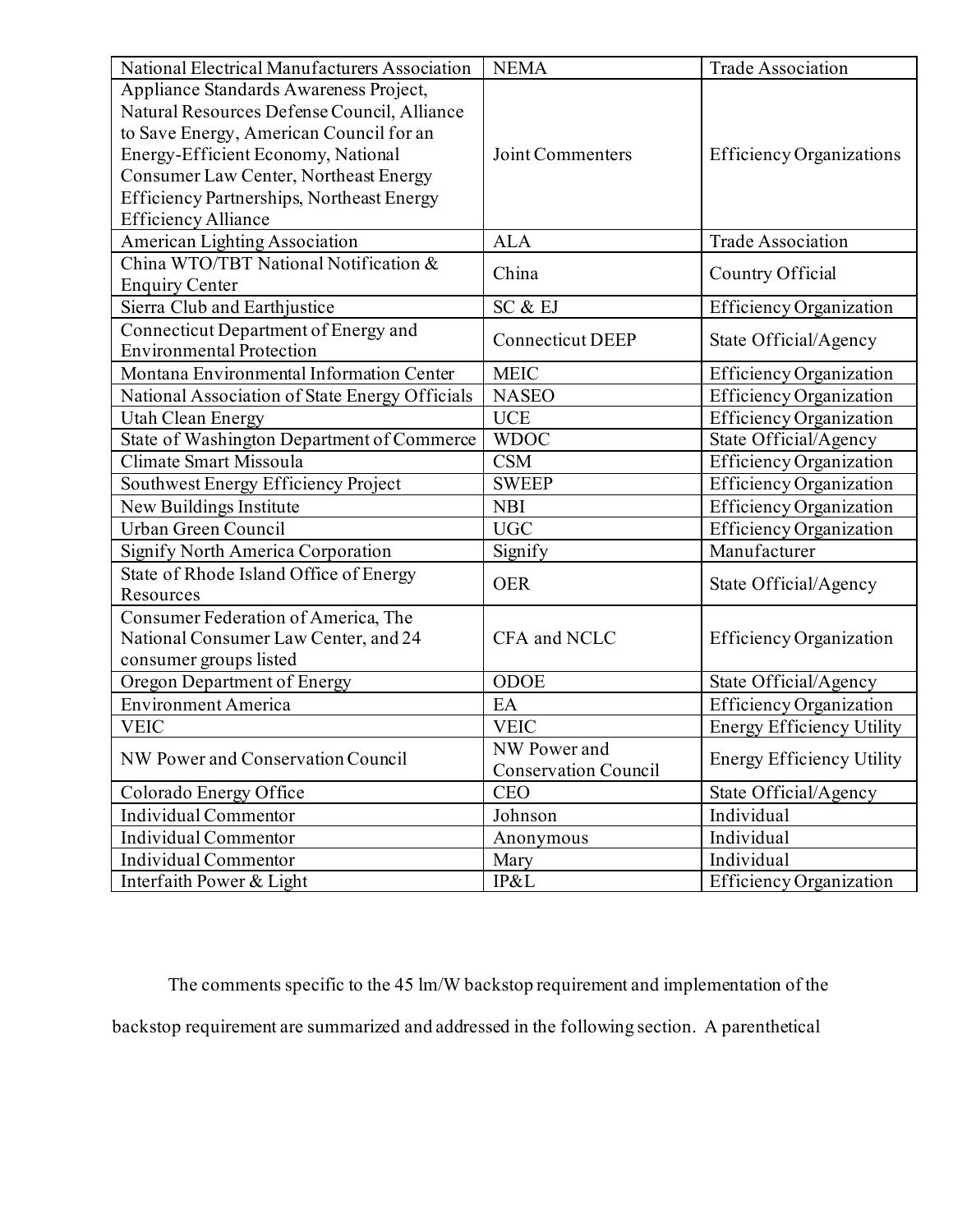reference at the end of a comment quotation or paraphrase provides the location of the item in the public record. [7](#page-13-0)

# **II. Proposed Rule**

In this NOPR, DOE proposes a determination that the 45 lm/W backstop requirement for GSLs at 42 U.S.C. 6295(i)(6)(A)(v) has been triggered because of DOE's failure to complete the first phase of rulemaking in accordance with 42 U.S.C.  $6295(i)(6)(A)(i)$ -(iv). The effect of this failure to complete certain rulemakings would be that DOE must prohibit sales of GSLs that do not meet a minimum 45 lm/W standard.  $(42 \text{ U.S.C. } 6295(i)(6)(\text{A})(v))$ 

### *A. Statutory Backstop Requirement*

As described in section I.A of this document, EPCA specifies several criteria that DOE must adhere to in its first rulemaking cycle for GSLs. (*See* 42 U.S.C. 6295(i)(6)(A)(i) – (iv)) If DOE fails to complete a rulemaking in accordance with clauses (i) through (iv) of 42 U.S.C.  $6295(i)(6)(A)$  or if the final rule does not produce savings that are greater than or equal to the savings from a minimum efficacy standard of 45 lm/W, clause (v) requires DOE to prohibit sales of lamps with an efficacy below 45 lm/W "effective beginning January 1, 2020."

1. Prior to the September 2019 Withdrawal Rule

In the March 2016 NOPR proposing energy conservation standards for GSLs, DOE explicitly addressed the backstop provision at 42 U.S.C.  $6295(i)(6)(A)(v)$ . 81 FR 14528 (March 17, 2016). Specifically, DOE stated that due to the Appropriations Rider, DOE was unable to perform the analysis required in clause (i) of 42 U.S.C. 6295(i)(6)(A) and as a result, the

<span id="page-13-0"></span> $7$  The parenthetical reference provides a reference for information located in the docket of DOE's re-evaluation of the statutory backstop for GSLs. (Docket No. EERE-2021-BT-STD-0005, which is maintained at www.regulations.gov). The references are arranged as follows: (commenter name, comment docket ID number at page of that document).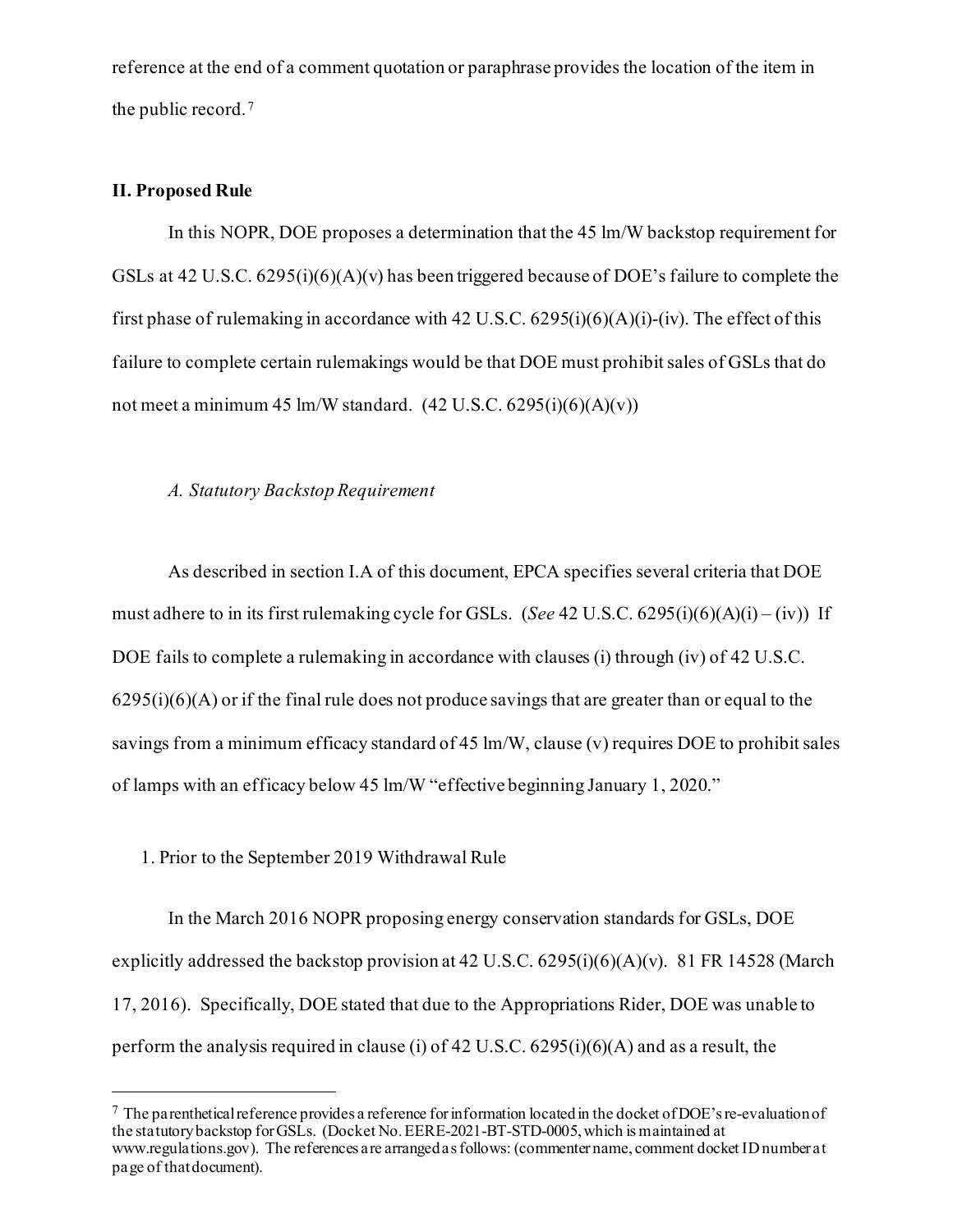backstop in 6295(i)(6)(A)(v) is automatically triggered. 81 FR 14528, 14540. DOE reiterated that it was not considering GSILs, including exclusions or exemptions, in the rulemaking due to the Appropriations Rider. 81 FR 14528, 14582. DOE further explained that under 42 U.S.C.  $6295(i)(6)(A)(v)$ , if it failed to (1) complete a rulemaking in accordance with clauses (i) through (iv), which included determining whether the exemptions for certain incandescent lamps should be maintained or discontinued, or (2) publish a final rule that would meet or exceed the energy savings associated with the statutory 45 lm/W requirement, then the backstop would be triggered beginning January 1, 2020. *Id.* Thus, in the March 2016 NOPR, DOE assumed that the backstop would be triggered beginning January 1, 2020. *Id.* Further, DOE stated that lamps that meet the proposed GSL definition would be subject to the 45 lm/W efficacy level and estimated an associated energy savings of approximately 3 quadrillion Btu ("quads") for lamps sold in 2020– 2049 and a carbon reduction of approximately 200 million metric tons by 2030. 81 FR 14528, 14534.

In the January 2017 Definition Final Rules, DOE did not interpret paragraph  $(6)(A)$  as requiring DOE to establish amended standards for GSLs. 82 FR 7276, 7283. DOE stated that clause (v) expressly contemplates the possibility that DOE would not finalize a rule that develops alternative standards for GSLs. *Id.* In these rules, DOE did not make any determination regarding standards for GSLs. 82 FR 7278, 7316. DOE acknowledged that the backstop would go into effect if DOE failed to complete the rulemaking as prescribed by EPCA by January 1, 2017, or the final rule did not produce savings that are greater than or equal to the savings from a minimum efficacy standard of 45 lm/W. *Id*. While not explicitly stating its assumption that the backstop requirement would be triggered, DOE set a January 1, 2020 effective date for the definitions rule, which coincided with the effective date of the backstop requirement. DOE also noted its commitment to working with manufacturers to ensure a successful transition if the backstop standard went into effect. To that end, on January 18, 2017, DOE issued a "Statement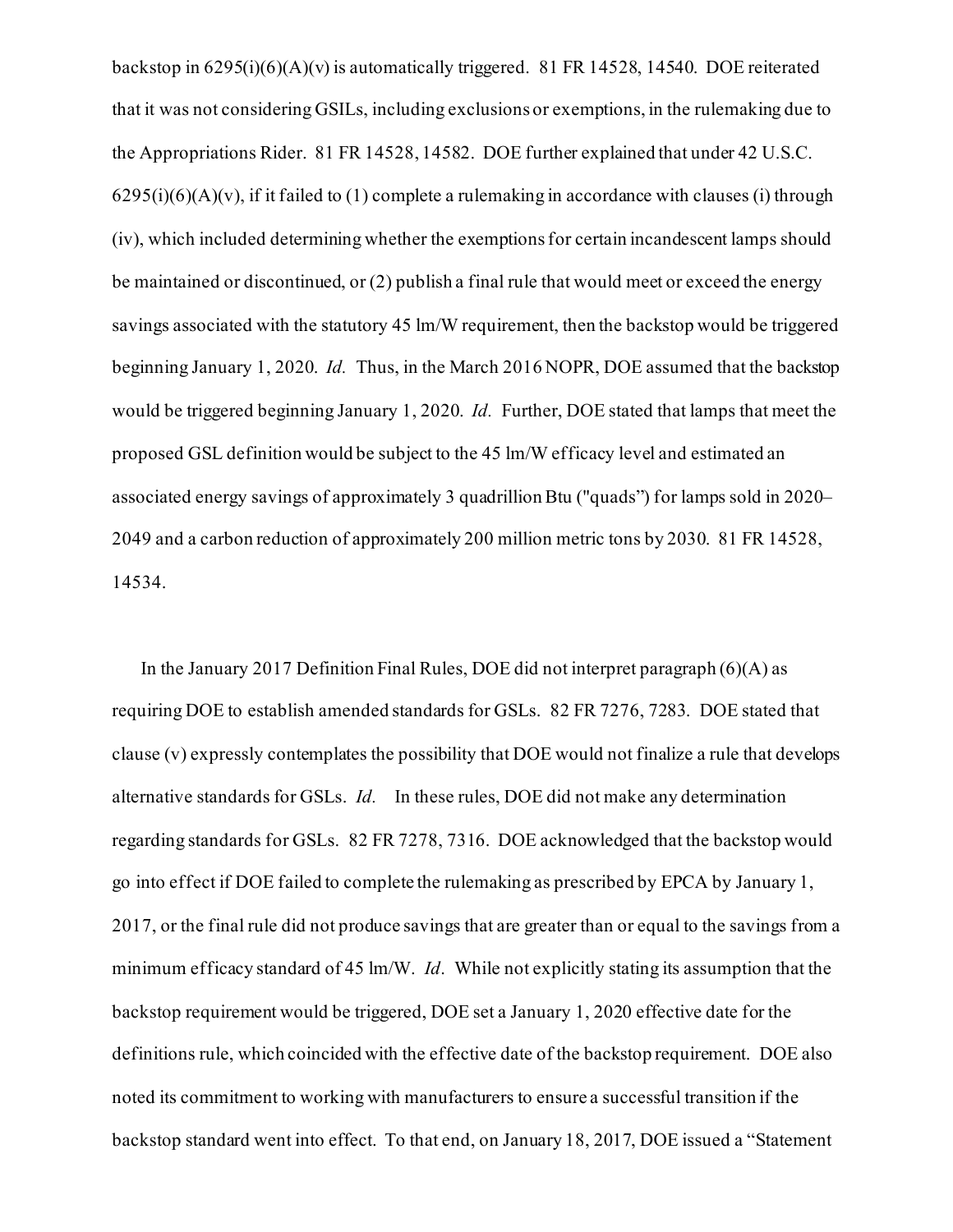Regarding Enforcement of 45 LPW General Service Lamp Standard" ("January 2017 Enforcement Statement") stating that EPCA requires that, effective beginning January 1, 2020, DOE shall prohibit the sale of any GSL that does not meet a minimum efficacy standard of 45 lm/W.[8](#page-15-0) In the enforcement statement, DOE advised that it could issue a policy that provides additional time allowing for the necessary flexibility for manufacturers to comply with the 45 lm/W standard. *Id.*

### 2. September 2019 Withdrawal Rule and the December 2019 Final Determination

In the September 2019 Withdrawal Rule, DOE concluded that the backstop requirement had not been triggered. 84 FR 46661, 46664. DOE stated that it initiated the first GSL standards rulemaking process by publishing a notice of availability of a framework document in December 2013, satisfying the requirements in 42 U.S.C.  $6295(i)(6)(A)(i)$  to initiate a rulemaking by January 1, 2014. 84 46661, 46663. DOE further stated its belief that Congress intended for the Secretary to make a predicate determination about GSILs, and that the obligation to issue a final rule prescribing standards by a date certain applies if, and only if, the Secretary makes a determination that standards in effect for GSILs need to be amended. 84 FR 46661, 46663– 46664. Since DOE had not yet made the predicate determination on whether to amend standards for GSILs, DOE found the obligation to issue a final rule by a date certain did not yet exist and, as a result, the condition precedent to the potential imposition of the backstop requirement did not yet exist and no backstop requirement had yet been imposed. *Id.* 

In the December 2019 Final Determination, DOE reiterated its interpretation that the statutory deadline for the Secretary to complete a rulemaking for GSILs in 42 U.S.C.  $6295(i)(6)(A)(iii)$  does not establish an absolute obligation on the Secretary to publish a rule by a

<sup>8</sup> Available at

<span id="page-15-0"></span>*www.energy.gov/sites/default/files/2017/01/f34/Statement%20on%20Enforcement%20of%20GSL%20Standard%20- %201.18.2017.pdf*.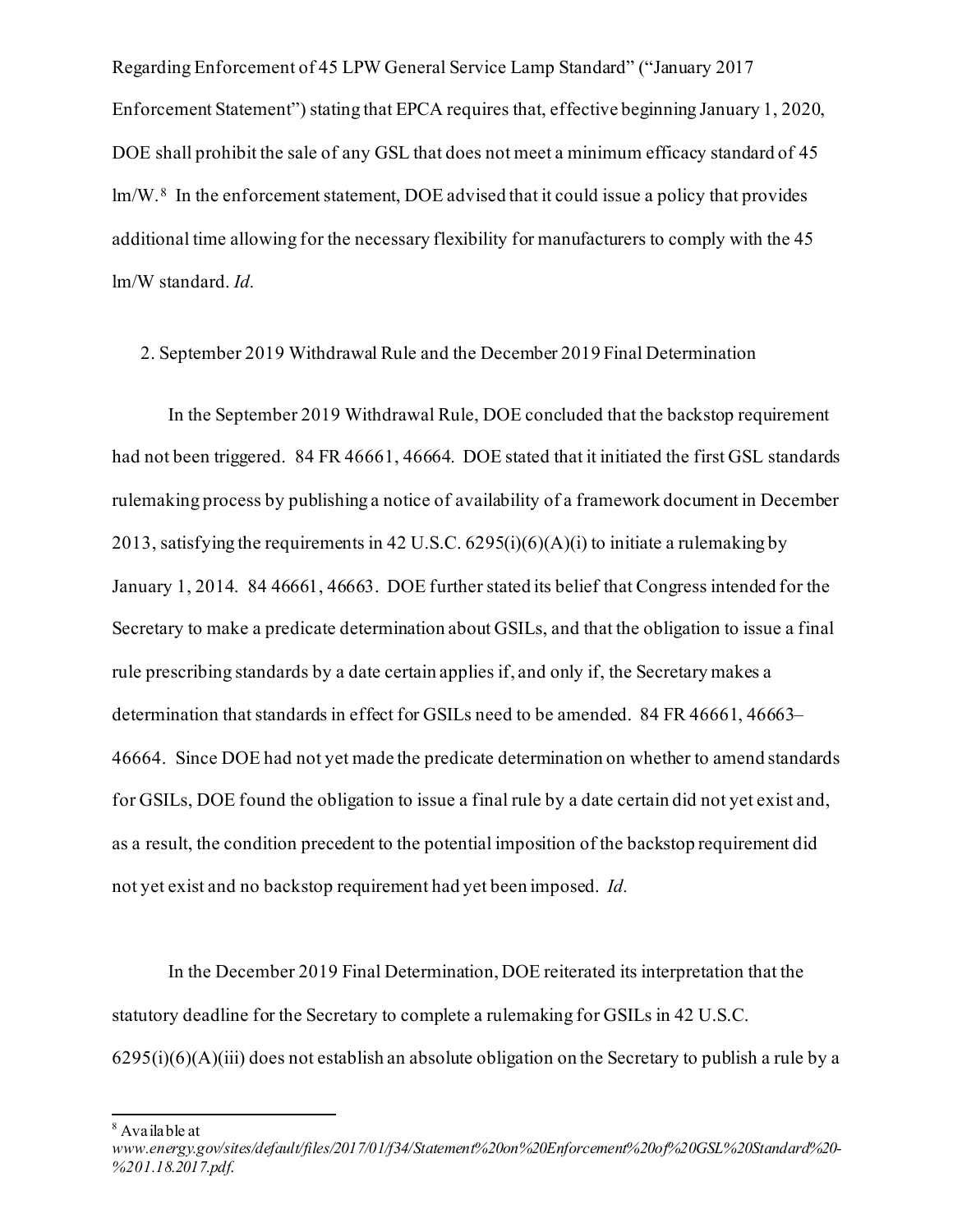date certain. 84 FR 71626, 71635. Instead, DOE stated that this deadline applies only if the Secretary makes a determination that standards for GSILs should be amended. *Id.* at 71636. Otherwise, DOE again stated, it could result in a situation where a prohibition is automatically imposed for a category of lamps for which no new standards, much less prohibition, are necessary. *Id.* In the December 2019 Final Determination, since DOE made what it characterized as the predicate determination that standards for GSILs do not need to be amended, DOE found that the obligation to issue a final rule by a date certain did not exist and, as a result, the condition precedent to the potential imposition of the backstop requirement did not exist and no backstop requirement had been imposed. *Id.* 

## 3. Comments to the May 2021 RFI Regarding Operation of the Backstop

In the May 2021 RFI, DOE stated that if it were to determine that it did not fulfill the criteria in paragraphs (i)-(iv) of 42 U.S.C. 6295, the sales prohibition under the backstop requirement would affect any lamp type that is defined as a GSL. 86 FR 28001, 28003. Accordingly, DOE requested information about the lamp types discussed in the following sections, including whether a phased implementation would be appropriate for certain lamp types. Id*.* In addition to comments and data regarding the efficacy and availability of certain lamps, the Joint Commenters, CA IOUs, and CEC commented on the operation of the backstop, asserting that it has been triggered. (Joint Commenters, No. 19 at p. 13; CA IOUs, No. 22 at p. 2; CEC, No. 23 at pp. 2-4)

The Joint Commenters asserted that the backstop has been triggered because DOE failed to issue a new standard by January 1, 2017. (Joint Commenters, No. 19 at p. 13) The Joint Commenters cited the January 2017 Enforcement Statement in support of their assertion and stated that no subsequent action taken by DOE could change the fact that the 45 lm/W standard has been triggered. (*Id.*) The CA IOUs asserted that the backstop has been triggered as a result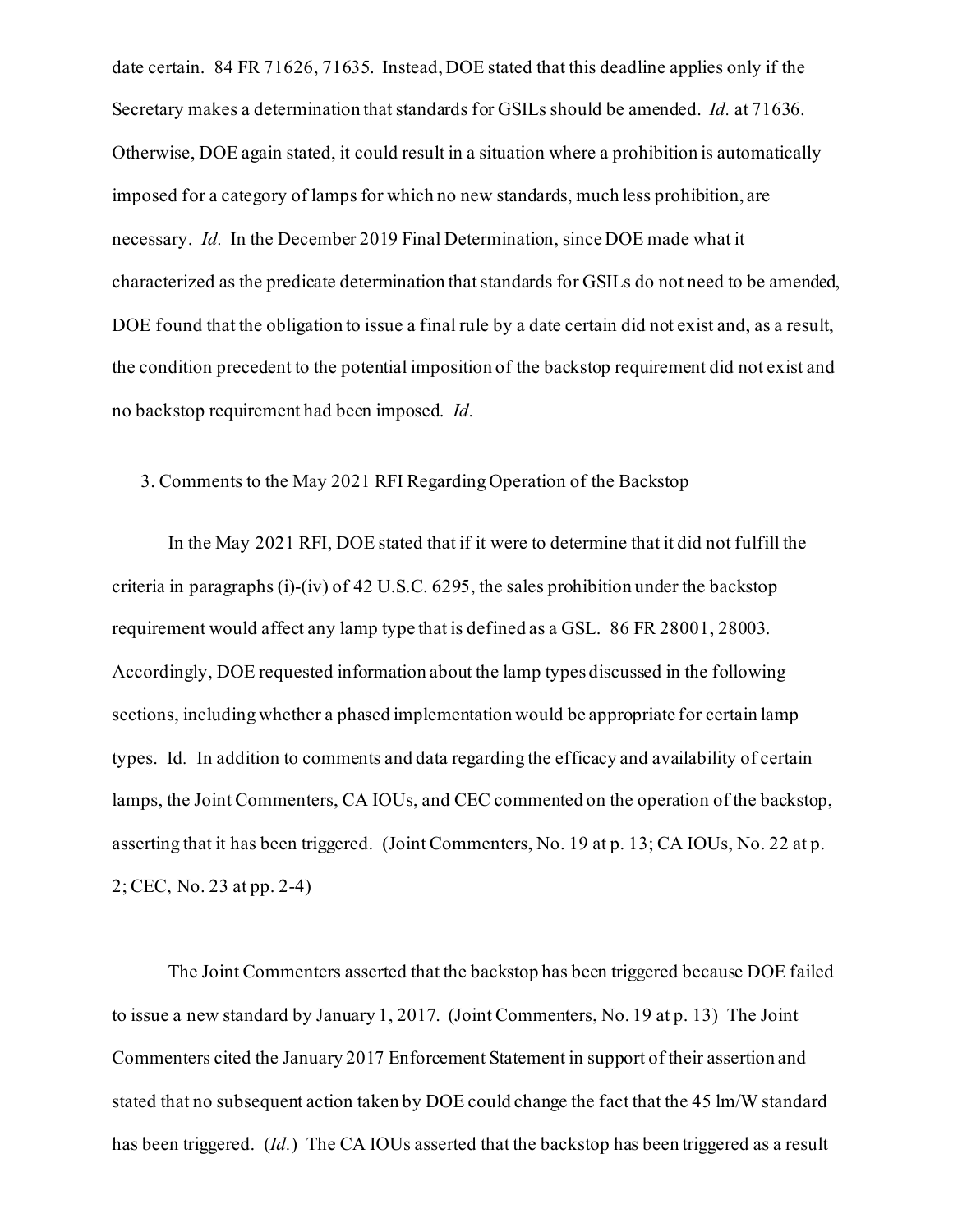of DOE not issuing rulemakings by deadlines specified in EPCA. (CA IOUs, No. 22 at p. 2) CEC asserted that DOE failed to meet the requirements of  $42 \text{ U.S.C. } 6295 \text{ (i)} \text{ (6)} \text{ (A)} \text{ (i)} \text{-(iv)}.$ (CEC, No. 23 at p. 2) CEC stated because DOE was unable to consider incandescent lighting technologies when it initiated a rulemaking evaluating GSL standards on December 9, 2013, due to the Appropriations Rider, DOE did not evaluate whether the exemptions for certain incandescent technologies should be maintained or discontinued, as required by section  $6295(i)(6)(A)(i)(II)$ . (CEC, No. 23 at p. 3) CEC stated that the U.S. District Court for the Eastern District of California had found that DOE likely failed to meet the requirements of  $6295(i)(6)(A)(i)-(iv).$ <sup>9</sup> *Id.* CEC further commented that because DOE failed to complete a rulemaking in accordance with subclauses (i) through (iv), DOE does not have discretion regarding implementation of the backstop. (CEC, No. 23 at p. 4) CEC noted that EPCA states that if the Secretary fails to complete a rulemaking in accordance with the statutory criteria, the Secretary "shall" prohibit GSLs that do not meet the minimum 45 lm/W standards and that the Supreme Court has found the term "shall" is "unmistakably" mandatory language.[10](#page-17-1) *Id.*

# 4. Proposed Determination Regarding the Backstop Requirement

Congress identified two circumstances that would trigger application of the backstop requirement: (1) if DOE "fails to complete a rulemaking in accordance with clauses (i) through (iv)" of section  $6295(i)(6)(A)$ ; or (2) "if the final rule" promulgated under this rulemaking "does not produce savings that are greater than or equal to the savings from a minimum efficacy standard of 45 lumens per watt." 42 U.S.C.  $6295(i)(6)(A)(v)$ . DOE preliminarily determines

<span id="page-17-0"></span><sup>9</sup> The matter cited by CEC was an order denying NEMA'smotion for judgment on the pleadingsin the U.S. District Court for the Eastern District of California. At issue was whether California regulations were excepted from preemption under 42 U.S.C. 6295(i)(6)(A)(vi). *National Electrical Manufacturers Associationv. California Energy Commission,* No. 2:17-CV-01625-KJM-AC (E.D. Cal. 2017). In denying NEMA's motion, the Court stated that "the court cannot conclude as a matter of law that [the January 2017 Definition Final Rules were] 'in accordance with' clause (i), much less clauses (i)–(iv) [of section 6295(i)(6)(A)]." Id. at p. 13.

<span id="page-17-1"></span><sup>&</sup>lt;sup>10</sup> CEC cited *Washington v. Harper*, 494 U.S. 210, 221 (1990), as well as a subsequent opinion by the U.S. Court of Appeals for the Ninth Circuit interpreting the use of "shall" in EPCA(*see Natural Resource Defense Council v. Perry,* 940 F.3d 1072, 1078 (9thCir. 2019)). (CEC, No. 23 at p. 4)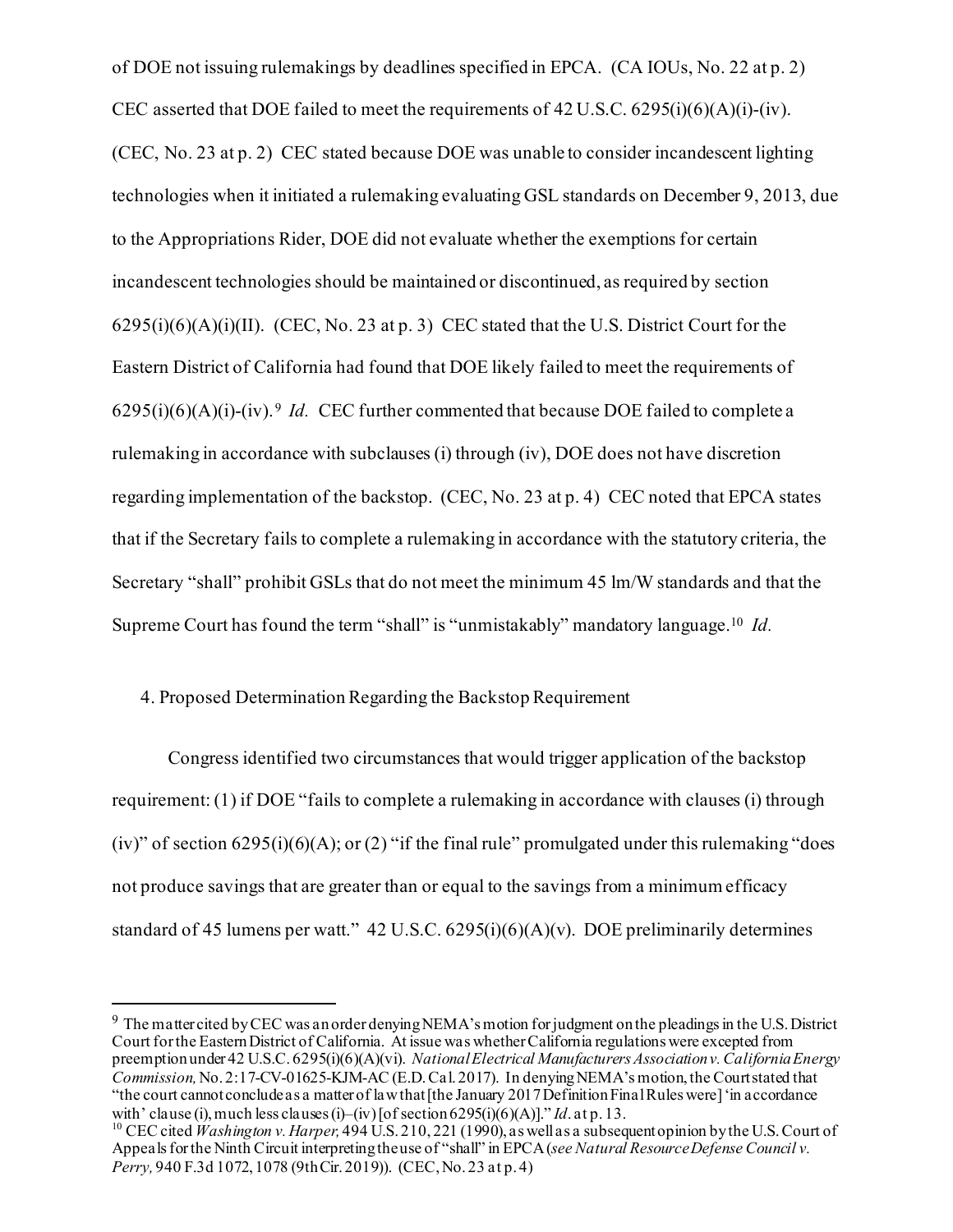that the backstop requirement has been triggered because both of the foregoing circumstances have occurred.

a. DOE failed to complete the first cycle of rulemaking in accordance with clauses (i) through (iv) of 42 U.S.C. 6295(i)(6)(A) for at least two reasons. The first reason is that DOE failed to complete this first GSL rulemaking timely. The structure of section  $6295(i)(6)(A)$ reflects an expectation by Congress that by January 1, 2017, the outcome of DOE's GSL rulemaking would have been known, and, if either amended standards or the backstop were to be applicable, those would be in place no later than January 1, 2020.

The position DOE advanced in the September 2019 Withdrawal Rule and the December 2019 Determination—namely, that the backstop provision is premised on the Secretary first making a determination that standards for GSILs should be amended and that the statute does not impose a deadline for the GSIL determination—fails to give meaning to all of the surrounding statutory text, as DOE is obligated to do. *See* 84 FR 46661, 46663-46664; 84 FR 71626, 71635; *see also* 42 U.S.C. 6295(i)(6)(A)(iii). In looking at the surrounding context of section 6295(i)(6)(A) and 6295(i)(6)(B), it is clear that Congress intended DOE's first GSL rulemaking to be completed by January 1, 2017—primarily due to Congress providing interested parties a gap of time between the conclusion of this rulemaking and the deadline for compliance, thus giving interested parties time to adjust to any changes.

In section  $6295(i)(6)(A)$ , Congress explicitly contemplated two possible outcomes: (1) a final rule amending standards for GSLs, or (2) imposition of the backstop of 45 lm/W. Under the first scenario, DOE would have been obligated to publish a final rule by January 1, 2017, with an effective date no earlier than three years after publication—thereby giving manufacturers a three-year lead time to prepare for the changed standards. *See* 42 U.S.C. 6295(i)(6)(A)(iii).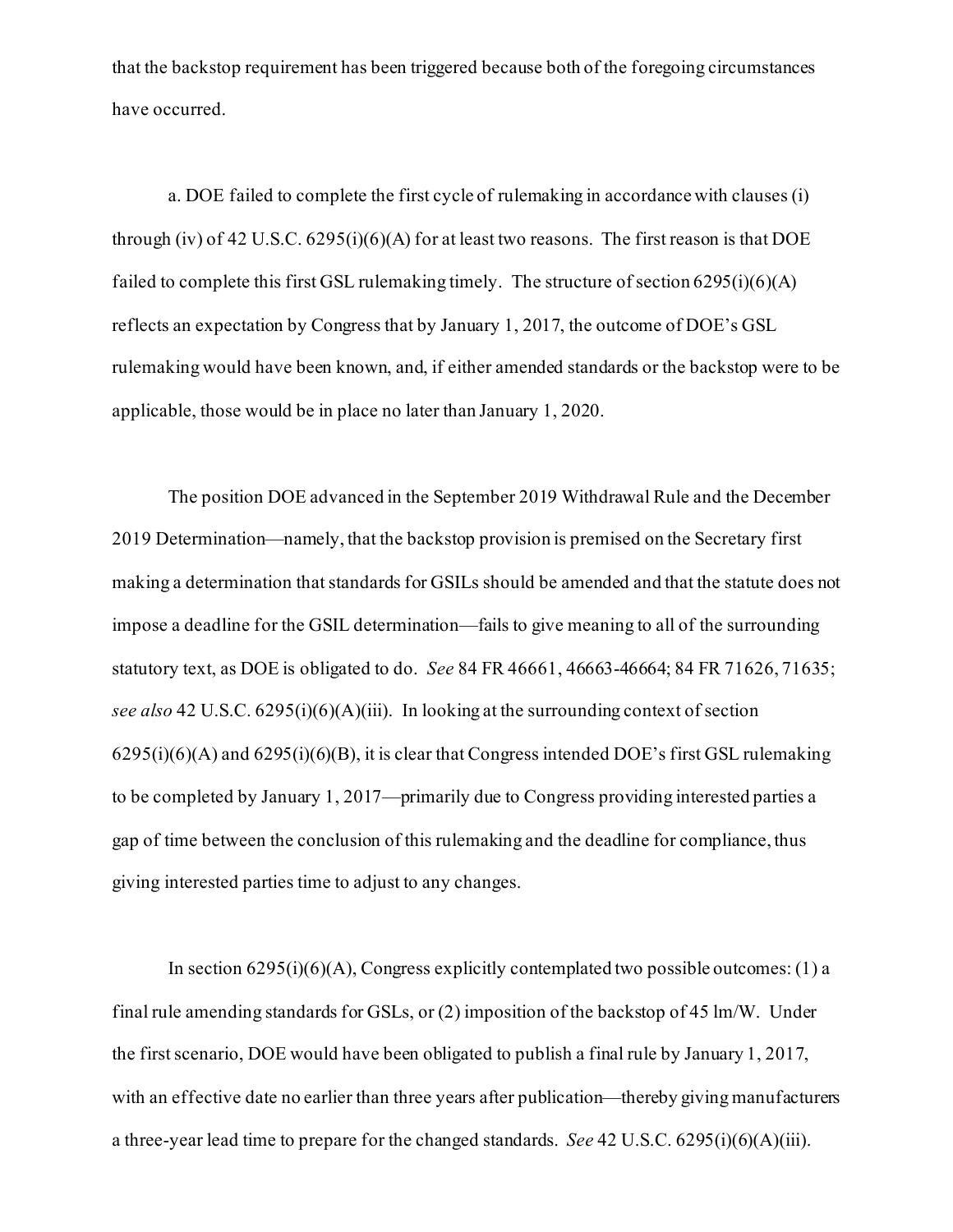Under the second scenario, the backstop would come into effect, but not until January 1, 2020 giving manufacturers the same three-year lead time to adjust to the forthcoming efficacy standard of 45 lm/W. *See id.* at 6295(i)(6)(A)(v).

Even if the statute contemplated a third possible scenario—a determination by DOE that standards for GSLs need not be amended under which the backstop was not triggered—it is clear from section  $6295(i)(6)(A)$  that Congress expected this determination would be made no later than January 1, 2017.

This allowance for lead time is reflected in the preemption exception provision in section  $6295(i)(6)(A)(vi)$ , which gives California and Nevada the authority to adopt, with an effective date beginning January 1, 2018 or after, either:

(1) A final rule adopted by the Secretary in accordance with 42 U.S.C.  $6295(i)(6)(A)(i)$ - $(iv);$ 

(2) If a final rule has not been adopted in accordance with 42 U.S.C.  $6295(i)(6)(A)(i)$ -(iv), the backstop requirement under  $42 \text{ U.S.C. } 6295 \text{ (i)}(6)(\text{A)}(\text{v)}$ ; or

(3) In the case of California, if a final rule has not been adopted in accordance with 42 U.S.C.  $6295(i)(6)(A)(i)-(iv)$ , any California regulations related to "these covered" products" adopted pursuant to state statute in effect as of the date of enactment of EISA 2007.

This provision allows California and Nevada to implement either a final DOE rule amending standards for GSLs or the 45 lm/w backstop standard on January 1, 2018, two years earlier than the rest of the country. This provision thus assumes that California and Nevada would have to have known whether DOE had completed a final rule amending standards for GSLs by January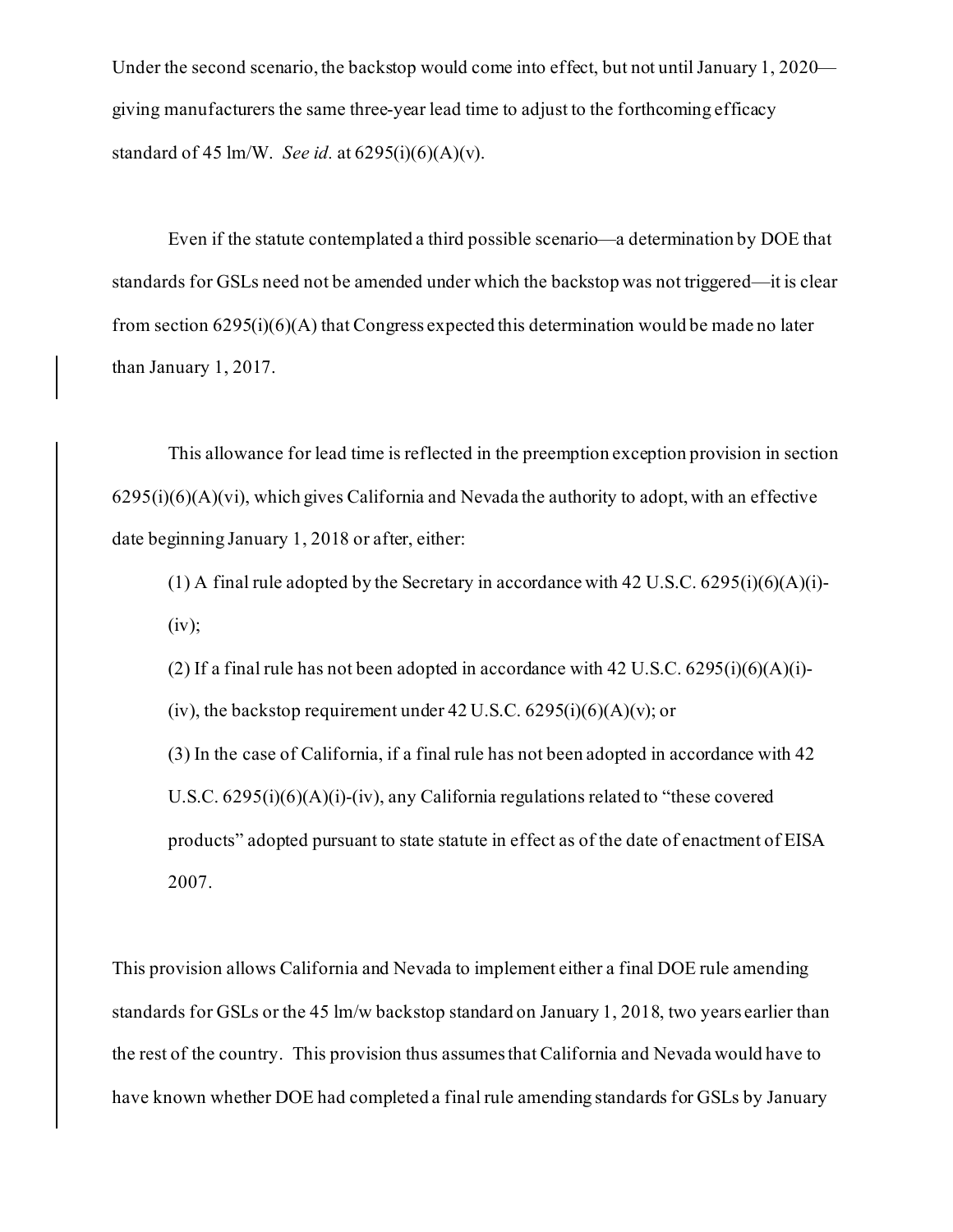1, 2017, so that manufacturers subject to standards in those states would have a practicable oneyear lead time to comply.

Lastly, Congress' mandate in 42 U.S.C. 6295(i)(6)(B) that DOE initiate the second cycle of rulemaking by January 1, 2020, coincides with a schedule in which standards are adopted (or the backstop is implicated) by January 1, 2017 with a minimum three-year lead time.

In addition to failing to complete the first cycle of rulemaking timely, the second reason why DOE's rulemaking was not "in accordance with clauses (i) through (iv)" of section  $6295(i)(6)(A)$  is because DOE's rulemaking did not "consider[] a minimum standard of 45 lumens per watt for general service lamps." 42 U.S.C. 6295(i)(6)(A)(ii)(II). DOE considered GSILs only in the scope of the December 2019 final determination analysis, with lamps having a maximum efficacy less than 45 lumens per watt. 84 FR 71626. While DOE did not analyze lamps other than GSILs in the scope of the December 2019 final determination analysis, DOE did look at the impact on GSIL shipments as a result of consumers choosing to purchase other lamps, such as CFLs and LED lamps, if standards for GSILs were amended as discussed in section VI.A of the December 2019 final determination. Therefore, DOE could not have considered a 45 lumens per watt standard level as part of that rulemaking determination because of the GSIL limited scope.

b. Although DOE's failure to "complete a rulemaking in accordance with clauses (i) through (iv)" is itself sufficient to trigger application of the backstop, DOE also did not determine whether its final rule (or rules) in this first cycle of rulemaking produced savings that are "greater than or equal to the savings from a minimum efficacy standard of 45 lm/W[.]" 42 U.S.C.  $6295(i)(6)(A)(v)$ . That is an independent basis for application of the backstop under section  $6295(i)(6)(v)$ . Congress provided that the backstop would be imposed "if the final rule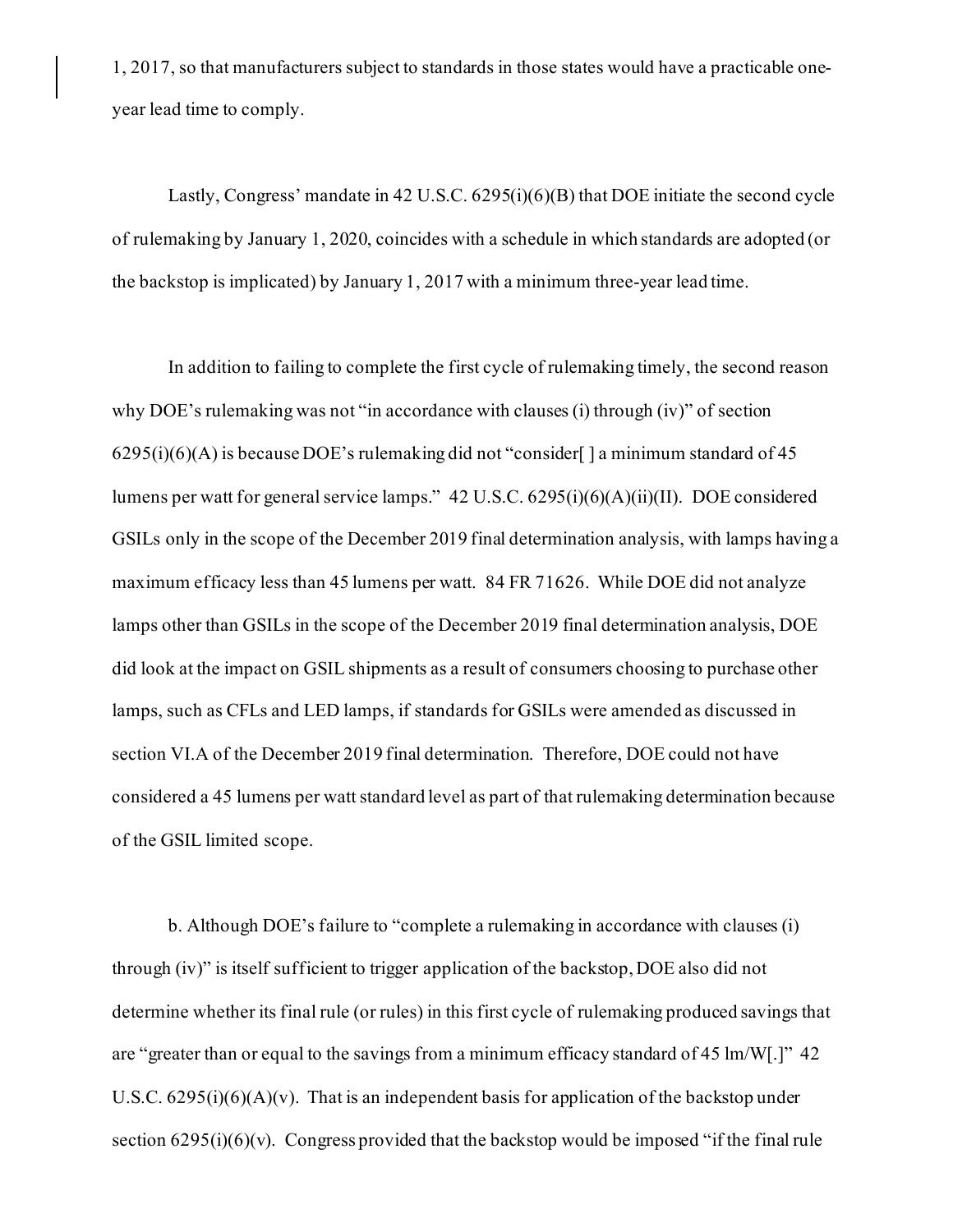does not produce energy savings that are greater than or equal to the savings from a minimum efficacy standard of 45 lm/W." *Id*. In neither the September 2019 Withdrawal Rule nor the December 2019 Determination did DOE compare whether any energy savings resulting from either rule would produce energy savings that are greater than or equal to a minimum efficacy standard of 45 lm/W. [11](#page-21-0)

For the foregoing reasons, DOE preliminarily determines the backstop requirement in 42 U.S.C. 6295(i)(6)(A)(v) was triggered and should have been effective as of January 1, 2020.

# *B. Scope of Backstop Requirement*

Once triggered, the backstop requirement as specified in 42 U.S.C.  $6295(i)(6)(A)(v)$ directs DOE to prohibit the sale of GSLs that do not meet a minimum requirement of 45 lm/W. DOE's current regulatory definition for GSL is consistent with the statutory definition for GSL, which includes GSILs, CFLs, general service LED lamps and OLED lamps, and any other lamps that the Secretary determines are used to satisfy lighting applications traditionally served by GSILs as defined in EPCA. 10 CFR 430.2. (*See also*, 42 U.S.C. 6291(30)(BB)(i)) DOE's current regulatory definition of GSL does not include any of the 22 lighting applications or bulb shapes explicitly not included in the definition of GSIL,  $12$  or any general service fluorescent lamp or IRL. 10 CFR 430.2. (*See also*, 42 U.S.C. 6291(30)(BB)(ii))

<sup>&</sup>lt;sup>11</sup> Although DOE did perform various energy savings analyses in the December 2019 Final Determination, it was not the comparison to a 45 lumens per watt efficacy standard required by 42 U.S.C. 6295(i)(6)(A)(v). *See, e.g.*, 84 FR. 71632 ("The no-new-standards case represents a projection of energy consumption that reflects how the market for a product would likely evolve in the absence of amended energy conservation standards. In this case, the standards case represents energy savings not from the technology outlined in a [trial standard level], but from product substitution as consumers are priced out of the market for GSILs.").

<span id="page-21-0"></span><sup>&</sup>lt;sup>12</sup> As defined in EPCA "general service incandescent lamp" does not include the following incandescent lamps: (I) An appliance lamp; (II) A black light lamp; (III) A bug lamp; (IV) A colored lamp; (V) An infrared lamp; (VI) A left-hand thread lamp; (VII) A marine lamp; (VIII) A marine signal service lamp; (IX) A mine service lamp; (X) A plant light lamp; (XI) A reflector lamp; (XII) A rough service lamp; (XIII) A shatter-resistant lamp (including a shatter-proof lamp and a shatter-protected lamp); (XIV) A sign service lamp; (XV) A silver bowl lamp; (XVI) A showcase lamp; (XVII) A 3-way incandescent lamp; (XVIII) A traffic signal lamp; (XIX) A vibration service lamp;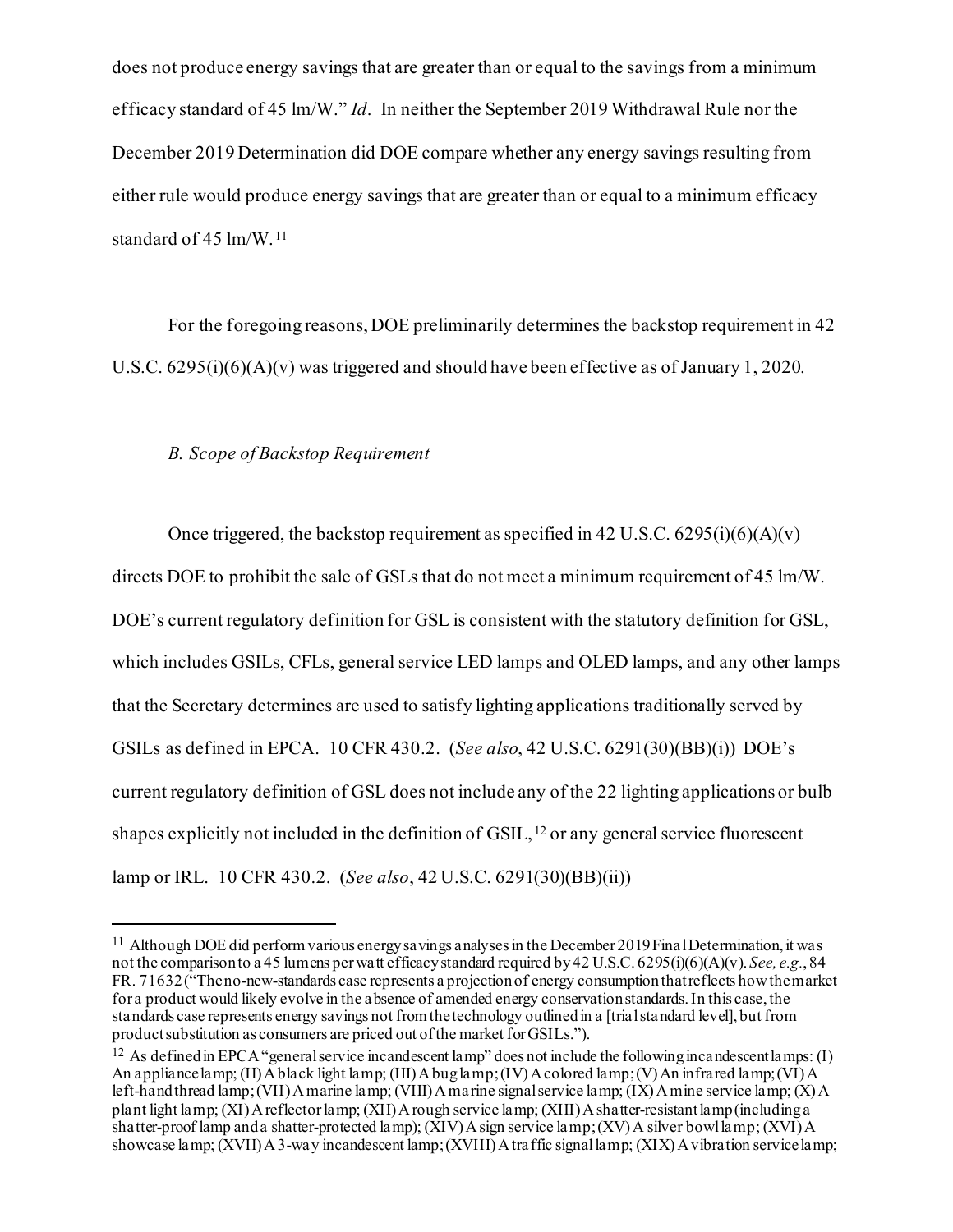By comparison, the definitions of GSL and GSIL as amended by the January 2017 Definition Final Rules were broader than their statutory definitions. On August 19, 2021, DOE published a NOPR to amend the definitions of GSL and GSIL as previously set forth in the January 2017 Definition Final Rules ("August 2021 Definition NOPR"). 86 FR 46611. Specifically, DOE proposed to adopt the definitions of GSL and GSIL as previously adopted in the January 2017 Definition Final Rules by amending the definition of GSL to be a lamp that has an ANSI base; is able to operate at a voltage of 12 volts or 24 volts, at or between 100 to 130 volts, at or between 220 to 240 volts, or at 277 volts for integrated lamps, or is able to operate at any voltage for non-integrated lamps; has an initial lumen output of greater than or equal to 310 lumens (or 232 lumens for modified spectrum general service incandescent lamps) and less than or equal to 3,300 lumens; is not a light fixture; is not an LED downlight retrofit kit; and is used in general lighting applications. 86 FR 46624 – 46625. Hence, DOE proposed that GSLs include, but not be limited to, GSILs, CFLs, general service LED lamps, and general service OLED lamps. *Id.* Further, DOE proposed to re-adopt the conclusion DOE made in the January 2017 Definition Final Rules that GSLs do not include:

- (1) Appliance lamps;
- (2) Black light lamps;
- (3) Bug lamps;
- (4) Colored lamps;
- (5) G shape lamps with a diameter of 5 inches or more as defined in ANSI C79.1–2002;
- (6) General service fluorescent lamps;
- (7) High intensity discharge lamps;

<span id="page-22-0"></span><sup>(</sup>XX) A G shape lamp (as defined in ANSI C78.20-2003 and C79.1-2002 1 with a diameter of 5 inches or more; (XXI) A T shape lamp (as defined in ANSI C78.20-2003 and C79.1-2002) and that uses not more than 40 watts or has a length of more than 10 inches; (XXII) A B, BA, CA, F, G16-1/2, G-25, G30, S, or M-14 lamp (as defined in ANSI C79.1-2002 and ANSI C78.20-2003) of 40 watts or less. (42 U.S.C. 6291(30)(D)(ii))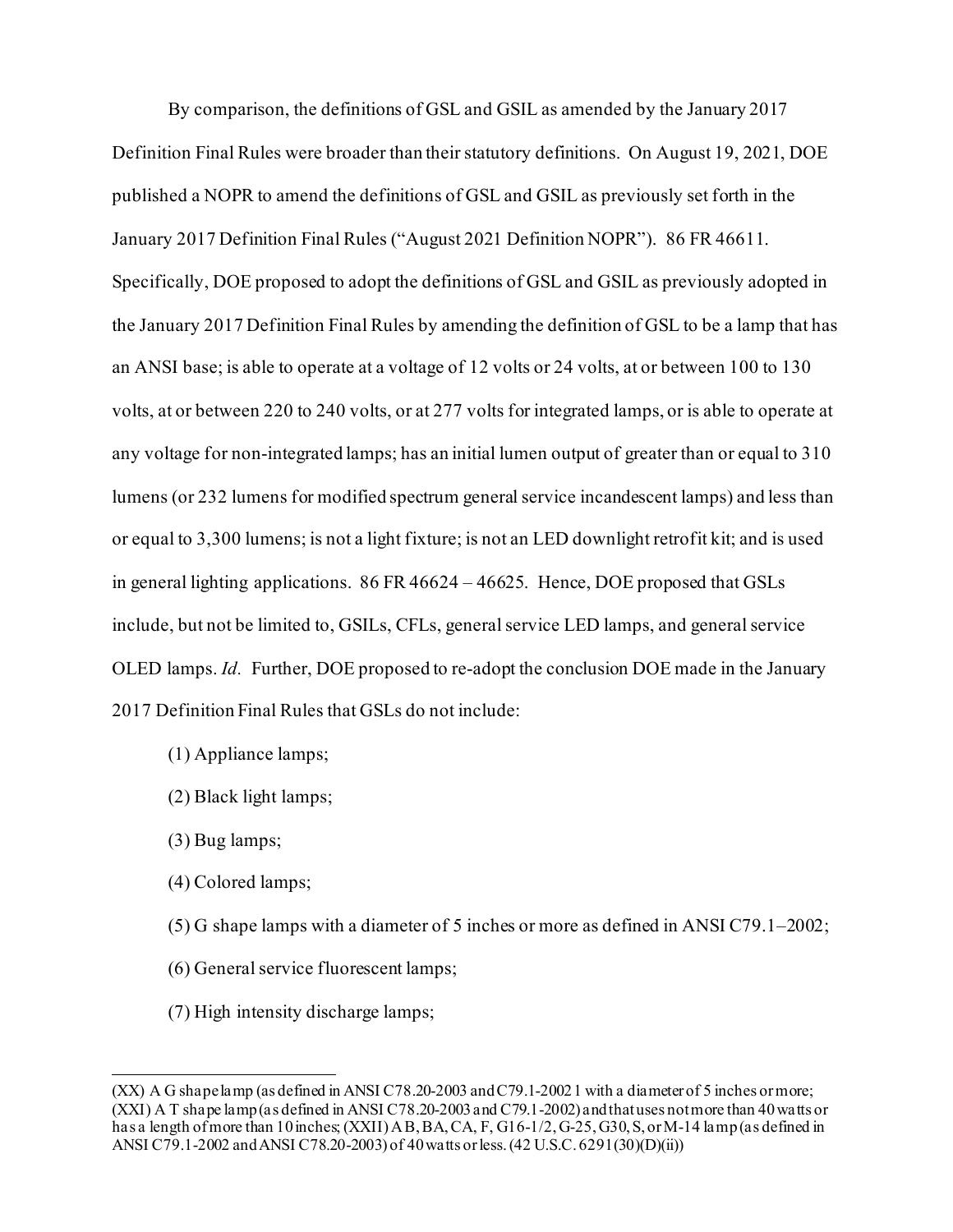(8) Infrared lamps;

(9) J, JC, JCD, JCS, JCV, JCX, JD, JS, and JT shape lamps that do not have Edison screw bases;

(10) Lamps that have a wedge base or prefocus base;

(11) Left-hand thread lamps;

(12) Marine lamps;

(13) Marine signal service lamps;

(14) Mine service lamps;

(15) MR shape lamps that have a first number symbol equal to 16 (diameter equal to 2 inches) as defined in ANSI C79.1–2002, operate at 12 volts, and have a lumen output greater than or equal to 800;

(16) Other fluorescent lamps;

(17) Plant light lamps;

(18) R20 short lamps;

(19) Reflector lamps that have a first number symbol less than 16 (diameter less than 2

inches) as defined in ANSI C79.1– 2002 and that do not have E26/E24, E26d,

E26/50x39, E26/53x39, E29/28, E29/53x39, E39, E39d, EP39, or EX39 bases;

(20) S shape or G shape lamps that have a first number symbol less than or equal to 12.5

(diameter less than or equal to 1.5625 inches) as defined in ANSI C79.1–2002;

(21) Sign service lamps;

(22) Silver bowl lamps;

(23) Showcase lamps;

(24) Specialty MR lamps;

(25) T shape lamps that have a first number symbol less than or equal to 8 (diameter less than or equal to 1 inch) as defined in ANSI C79.1–2002, nominal overall length less than 12 inches, and that are not compact fluorescent lamps;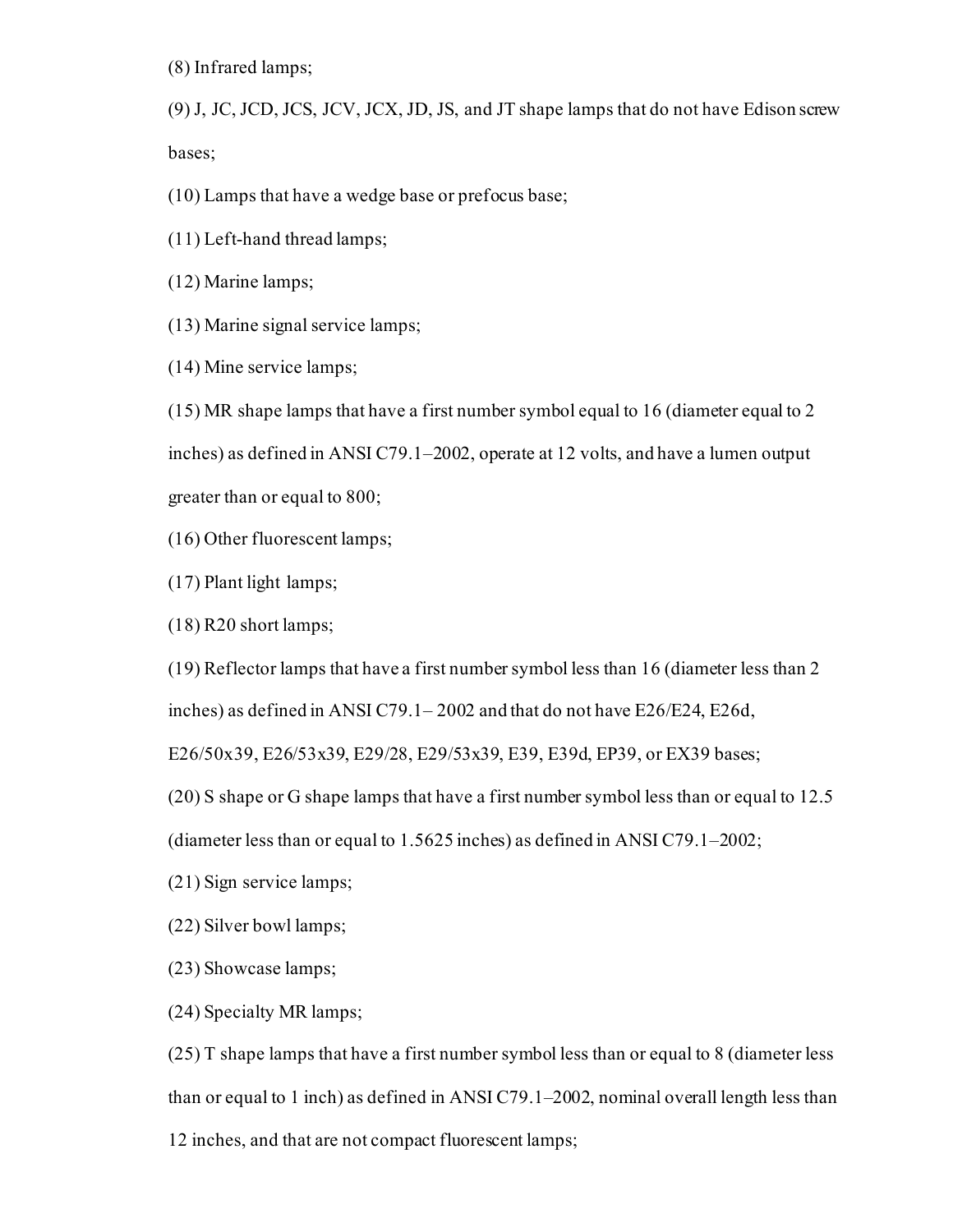(26) Traffic signal lamps.

*See* 86 FR 46625.

In the August 2021 Definition NOPR, in re-adopting definitions DOE previously adopted in the January 2017 Final Definition Rules, DOE proposed to amend the definition of GSIL to be a standard incandescent or halogen type lamp that is intended for general service applications; has a medium screw base; has a lumen range of not less than 310 lumens and not more than 2,600 lumens or, in the case of a modified spectrum lamp, not less than 232 lumens and not more than 1,950 lumens; and is capable of being operated at a voltage range at least partially within 110 and 130 volts. 86 FR 46624. However, this definition does not apply to the following incandescent lamps—

- (1) An appliance lamp;
- (2) A black light lamp;
- (3) A bug lamp;
- (4) A colored lamp;

(5) A G shape lamp with a diameter of 5 inches or more as defined in ANSI C79.1–2002;

- (6) An infrared lamp;
- (7) A left-hand thread lamp;
- (8) A marine lamp;
- (9) A marine signal service lamp;
- (10) A mine service lamp;
- (11) A plant light lamp;
- (12) An R20 short lamp;
- (13) A sign service lamp;
- (14) A silver bowl lamp;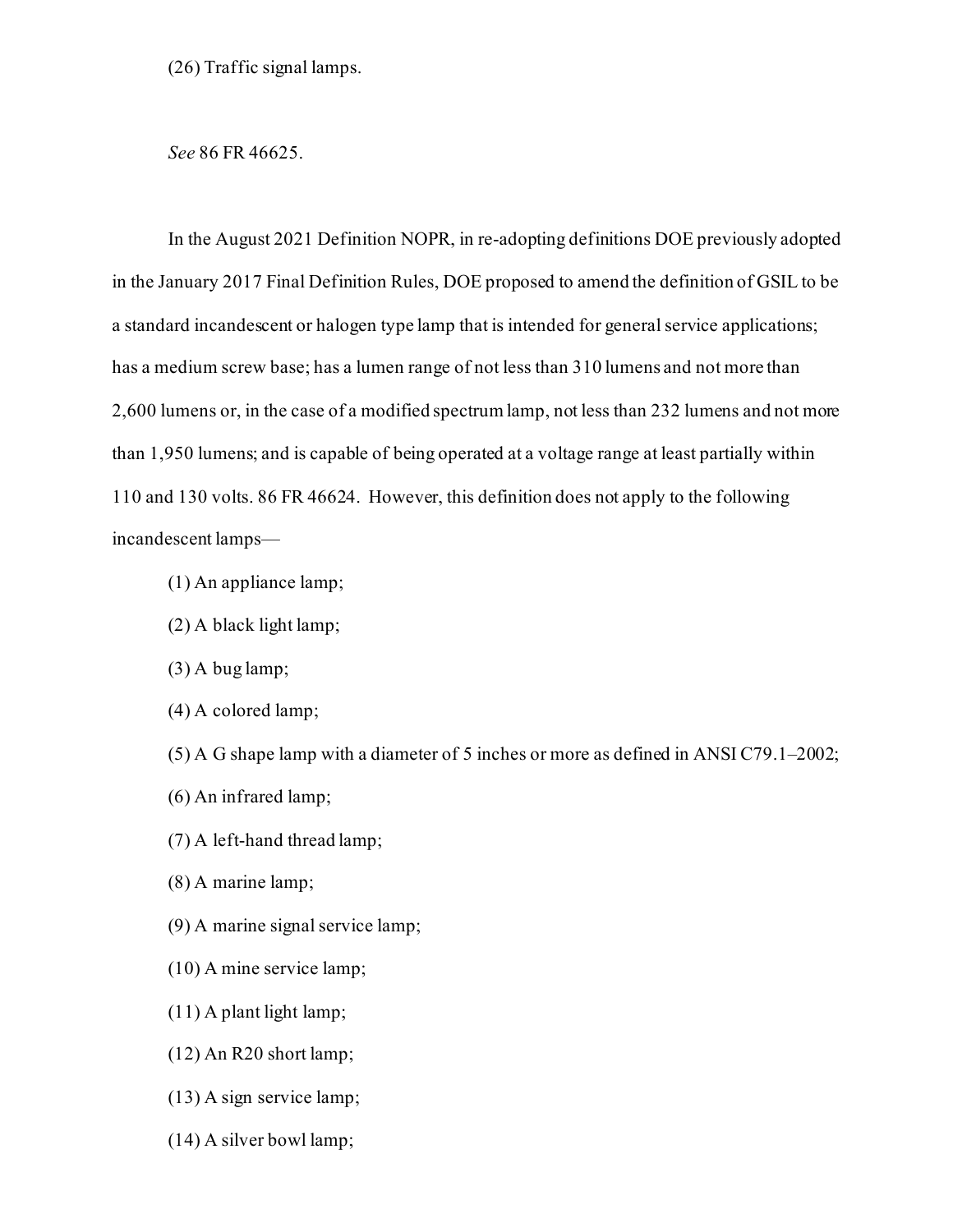#### (15) A showcase lamp; and

(16) A traffic signal lamp.

*Id.*

In this document, DOE proposes an interpretation of EPCA by which DOE determines that the backstop provision in 42 U.S.C.  $6295(i)(6)(A)(v)$  has been triggered and thus the sale of GSLs that do not meet the 45 lm/W requirement prescribed by statute is prohibited. DOE recognizes that, if the backstop were implemented, the sales prohibition on GSLs that do not meet a minimum efficacy standard of 45 lm/W would present different implementation challenges than most DOE standards, which are based on the date of manufacture. Specifying a date beyond which certain GSLs could no longer be sold could lead to stranded inventory. DOE recognizes that manufacturers, distributors, and retailers would need time to take steps to account for the supply chain to avoid stranded inventory. As explained above, Congress structured 42 U.S.C.  $6295(i)(6)(A)(i)-(v)$  so as to provide manufacturers with a lead time (with a possible shorter lead time for California and Nevada) to adjust to different efficacy standards—either standards adopted by DOE through rulemaking or the imposition of the statutory backstop. In addition, Congress expressly required DOE to consider phased-in effective dates by considering "the impact . . . on manufacturers, retiring and repurposing existing equipment, stranded investments, labor contracts, workers, [ ] raw materials," and "the time needed to work with retailers and lighting designers to revise sales and marketing strategies." 42 U.S.C.  $6295(i)(6)(A)(iv)$ . Therefore, Congress did not intend for there to be an instantaneous imposition of a new 45 lm/W efficacy standard for GSLs. Such a possible outcome exists now only because of DOE's delay in correctly addressing the applicability of the backstop. DOE must balance Congress's intent to facilitate a smooth transition to different efficacy standards through the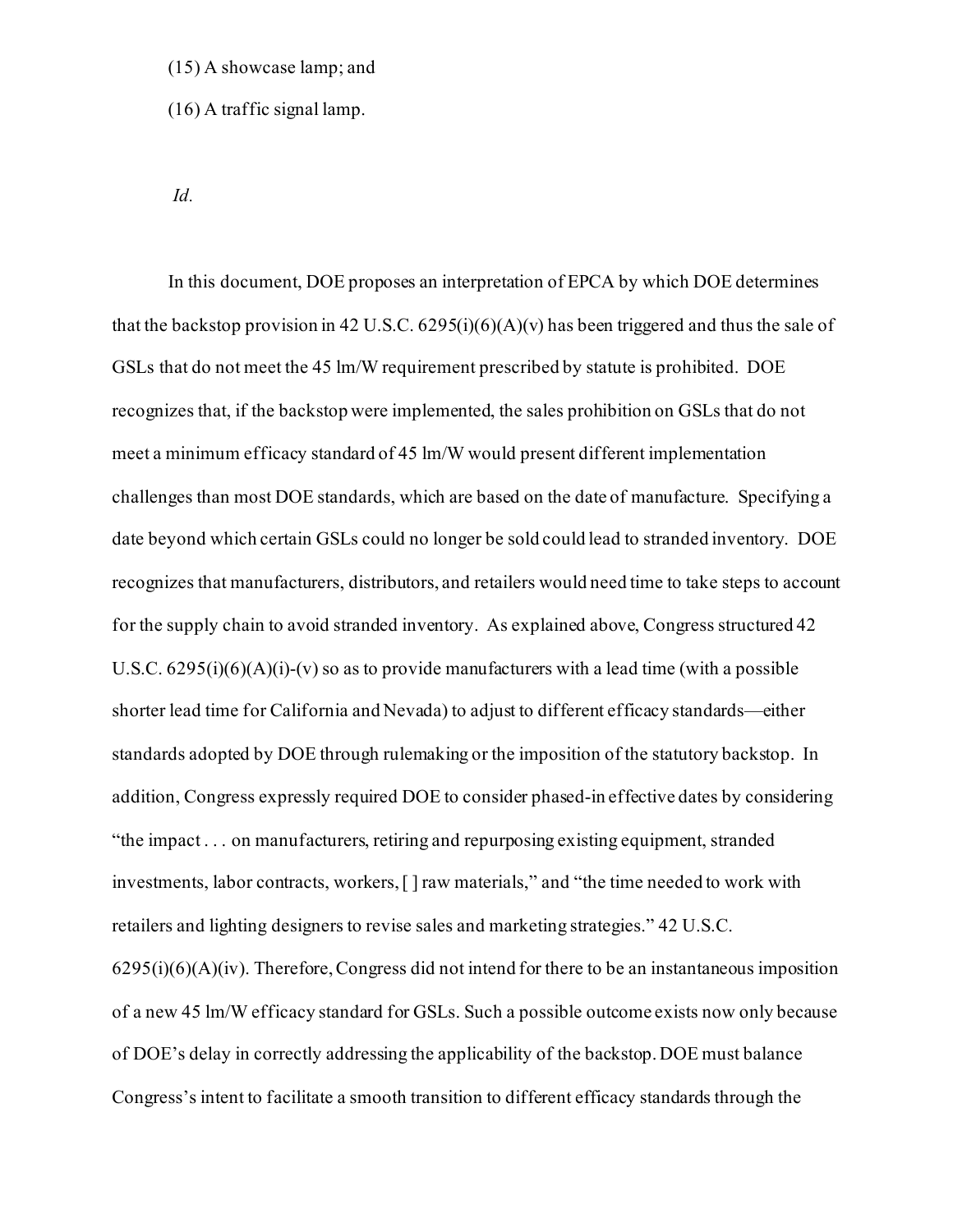provision of lead time with the clear intent of Congress that these different efficacy standards were to be in place as of January 1, 2020. 42 U.S.C.  $6295(i)(6)(A)(iii)$ , (v).

To best balance Congress's intent, DOE is proposing a 60-day effective date if the backstop is implemented under DOE's proposed determination as set forth in this notice. However, DOE understands the practicalities associated with the implementation of Congress' backstop that prohibits the sale of GSLs that do not meet a 45 lm/W efficacy standard, and DOE's understanding is informed, in part, by the comments received to the May 2021 RFI. In order to provide for a smooth transition, DOE intends to account for the practicalities of this transition to Congress's backstop efficacy standard through use of its enforcement discretion as further described below. DOE invites comments on these and further considerations relevant to informing DOE's enforcement discretion.

## *C. Implementation and Enforcement*

Were DOE to determine that it did not complete the first cycle of rulemaking in accordance with paragraphs (i) through (iv) of Section 6295, the sales prohibition under the backstop requirement would affect any lamp type that is defined as a GSL. In the May 2021 RFI, DOE requested comment on a number of issues related to potential implementation of the backstop requirement. 86 FR 28001, 28004. Specifically, DOE requested information on the availability of and market for lamps defined as GSLs and lamps excluded from the definition of GSL; and if a lamp type within the definition of GSL or a lamp type excluded from the definition of GSL does not currently have units with an efficacy of at least 45 lm/W, information on whether it is possible to create lamps in that category that perform at such a level and how long it would take for those products to be sold at retail locations. *Id.* DOE also requested comment and information regarding inventory cycles, steps manufacturers/retailers would need to take to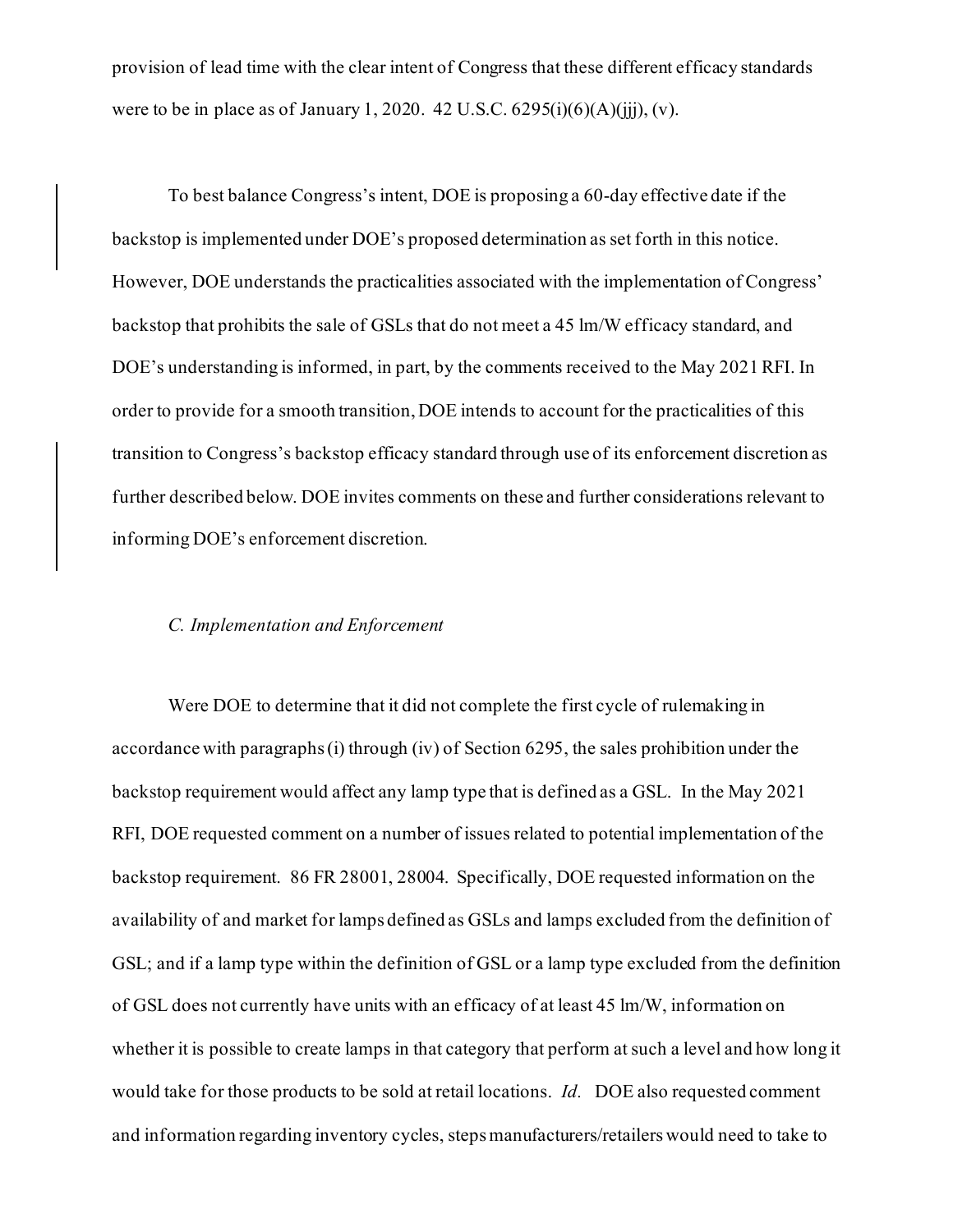avoid stranded inventory for lamps that do not have an efficacy of at least 45 lm/W, and how stranded inventory would be addressed, as well as the associated costs. *Id.*

The Joint Commenters stated that there are a full range of LED products that fall within both the statutory definition and the January 2017 Definition Final Rules. The Joint Commenters stated that these products have a wide range of light outputs (including multiple light levels such as 3-way bulbs), color temperatures (*e.g.*, warm, cool white, daylight), shapes (*e.g.*, all sizes of candle, flame-tip, globe, reflector), and base types (*e.g.*, different-sized screw bases, pin-bases), all from a wide variety of manufacturers; and that there are also dimming and non-dimming versions and dim-to-warm features which mimic incandescent dimming. (Joint Commenters, No. 19 at pp. 8-9) The Joint Commenters stated that the majority of lighting products sold by home improvement stores are LED products; discount stores and hardware stores also carry a wide variety of LED lamps, with online retailers providing an even wider range; and that stores with less lighting shelf space (*e.g.,* drug, grocery stores) have narrower offerings for both LED and incandescent products. (Joint Commenters, No. 19 at pp. 8-9) The Joint Commenters also stated that the world-wide supply chain of LED GSLs is successfully meeting the growing demand, including 60 percent of lamps sold in the U.S. today and that 27 countries in Europe, California, and Nevada implemented the 45 lm/W standard and were able to meet consumer demand with LED lamps without a problem, demonstrating that demand can also be met in the U.S. (Joint Commenters, No. 19 at p. 12) CEC stated that new LED lamp models with improved quality, energy efficiency, and wide ranges of lumens are constantly being introduced in the market and that retail prices of the lamps have also been declining. (CEC, No. 23 at p. 6)

The CA IOUs stated that they conducted a survey of 14 lighting online retailers and collected information on 75,000 LED lamps, which included a continuous range of power levels, light output both below 310 lumens and above 3,300 lumens, and many different base types.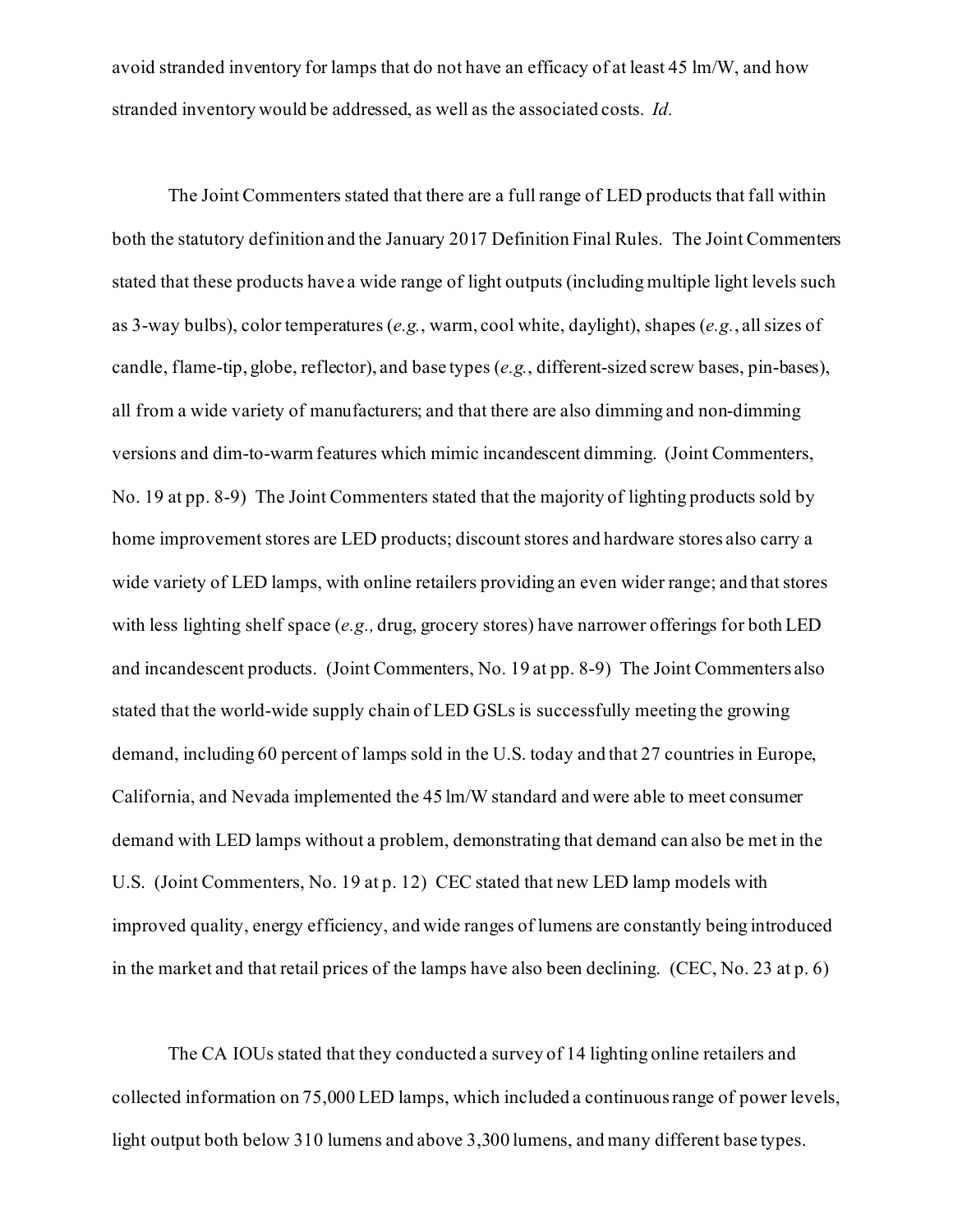The CA IOUs stated they also identified small, high output lamps which they asserted are the most difficult to convert to LED technology due to miniaturization of electronics and heat management issues. The CA IOUs stated that this indicated that LED technology has matured, and lighting manufacturers can provide LED versions of all GSLs covered under DOE's January 2017 Definition Final Rules. (CA IOUs, No. 22 at p. 4) CEC stated that except for some truly specialty lamps, CEC has not seen major supply issues for lamps compliant with the 45 lm/W standard in California. (CEC, No. 23 at p. 6)

NBI commented that states have been requiring GSLs with an efficacy exceeding 45 lm/W in new residential and multifamily buildings for more than a decade. NBI stated that a high percentage of the country's construction activity is already covered by these lamp efficacy requirements, and that the residential chapter of the 2021 International Energy Conservation Code (IECC) requires all lamps in permanent fixtures to have an efficacy of no less than 65 lm/W and past IECC codes required at least a 45 lm/W requirement. (NBI, No. 15 at pp. 1-2) VEIC stated that California, Nevada, Vermont, Washington, Colorado, Massachusetts, and the District of Columbia have passed lighting standards in the absence of a Federal standard and have not had issues with product availability. VEIC also stated that the absence of a Federal standard supporting the 45 lm/W requirement—requiring states to enact their own legislation and enforcement—is creating confusion in the lighting market. (VEIC No. 29 at p. 2)

NEMA stated that, regarding what it characterized as compliant lamps that are not defined as GSLs, incandescent/halogen lamps have been declining since 2007 except for rough service and vibration service lamps. Regarding GSLs as defined under the existing GSL definition, NEMA stated that, apart from a brief, forecasted spike, incandescent/halogen lamps sales have been declining since 2007 and CFLs have been declining since 2015 with only LED lamps increasing in sales. (NEMA, No. 13 at p. 2) NEMA stated that the decorative CFLs and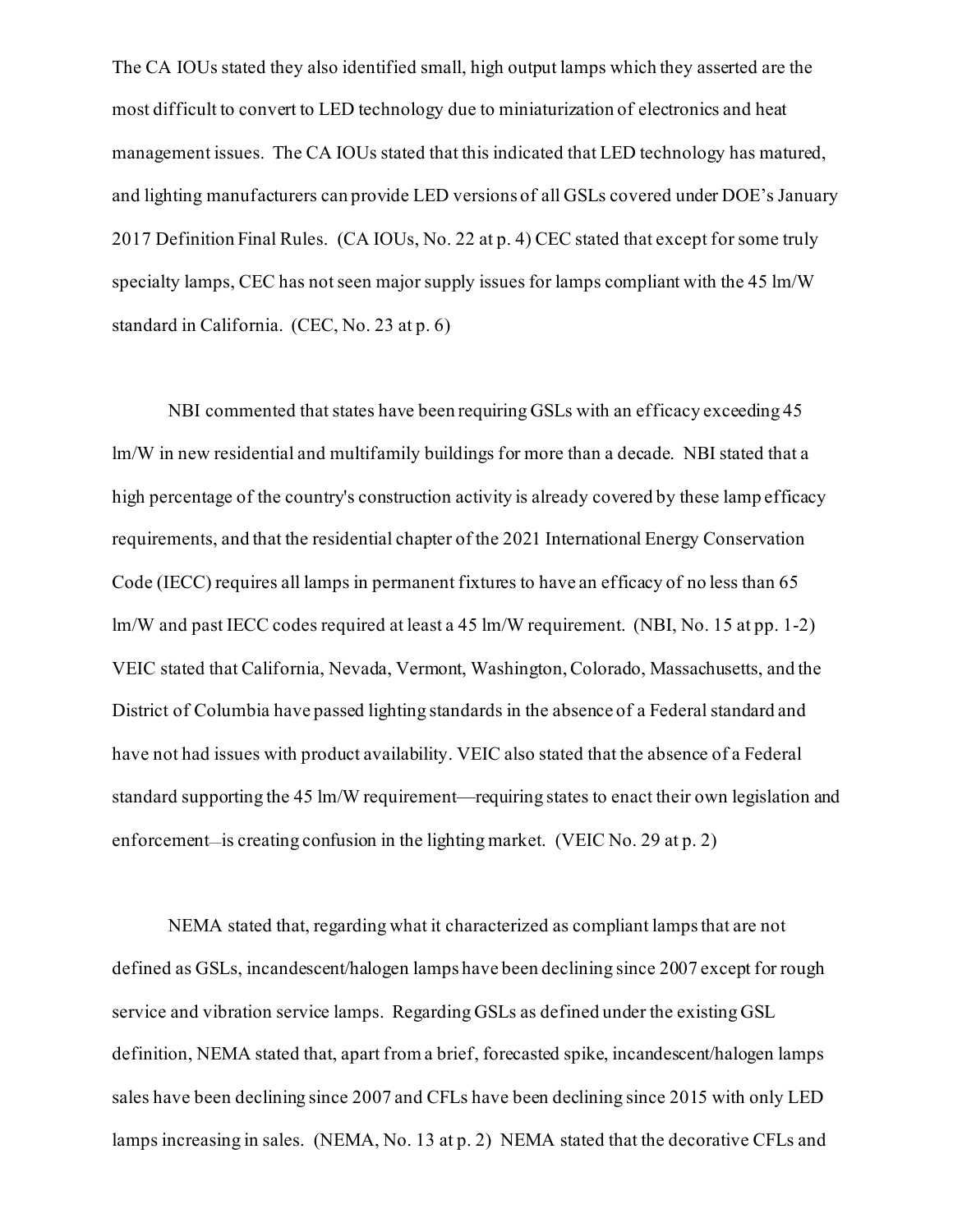reflector CFL sales have been declining since 2015 and these lamps are nearly gone from the market and only LED lamps in this category are increasing in sales. (NEMA, No. 13 at pp. 2-3) NEMA further stated that any incandescent/halogen lamps still being used in the commercial sector do not have acceptable LED substitutes. (NEMA, No. 13 at p. 5)

Citing the NEMA Lamp Indices, CEC stated that for the second quarter of 2020, incandescent/halogen lamps accounted for 23.8 percent of A shape lamp shipments. (CEC, No. 23 at p. 7) NEMA stated that, per NEMA Lamp Indices of A shape lamps, almost 75 percent are LED lamps, and NEMA estimated the proportion to grow and last due to the longer LED lamp lifetimes. (NEMA, No. 13 at p. 3) Citing a 2020 Northwest study, VEIC stated that more than half of the general purpose lamp and reflector lamp market was LED lamps. (VEIC, No. 29 at p. 1) Citing the CREED Lighttracker (based on sales data) for 2019, the Joint Commenters stated that LED lamps constitute 60 percent of lighting sales. (Joint Commenters, No. 19 at p. 3; MEIC, No. 7 at p. 1; CFA, NCLC, No. 24 at p. 1) Per this data, the Joint Commenters stated that incandescent/halogen lamps constitute 38 percent of sales (CSM stated 40 percent). (Joint Commenters, No. 19 at p. 3; CSM, No. 12 at p. 1) The Joint Commenters estimated about a billion light sockets in the U.S. still employ incandescent/halogen lamps. The Joint Commenters further stated that, per the CREED Lighttracker, of A shape lamps, candelabra base lamps, globe shape lamps, and reflector shape lamps, respectively, 58, 56, 50 and 84 percent were LED lamps in 2019. Citing the 2015 Lighting Market Characterization report, the Joint Commenters stated that about 3.4 billion light sockets in the U.S. have A shapes and another 2 billion have a lamp type included in the proposed expanded definition. (Joint Commenters, No. 19 at p. 3)

The CA IOUs stated they relied on the CREED Lighttracker data for four popular lamp types (*i.e.*, A shape, candelabra base, globe shape, and reflector) to extrapolate 2020 U.S. lighting sales (excluding California). Based on this assessment, the CA IOUs estimated 334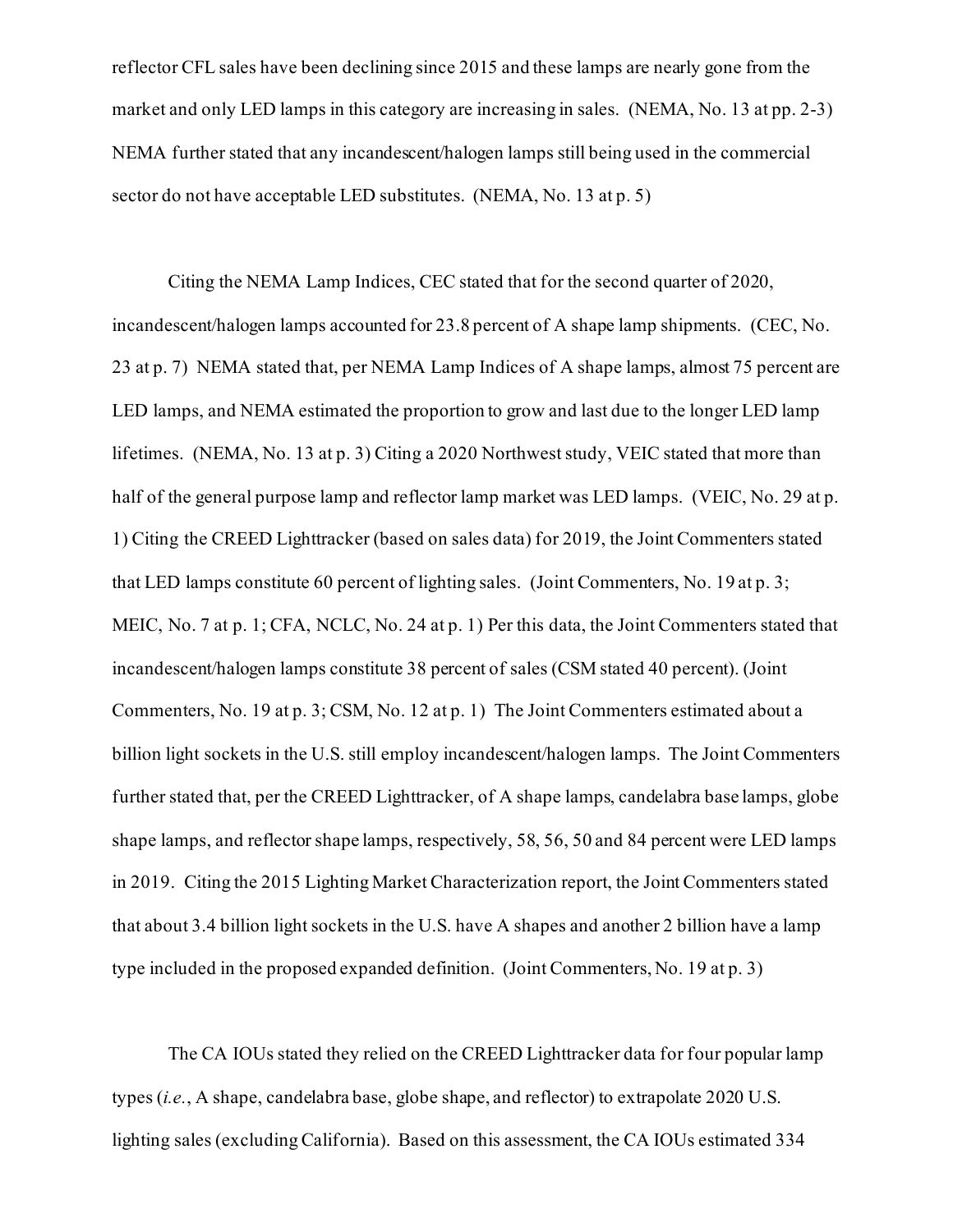million U.S. incandescent/halogen lamp sales in 2020 (a decrease of 46 percent in two years). The CA IOUs also estimated that in 2020 one-third of A shape lamps were

incandescent/halogen; and of incandescent/halogen sales, 78 percent were A shape lamps and 19 percent were candelabra base lamps and globe shape lamps. The CA IOUs determined that few reflector lamps were incandescent/halogen and that less than 1 percent of new lamp sales were CFLs in 2020. The CA IOUs stated that this analysis showed that inefficient lamps still claim a significant market share for A shape, candelabra base, and globe shape GSLs and, given that LED lamps save about 80 percent or more electricity, there are significant energy saving to be gained from a DOE GSL standard. (CA IOUs, No. 22 at p. 4)

The Joint Commenters cited a 2020 study by the New York State Energy Research and Development Authority that used retailer inventory as a proxy for market share. The Joint Commenters stated that this study estimated that in New York the overall market share of LEDs was 73 percent, with LED lamps comprising 77, 72, 61, and 78 percent respectively of A shape lamps, candelabra base lamps, globe shape lamps, and reflector lamps. The Joint Commenters stated that the report found an increase in LEDs from the previous year and also that one in four lamps were still incandescent lamps. (Joint Commenters, No. 19 at pp. 4-5)

The Joint Commenters stated that big and small manufacturers and retailers continue to promote incandescent lamps because their short lifespan triggers sales sooner than for an LED lamp. (Joint Commenters, No. 19 at p. 5) The CA IOUs stated that the GSL transformation follows an S-shaped curve which means the rate of change will slow and then stop without the DOE standard. The CA IOUs stated that market forces alone will probably allow for inefficient GSLs to continue to have some share of the lighting market. (CA IOUs, No. 22 at p. 5) Connecticut DEEP stated that although LEDs have approximately 60 percent of the market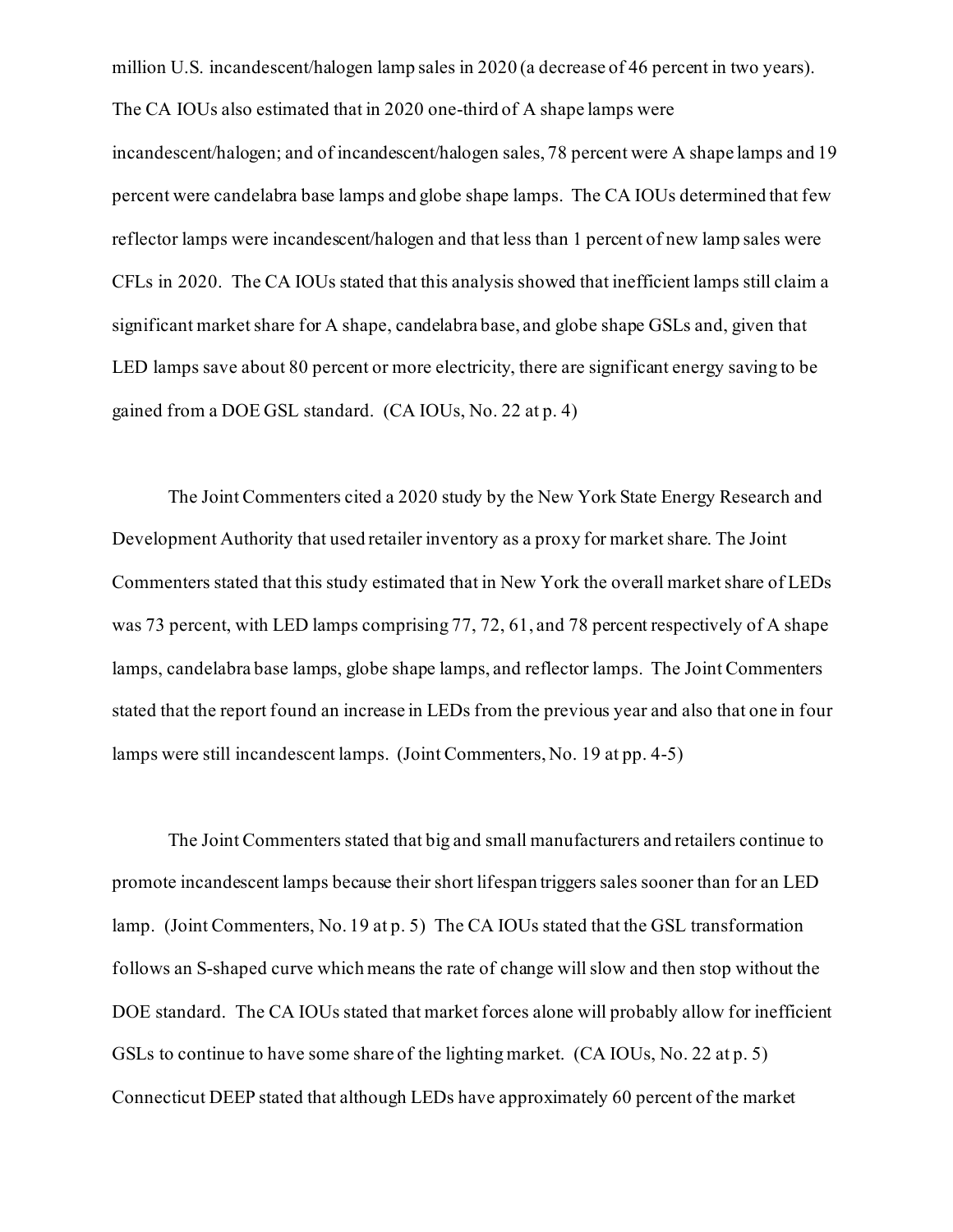share, savings will continue to be lost without national standards. (Connecticut DEEP, No. 6 at p. 2)

NEMA stated that GSLs that meet a 45 lm/W standard are essentially all LED lamps or CFLs. NEMA stated that incandescent/halogen lamps with medium screw base, lumens between 310 to 2600 lumens, and that operate between 110-130 volts (V) cannot meet 45 lm/W. NEMA stated that due to the successful development and sales of LED technology, there is no research and development being done on improving the efficacy of incandescent/halogen lamps. (NEMA, No. 13 at p. 2)

NEMA stated that lamps excluded from the GSL definition (*i.e.,* reflector lamps, rough service lamps, shatter-resistant lamps, 3-way lamps, vibration service lamps, larger T lamps greater than 1" in diameter, and most decorative lamp shapes with medium screw bases) that meet 45 lm/W are also essentially all LED lamps. (NEMA, No. 13 at p. 2) NEMA stated while there has been significant conversion to LED for many excluded lamps including reflector, decorative, and 3-way lamps, the excluded lamp category is small (less than half the size of GSLs). (NEMA, No. 13 at p. 3)

NEMA stated that black light lamps and other ultraviolet ("UV") lamps, bug lamps, and colored lamps are not tested for efficacy and are not GSLs. NEMA stated that infrared lamps, plant light lamps, and showcase lamps (T8 and smaller) are niche products not appropriate for general lighting applications. NEMA stated that G40 lamps and silver bowl lamps are used in few applications and are exempted because their size or light distributions make them difficult to be used anywhere else. With regards to marine lamps, marine signal service lamps, mine service lamps, R20 short lamps, sign service lamps, and traffic signal service lamps NEMA stated that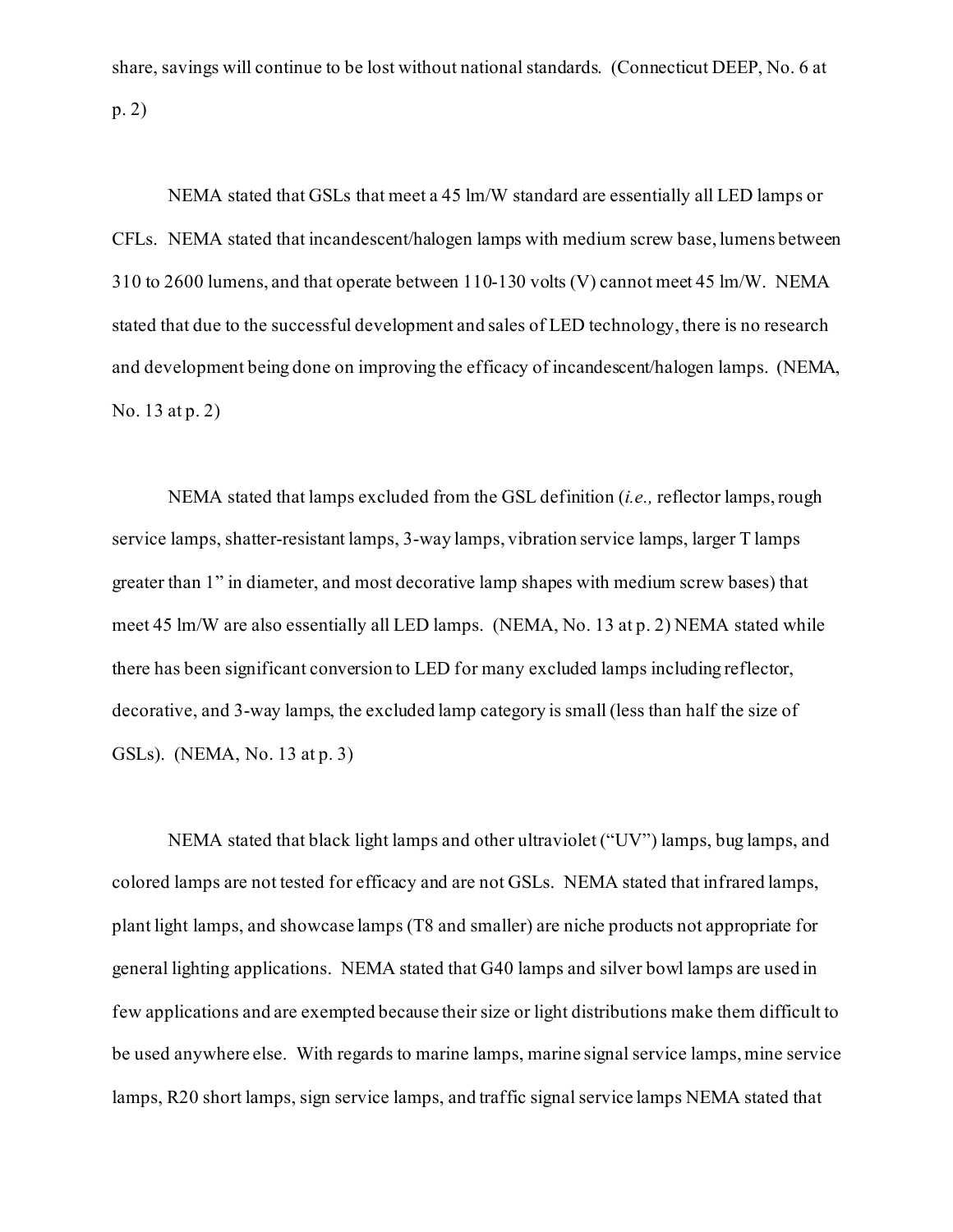LED versions of these lamps may not meet required military, transportation, or other specifications. (NEMA, No. 13 at p. 4)

NEMA and Signify stated the biggest limitation of LED technology is its use in high temperature environments (*i.e.,* within fixtures and devices) due to thermal management issues. NEMA commented that while some appliance lamps can have LED replacements, those operated in high temperatures—such as ovens—cannot. (NEMA, No. 13 at p. 3; Signify, No. 18 at p. 3) NEMA stated that appliances with LED light sources are already built in and designed to be protected from the heat. (NEMA, No. 13 at p. 3) NEMA stated that specialty lamps have no acceptable LED replacement because: (1) the LED version is not economically justified due to low sales volumes; (2) the LED version cannot be made in the small form factor; or (3) the LED version is unable to match the lumen output. (NEMA, No. 13 at p. 3) NEMA stated that an LED replacement for a typical pin base halogen (small form factor) that has 600 to 1200 lumens is unable to provide that lumen level in the same small form factor. (NEMA, No. 13 at p. 4) NEMA stated that LED lamps with a small diameter or with shapes such as MR16 and MR11 will continue to have thermal and light output limitations while small quartz halogen lamps can produce significant amount of light within a small form factor and operate at high temperatures. (NEMA, No. 13 at p. 5)

Signify stated that LED replacements for some T4/GY6.35 halogen capsule lamps can only be made with 600 lumens, and LED replacements for T3/R7s linear halogen lamps can match the required lumen outputs but only in larger form factors, which may lead to problems fitting in fixtures or poor optical performance. (Signify, No. 18 at p. 3) Signify stated that the following lamp types cannot meet 45 lm/W and/or are difficult to make with LED technology: heat (infrared) lamps, blacklight lamps (and any UV lamps), appliance lamps, bug lamps, colored lamps, specialty MR lamps for entertainment, 12 V landscape lighting applications, plant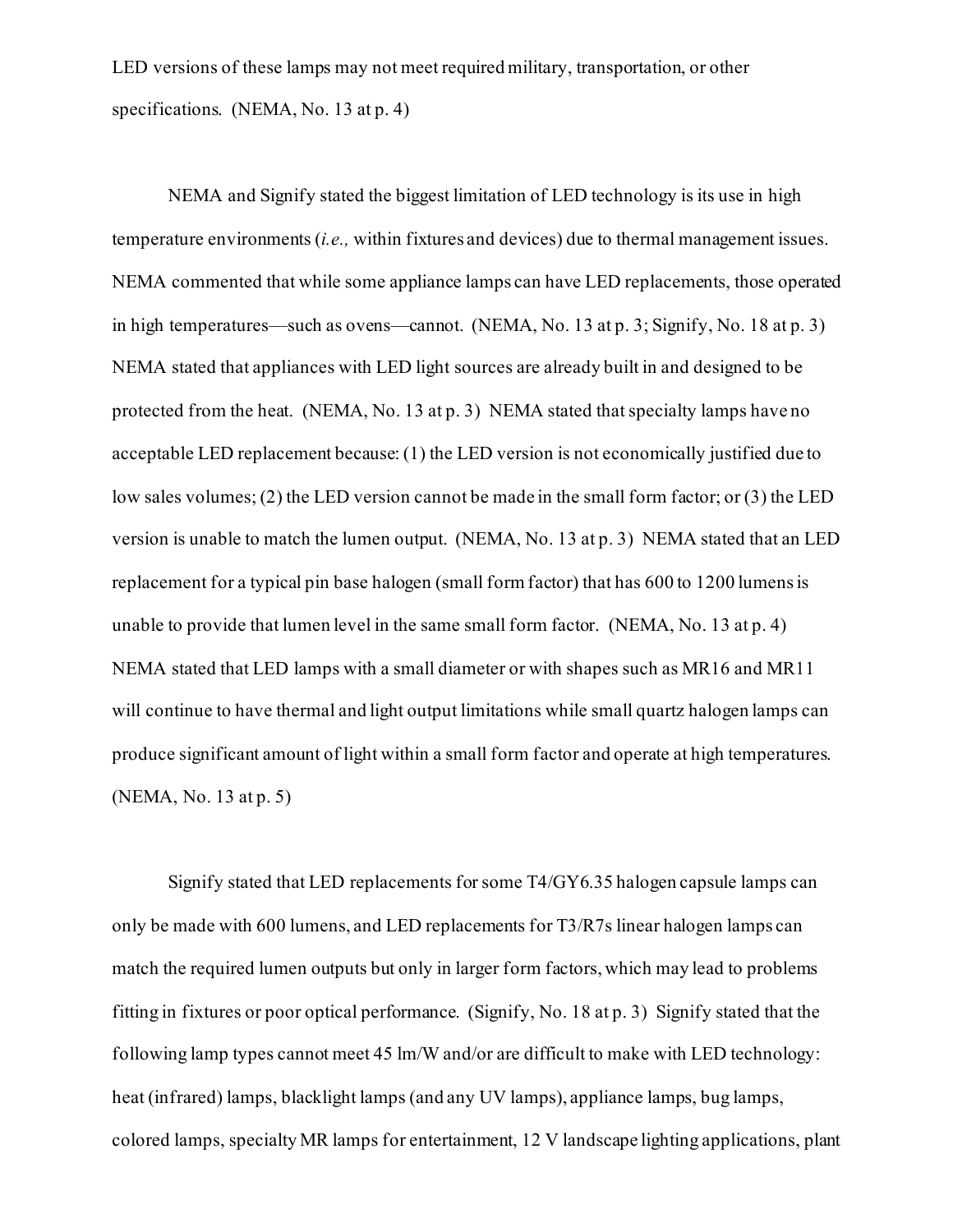light lamps, marine lamps, marine signal service lamps, mine service lamps, R20 short lamps, sign service lamps, traffic signal replacement lamps, T4 120V halogen capsule lamps with light output higher than 600 lumens, and T3/R7s 120V linear halogen lamps. (Signify, No. 18 at p. 2)

With regard to potential implementation of the backstop, NEMA commented that consideration of timing should not be limited to retail shelf-to-consumer-sale range events as purchasing and business decisions, supply chain, and manufacturing impacts also need to be considered. (NEMA, No. 13 at p. 5) NEMA stated the total time between the retailer's initial factory order and when a consumer can purchase product can be up to 6 months or longer and is dependent, in part, on order sizes and retailer distribution schedules. (NEMA, No. 13 at pp. 5-6) NEMA commented that upstream timing includes an average of three months from the start of the process of procuring raw materials until the release of component shipment to the factory, although the time will vary depending on the source of the materials. (NEMA, No. 13 at p. 6) NEMA stated that lower to medium volume products and larger full container orders can have one to two week lead time and 60-70 day lead times, respectively. NEMA further stated that goods will remain in a retailer's distribution center for two to four weeks until they are shipped to individual store locations. (NEMA, No. 13 at pp. 5-6) Signify stated that LED lamp design typically takes six months, followed by an additional six months to fill the supply chain pipeline. For any new LED lamp that needs to be developed, Signify stated that there may be a shortage of products available to consumers if DOE fails to provide adequate time for manufacturers to prepare for the transition. (Signify, No. 18 at p. 4)

NEMA stated that other factors, such as retailer-specific contracts and "safety stock," may also affect how retailers stock lamps. (NEMA, No. 13 at p. 6) NEMA further commented that review of product assortments by regional and national retail chains varies by retailer and that due to the complicated logistics and labor involved in resetting a physical product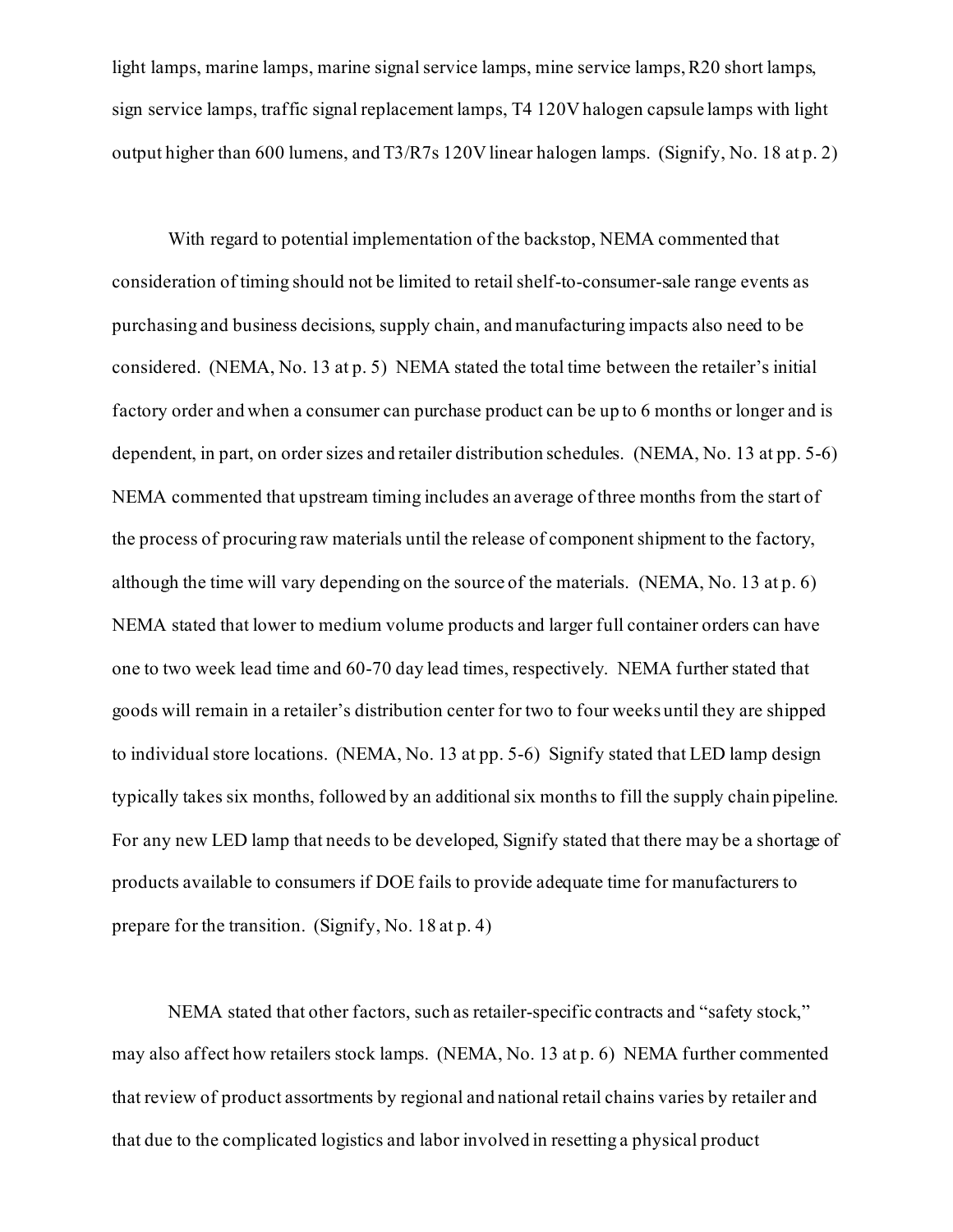assortment across regional and national chains, this process can take 18 to 24 months to finalize and implement, to include normal sell through of product on the shelf. (NEMA, No. 13 at p. 6) NEMA suggested that DOE interview medium and small lighting retailers, many of whom are small businesses, and consider the negative financial impact mid-sized and smaller retailers may face and ensure the final rule provides sufficient time to avoid stranded assets in retail stores of all sizes. (NEMA, No. 13 at p. 6)

ALA stated lighting retail stores and distributors are facing challenges stemming from the COVID-19 pandemic including fluctuating prices as a result of uncertain freight costs as well as supply chain disruptions, as well as from tariffs, emerging government regulations, and growing competition from multiple channels of distribution. (ALA, No. 20, pp. 1-2) ALA further commented that showrooms do not typically have large stockpiles of any one type of lamp on hand, instead having a voluminous variety of lamps in inventory. (ALA, No. 20, pp. 1-2) ALA stated manufacturers have a certain lead time when it comes to the sourcing and production of products and that DOE must make every effort to put in place safeguards that will protect against any disruptions to the supply chain while production of compliant products increases. (ALA, No. 20, p. 2) ALA also commented that sales of newer, more efficient products are up and sales of affected products are down, and that as this trend continues, a manufacturers' sales ban would give showrooms the flexibility to sell off existing inventory. *Id.*

NEMA stated that in its experience, most retailers have on average three months of inventory between their store and distribution centers to prevent having empty shelf space. NEMA stated that lower to medium demand products and specialty seasonal demand products (*e.g.*, colored lights) may sit on a store shelf between 30 and 90 days, while retailers prefer to maintain at least two weeks of inventory for high demand products. (NEMA, No. 13 at pp. 6-7) NEMA also commented that identifying and sourcing new products for retail can take 6–12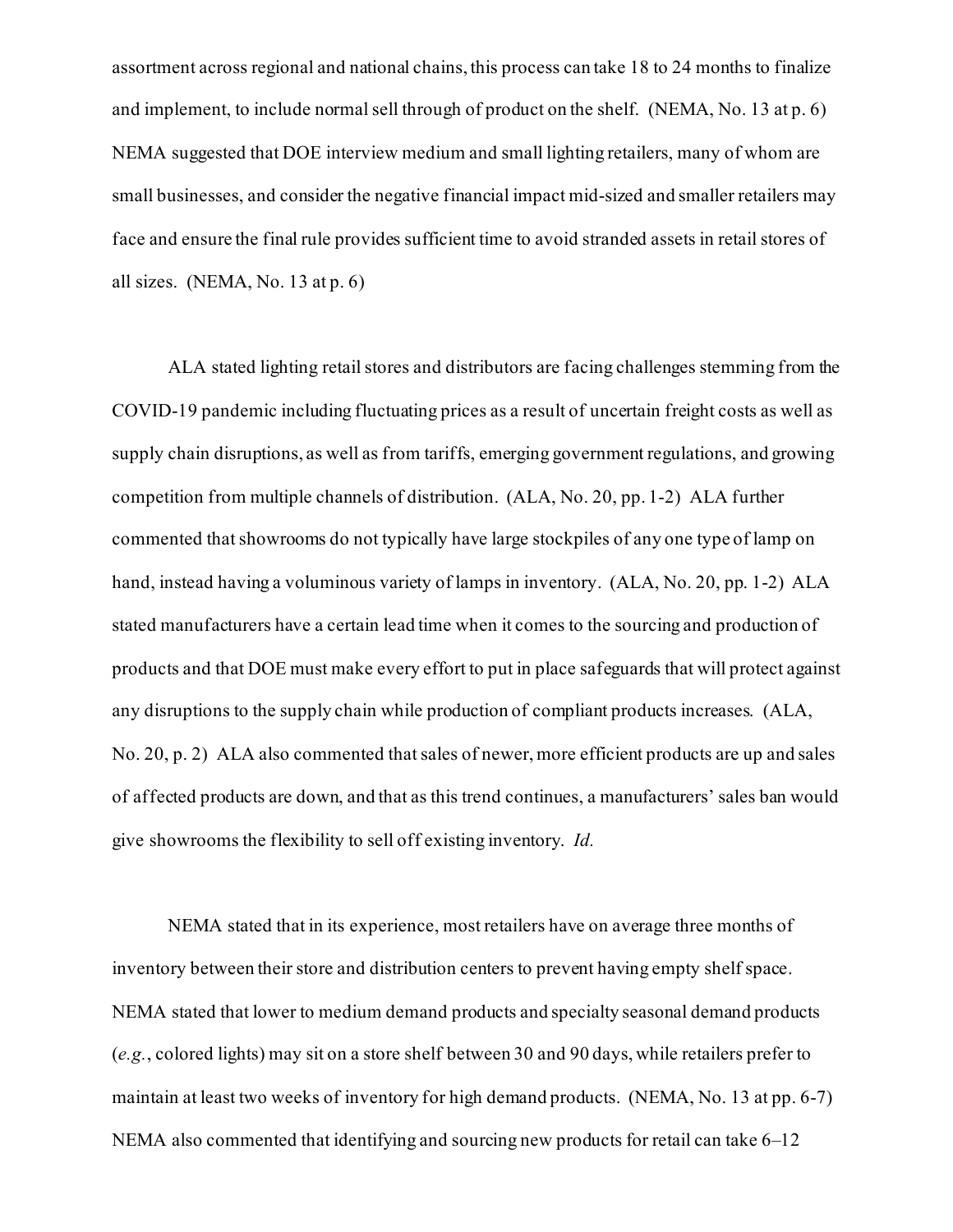months, including identifying and qualifying the source, setting up the new vendor, product testing time, price negotiation, purchase orders, transit from the source, and initiating new data setup in store registers. (NEMA, No. 13 at p. 7) NEMA further commented that lamp sales are seasonal and affected by scheduled events, which requires manufacturers to prepare several months earlier to have adequate inventory to meet demand. *Id.*

NEMA stated that each manufacturer or retailer would individually decide what to do with stranded inventory, adding that national laws make it difficult to find alternative markets to sell newly restricted products and that the costs associated with disposal will be the cost of each individual lamp, associated labor, and land fill costs. (NEMA, No. 13 at pp. 7, 8) NEMA further stated that any lamp sold in another market will most likely be a high sales volume lamp type and would be sold at break-even or at a loss to exporters. (NEMA, No. 13 at pp. 7-8) Signify stated, as a manufacturer, that any stranded inventory would most likely need to be scrapped. (Signify, No. 18, p. 5) ALA stated that lamp products can often remain in inventory for a considerable amount of time and that nationally the impact of a retail sales ban would create a glut of stranded inventory, piling up at individual showrooms and eventually landfills. (ALA, No. 20, p. 2) ALA further commented that there are no viable options available to retailers under a retail sales ban to unload non-compliant GSLs, which means that lighting retailers will have millions of dollars of stranded product. (ALA, No. 20, p. 2) ALA further stated that retailers will be forced to increase costs on all other products in order to recoup the losses suffered as a result of the retail sales ban. (ALA, No. 20, p. 2)

NEMA commented that it is imperative that DOE provide enough time for manufacturers and retailers to plan an orderly exit from regulated product lines and that failure to provide adequate transition time would cause each manufacturer and each retailer to incur significant unexpected costs to dispose of stranded inventory, and waste material, manufacturing, and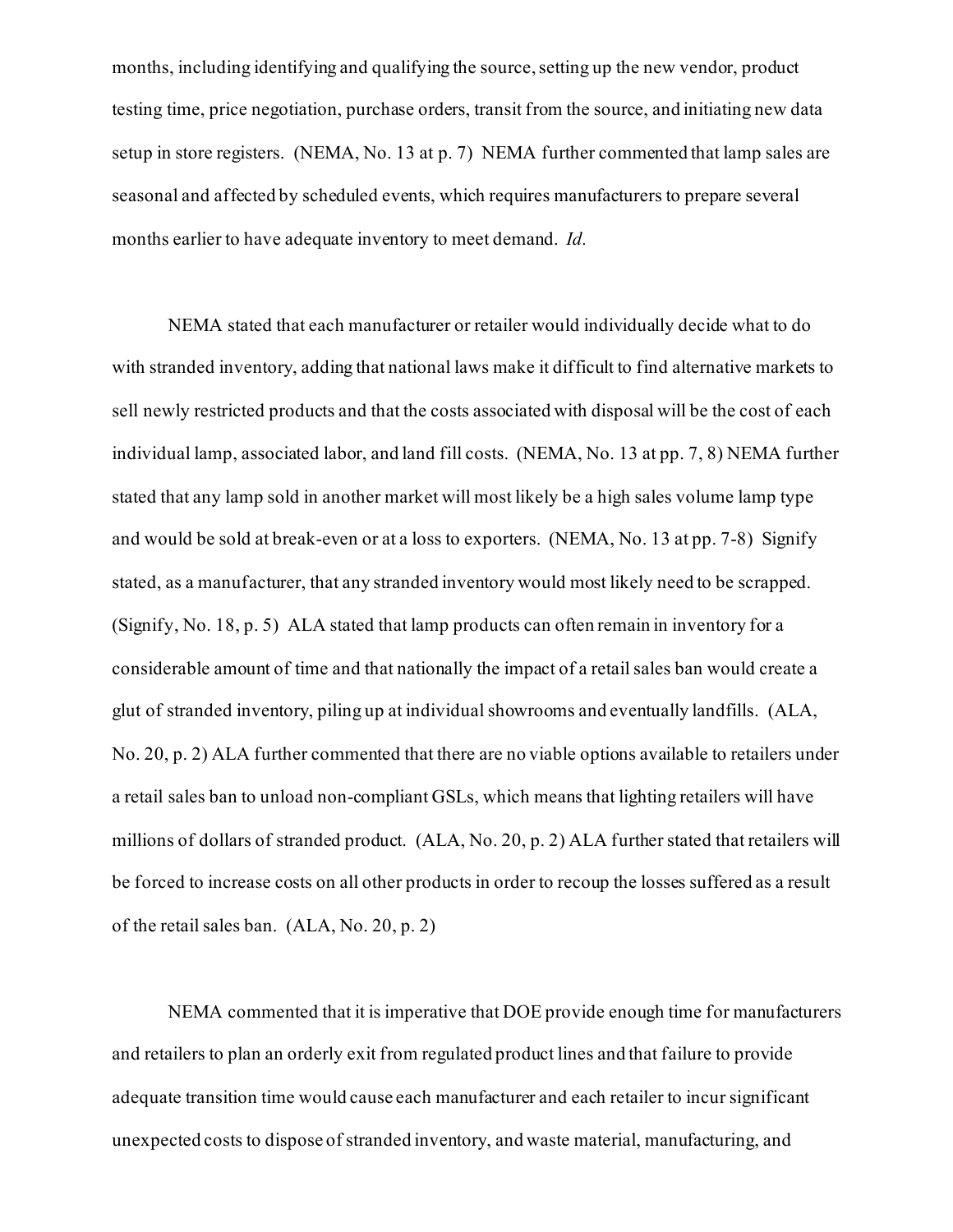transportation resources while providing very little additional energy savings or  $CO<sub>2</sub>$  emissions reductions. (NEMA, No. 13 at p. 7) NEMA asserted that the life of incandescent and halogen lamps is very short, and that the lost energy-savings risk of providing adequate time to manufacturers and retailers is very small, while the potential economic damage risk to both large companies and small family-owned retailers alike is large. (NEMA, No. 13 at pp. 7-8)

NEMA recommended that to minimize disruption and provide certainty throughout the supply chain, DOE rely on a two-step approach for manufacturers and retailers to implement the 45 lm/W minimum requirement. (NEMA, No. 13 at p. 7) Specifically, NEMA suggested an approach under which the requirement would apply to GSLs as manufactured beginning oneyear after a final rule and to the retail sale of GSLs beginning one year following asmanufactured compliance date. (NEMA, No. 13 at p. 7) NEMA stated that the 2-step approach would be significantly less disruptive to manufacturers and retailers and would be far easier to manage than a blanket 45 lm/W sales ban. (NEMA, No. 13 at p. 7) ALA agreed with NEMA's comments in general and its two-step implementation approach, stating that a phase-in period of at least two years from the publication of a final rule would go a long way to address concerns.  $(ALA, No. 20, pp. 2-3)$  Signify stated it can support a minimum efficacy requirement of 45 lm/W for GSLs provided that it has a minimum of 12 months to implement it from the date of publication of any final rule and that it is implemented initially via a manufacturing date/importation ban, followed if necessary with a subsequent retail sales ban. (Signify, No. 18, pp. 2, 4) Signify further commented that a sales ban is difficult to implement and requires endto-end management of stock and components and can result in high financial liabilities for manufacturers and retailers due to stranded inventory that cannot be sold and must be scrapped and sent to landfills. (Signify, No. 18, p. 4) NEMA and Signify asserted that EISA allows a phase-in approach of additional regulations and that the suggested two-phase approach is sufficient to provide certainty in the marketplace, allow for advanced planning to avoid stranded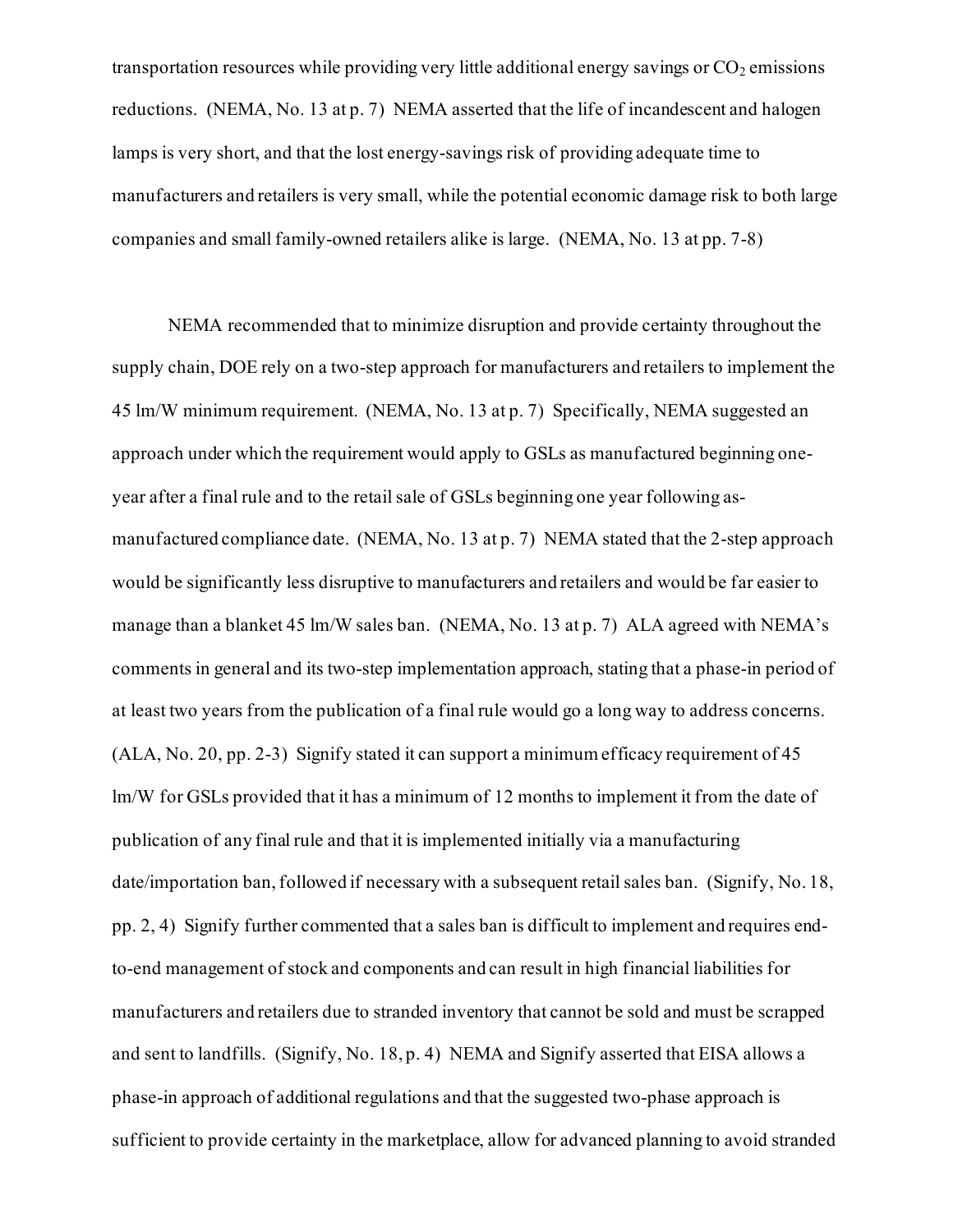inventory and empty shelf space, and result in reduced disruption throughout the supply chain. (NEMA, No. 13 at p. 7; Signify, No. 18 at pp. 4-5) China stated that a transition period of at least three years should be given for GSIL provisions and any new categories of products for the minimum efficacy of 45 lm/W. (China, No. 14, p. 3) UGC stated that prohibiting sales of inefficient bulbs now will disproportionately impact small businesses and could lead to a supply shortage of affordable bulbs in low-income communities. (UGC, No. 17 at p. 1)

The CA IOUs, CEC, and Joint Commenters stated that a wide range of compliant GSLs, as defined under the January 2017 Definition Final Rules, are readily available. (CA IOUs, No. 22 at p. 4; CEC, No. 23 at p. 7; Joint Commenters, No. 19 at pp. 8-9) The Joint Commenters stated that the world-wide supply chain for LED GSLs is more than capable of meeting additional LED demand. (Joint Commenters, No. 19 at p. 12) The Joint Commenters asserted that the lighting industry and retailers have known since enactment of the relevant lamp provisions in 2007 that a standard of at least 45 lumens per watt was due to take effect on January 1, 2020. (Joint Commenters, No. 19 at p. 12) The Joint Commenters further stated that equivalent standards have already been implemented in two states (California and Nevada) and across Europe, without disruption, demonstrating that the international supply chain can meet increased U.S. demand for LEDs. (Joint Commenters, No. 19 at p. 2) The CA IOUs stated that CEC staff have reported no major problems regarding the availability of GSLs in California 18 months following implementation by California of a 45 lm/W requirement. (CA IOUs, No. 22, p. 4)

The Joint Commenters stated that the backstop has already been triggered and the standard is non-discretionary and must be implemented as soon as practical. (Joint Commenters, No. 19, p. 7) To accommodate retailers with remaining non-compliant inventory while also avoiding further undue delay, the Joint Commenters recommended that DOE immediately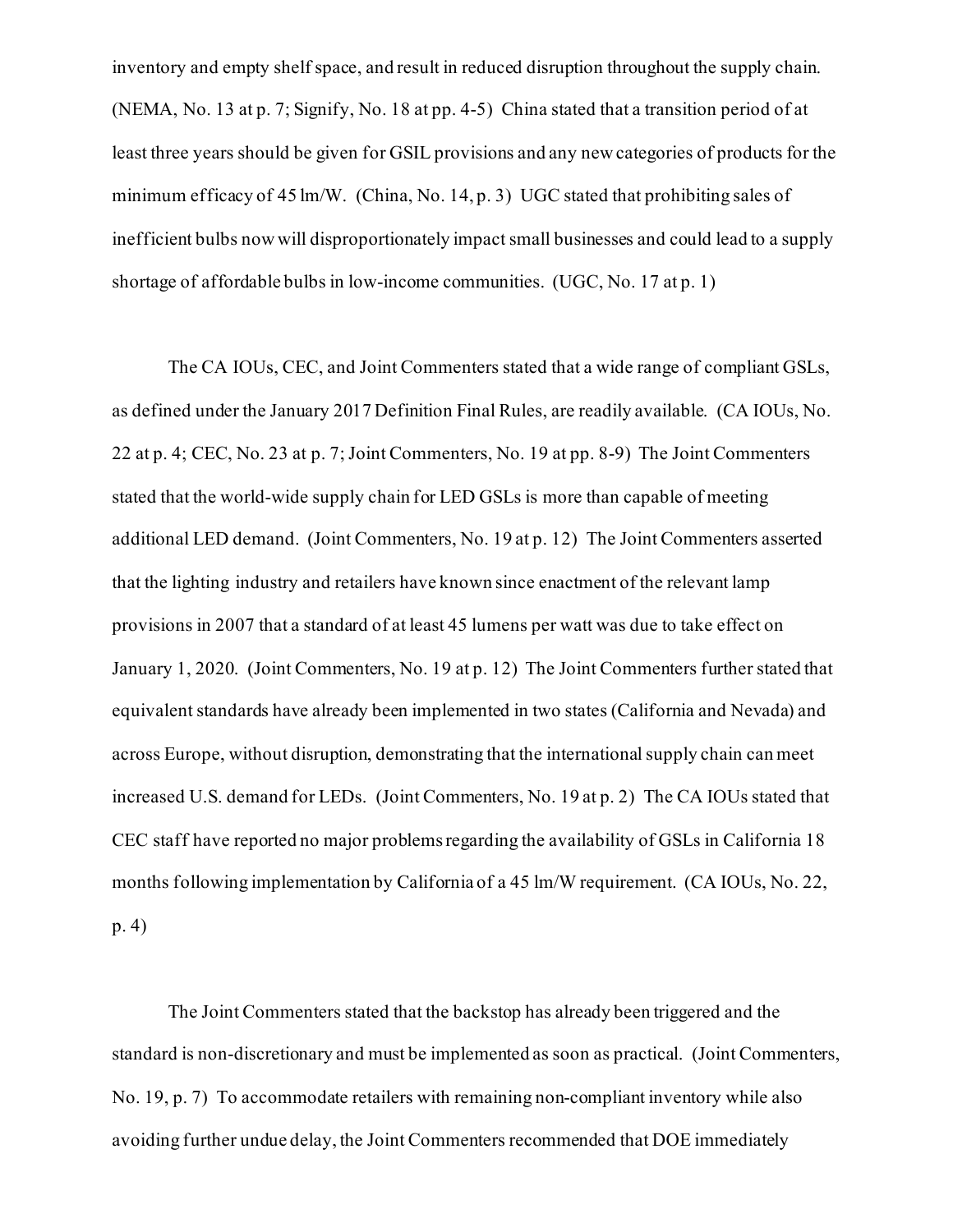announce that the backstop has been triggered and that sellers must comply with respect to the highest sales volume lamps within 60 days and that DOE allow 120 days for retailers to sell out slow-selling lamp types. (Joint Commenters, No. 19 at p. 2) The Joint Commenters stated that the sales prohibition deters manufacturers and retailers from importing and stockpiling excess inefficient products, an issue of greater concern in the light bulb context given their much lower unit price than the other products DOE regulates. (Joint Commenters, No. 19, p. 13) The Joint Commenters stated that a date of sale prohibition simplifies any effort to monitor compliance, as all that is needed is to check in a store or website to see if non-compliant lamps are still being offered for sale after the compliance date. (Joint Commenters, No. 19, p. 13) The CA IOUs urged DOE to maintain the "Date of Sale" prohibition with as short a period as possible before enforcement to allow retailers to clear inventories of non-compliant GSLs, and that DOE use its enforcement discretion based on information provided in response to the May 2021 RFI and other information to avoid needing to initiate enforcement actions against large numbers of retailers. (CA IOUs, No. 22 at p. 3) CEC stated that because the backstop has been triggered and DOE has a mandatory duty to begin enforcing it, DOE must begin enforcing it immediately. (CEC, No. 23, p. 4) CSM, UGC, and CEO encouraged DOE to implement new standards as soon as practical to allow the minimum amount of time needed for retailers to sell existing inventory. (CSM, No. 12 at p. 1; UGC, No. 16 at p. 1) CEO further stated that prompt implementation of standards will ensure that all customers benefit from up-to-date energy saving technology.  $(CEO, No. 30 at p. 1)$ 

As discussed, if DOE fails to complete a rulemaking in accordance with clauses (i) through (iv) of Section 6295(i)(6)(A) or if the final rule does not produce savings that are greater than or equal to the savings from a minimum efficacy standard of 45 lm/W, clause  $(v)$  provides that DOE "shall prohibit" sales of any GSL below the 45 lm/W backstop standard "effective beginning January 1, 2020." As DOE explained in the January 2017 Definition Final Rules, if it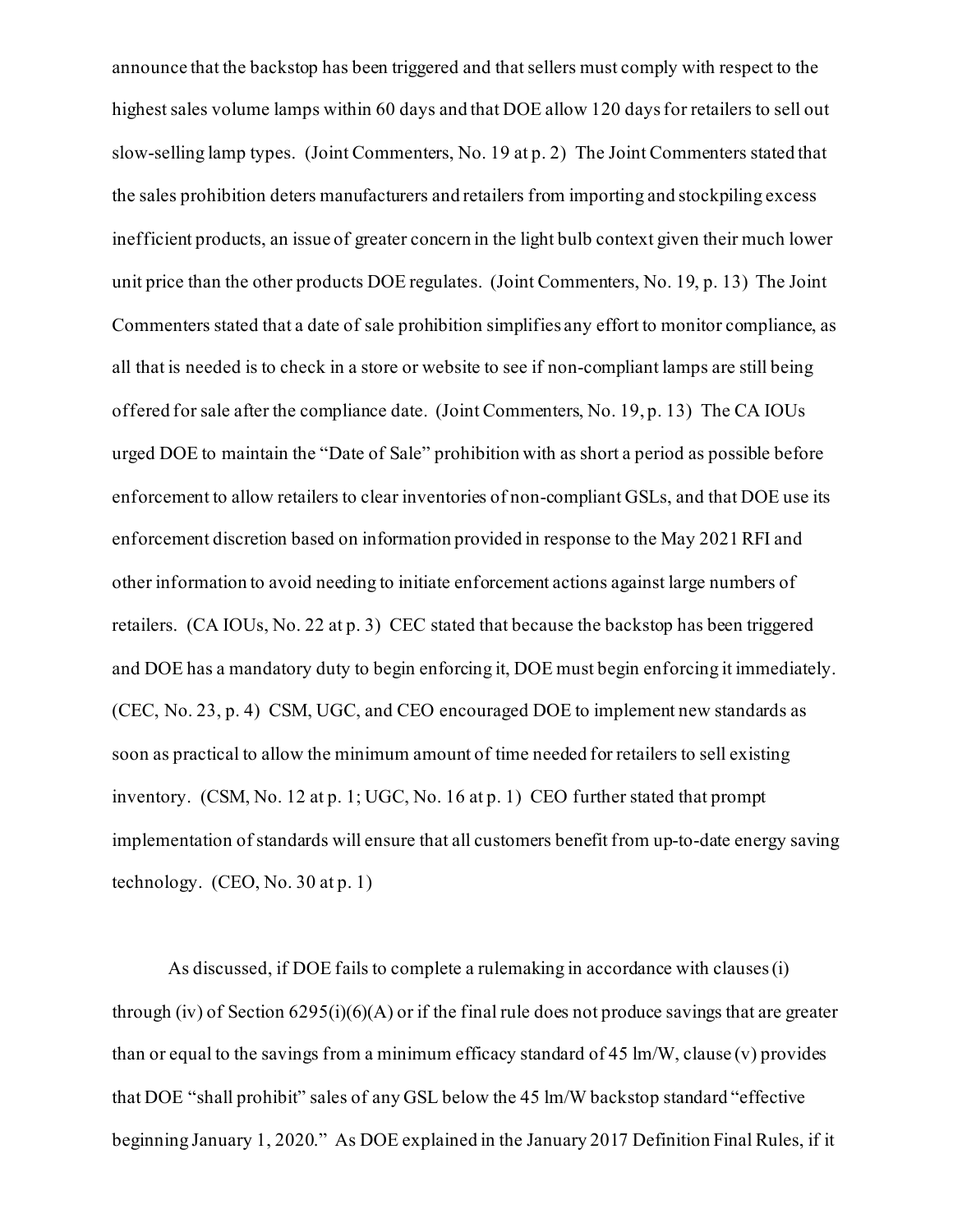is determined that the backstop is triggered, DOE would not have discretion regarding the effective date of the backstop standard. 84 FR 7276, 7283. The language of the statute is clear that Congress intended that the backstop, if triggered, would be effective as of January 1, 2020. DOE notes that clause (v) does not limit the sales prohibition to retail sales.

DOE recognizes the unique circumstances created by the delay in correctly addressing the applicability of the backstop. Were DOE to issue a final determination that the backstop has been triggered, as DOE proposes, DOE proposes to use its enforcement discretion to provide the necessary flexibility to avoid undue market disruption. For example, as part of this discretionary enforcement approach, and as suggested by many of the commenters, DOE would consider a staggered implementation that weighs factors such as the point of manufacture<sup>[13](#page-39-0)</sup>, the point of sale <sup>[14](#page-39-1)</sup>, and the anticipated inventory of different lamp categories. This flexible enforcement approach takes into account the disruptive supply chain effects of stranded inventory and the significant consumer and environmental benefits of full compliance, DOE believes that such an approach would—given the current circumstances—best balance Congress's intent to facilitate a smooth transition with Congress's intent that the different efficacy standards were to be in place as of January 1, 2020. DOE welcomes input on these and additional considerations for enforcement.

# *D. Consumer and Environmental Impacts*

In response to the May 2021 RFI, DOE received several comments regarding the potential impacts of the 45 lm/W backstop. CFA and NCLC commented that consumers are already benefiting from changing to LED technology, but greater savings are achievable with the

<span id="page-39-0"></span><sup>&</sup>lt;sup>13</sup> The point of manufacturer refers to the point where the product is manufactured, produced, assembled, or imported.

<span id="page-39-1"></span><sup>&</sup>lt;sup>14</sup> The point of sale refers to the point where the consumer purchases the product.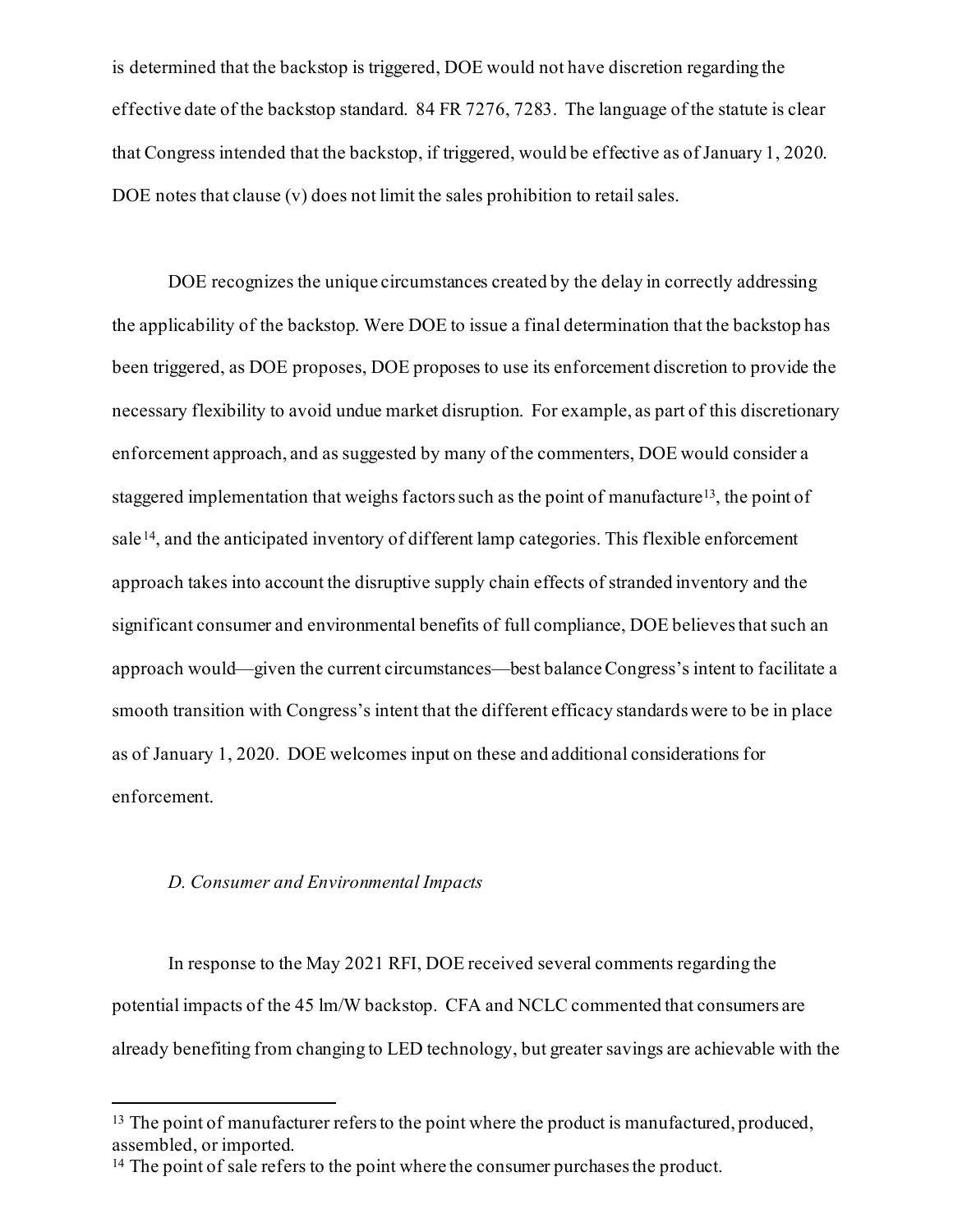backstop requirement. CFA and NCLC stated there are broader impacts beyond consumer electricity bills, such as reduced costs for goods and services that result from commercial and industrial sectors having reduced lighting cost. (CFA and NCLC, No. 24 at pp. 1-2) CEC stated that further delay in implementing standards will cost consumers millions and cause unnecessary emission of pollutants. (CEC, No. 23 at p. 7) NASEO commented that states rely on costeffective federal appliance and equipment energy efficiency standards for products to help them achieve energy affordability, energy system reliability and resilience, and environmental protection. (NASEO, No. 10 at p. 1) UGC stated that practically designed and implemented efficiency standards can benefit consumers and retailers while reducing emissions. (UGC, No. 18 at p. 1)

Commenters presented a range of potential consumer savings resulting from implementation of the backstop: UCE, CEO, MEIC, and SC & EJ stated that each month of delay in implementing standards that should have been implemented in 2020 costs consumers roughly \$80 million (UCE, No. 9 at p. 1; CEO, No. 30 at p. 1; MEIC, No. 7 at p. 1; SC & EJ, No. 26 at p. 1); Joint Commenters, WDOC, and Connecticut DEEP, citing a November 2020 ASAP study, stated that each additional month of delay in implementing the standards will cost consumers \$300 million over the lifetimes of the incandescent bulbs sold in that month (Joint Commenters, No. 19 at p. 6; WDOC, No. 17 at pp. 1-2; Connecticut DEEP, No. 6 at p. 1); and OER stated that each month of delay costs consumers \$3 billion in lost utility bill savings. (OER, No. 25 at p. 1) CFA and NCLC stated that since the beginning of the new administration, consumers will have spent \$2.8 billion on inefficient lighting and generated 4.8 million tons of carbon. (CFA, NCLC, No. 24 at p. 1).

OER, CFA, NCLC, VEIC, UCE, NASEO, MEIC, the Joint Commenters, and Connecticut DEEP stated that changing one bulb from incandescent to an LED saves a consumer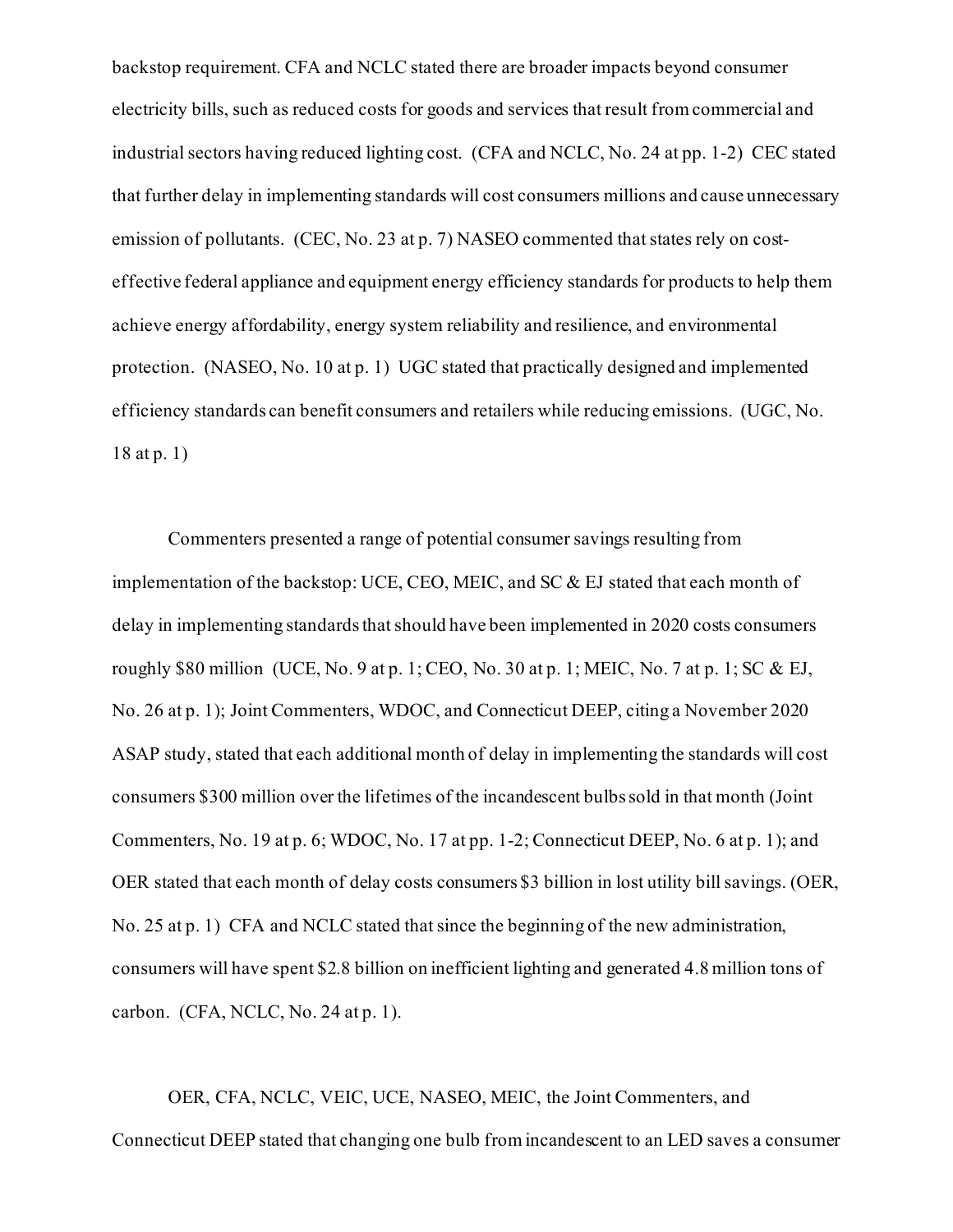\$40 to \$90 over ten years. OER, CFA, NCLC, VEIC, UGC, MEIC, Joint Commenters, and Connecticut DEEP further stated that the savings from this change can result in approximately \$3,000 in net savings over ten years for a typical household. (OER, No. 25 at p. 1; CFA, NCLC, No. 24 at p. 1; VEIC, No. 29 at p. 2; UGC, No. 16 at p. 1; UCE, No. 9 at p. 1; NASEO, No. 10 at p. 1; MEIC, No. 7 at p. 1; Joint Commenters, No. 19 at pp. 7-8; Connecticut DEEP, No. 6 at pp. 1-2) CEC stated that any increased incremental cost from implemented standards would be fully offset by energy savings. (CEC, No. 23 at pp. 7-8)

NASEO stated that forgone consumer savings particularly harm low- and moderateincome households, and updated GSL standard implementation will ensure that all consumers benefit from cost- and energy-saving lighting. (NASEO, No. 10 at p. 1) The Joint Commenters, UGC, Connecticut DEEP, CFA, NCLC, and SWEEP stated that the cost of delayed implementation of standards disproportionately affects low-income consumers. Citing a Lawrence Berkeley National Laboratories report on EISA 2007, the CA IOUs stated that an estimated 27 quadrillion British thermal units (Btus) and a consumer net present value of \$120 billion (at a seven percent discount rate) would be saved nationally over the next 30 years as a result of the 45 lm/W standard, if applied to the January 2017 Definition Final Rules. (CA IOUs, No. 22 at p. 3) CEC estimated that enforcement of the backstop as of January 1, 2020 would have resulted in 9.5 billion kWh of energy to be saved by 2025, and that an effective date of July 1, 2021, would still result in substantial savings. (CEC, No. 23 at pp. 3,4, 6-7)

NW Power and Conservation Council estimated that if all residential and commercial replacement GSLs in the Northwest (excluding eastern Montana) complied with the backstop, the Pacific Northwest would save approximately 160 average megawatts or 1400 gigawatt hours. (NW Power and Conservation Council, No. 27 at p. 2) CA IOUs estimated nationalsavings from a 45 lm/W standard for the January 2017 Definition Final Rules. Using this model and an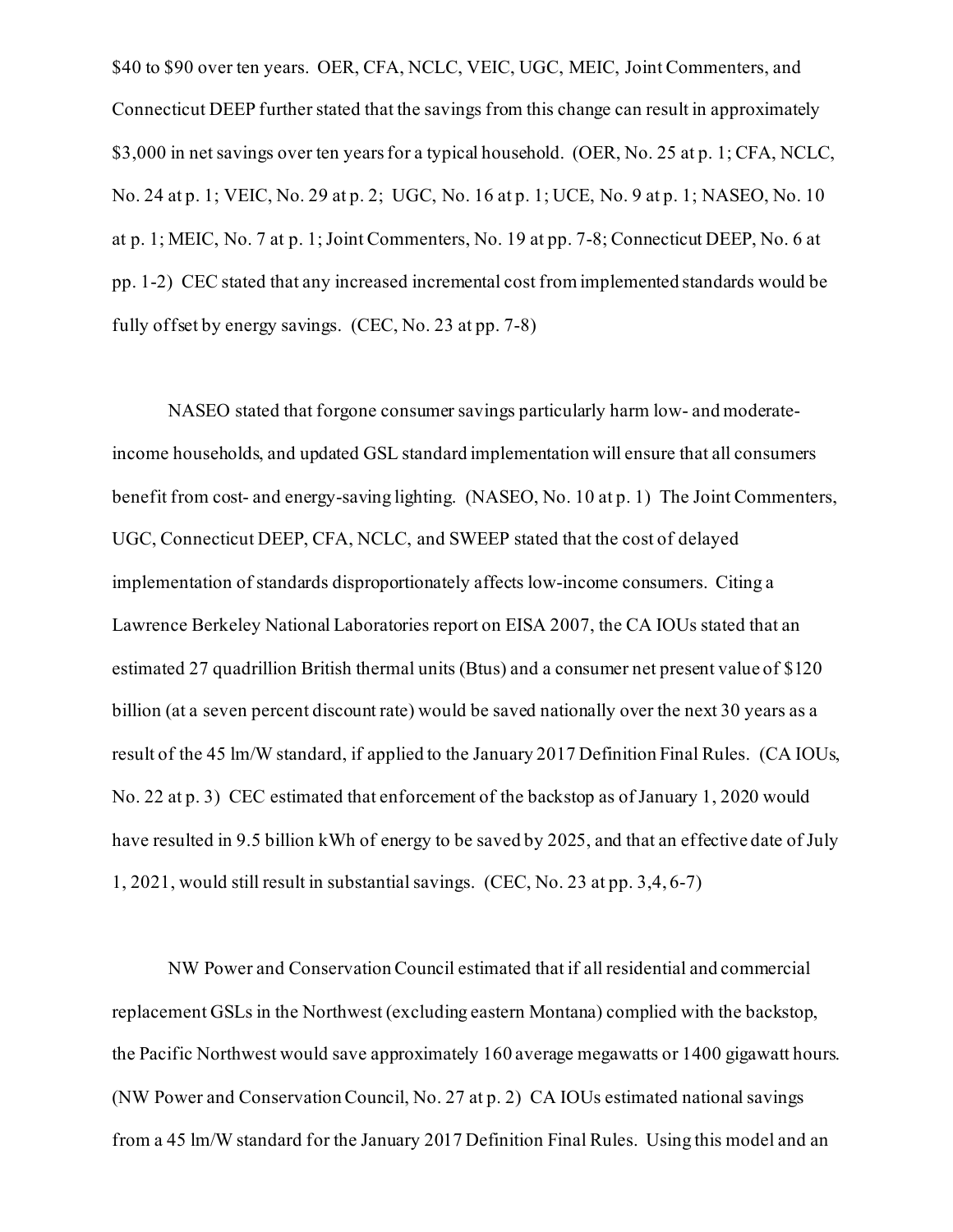effective date of July 1, 2022, CA IOUs estimate 0.83 quads of energy with a net present value of about \$28 billion and 81 million tons of  $CO_2$  over 30 years. CA IOUs further stated that a one-year delay will decrease the cumulative savings by 12 percent. (CA IOUs, No. 22 at p. 5) Citing a November 2020 ASAP study, NASEO stated that updated GSL standards could avoid an annual 2.7 to 6.2 million metric tons of CO2 in 2030, with concomitant utility bill savings of \$2.6 billion in 2035. (NASEO, No. 10 at p. 1)

NEMA stated that the  $CO_2$  emissions reduction from 2007 to 2020 for GSL A-line and non-regulated lamps (*e.g.,* lamps currently excluded from the GSL definitions) is 89 percent and 82 percent, respectively. NEMA stated that the reduction is due to conversion to LED technology, and given the current rate of this conversion, the maximum  $CO<sub>2</sub>$  emissions reductions by 2025 without regulation for GSL A-line and non-regulated lamps will be 92 percent and 88 percent, respectively. NEMA stated that the industry estimates that if the entire category of A-line lamps switches to LED or CFL there would be an approximate 96 percent reduction in  $CO<sub>2</sub>$  emissions since 2007. NEMA stated that most of the energy savings and  $CO<sub>2</sub>$ emission reduction has already been achieved by consumers voluntarily replacing lamps with LED lamps. (NEMA, No. 13 at p. 3)

Citing a November 2020 ASAP study, the Joint Commenters and OER stated that each additional month of delay in implementing the standards will result in 800,000 tons of  $CO<sub>2</sub>$ emissions over the lifetimes of the incandescent bulbs sold in that month. UGC, CFA, NCLC, VEIC, EA and Connecticut DEEP, and SWEEP reiterated the same estimate of  $CO<sub>2</sub>$  emissions in their comments. (Joint Commenters, No. 19 at p. 6; OER, No. 25 at p. 1; UGC, No. 16 at p. 1; CFA, NCLC, No. 24 at p. 1; VEIC, No. 29 at p. 2; EA, No. 28 at p. 1; Connecticut DEEP, No. 6 at p. 1, SWEEP, No. 11 at p. 1) CEO, MEIC, and SC & EJ estimated that continuing to delay the standard will result in 250,000 tons of  $CO_2$  emissions per month. (CEO, No. 30 at p. 1; MEIC,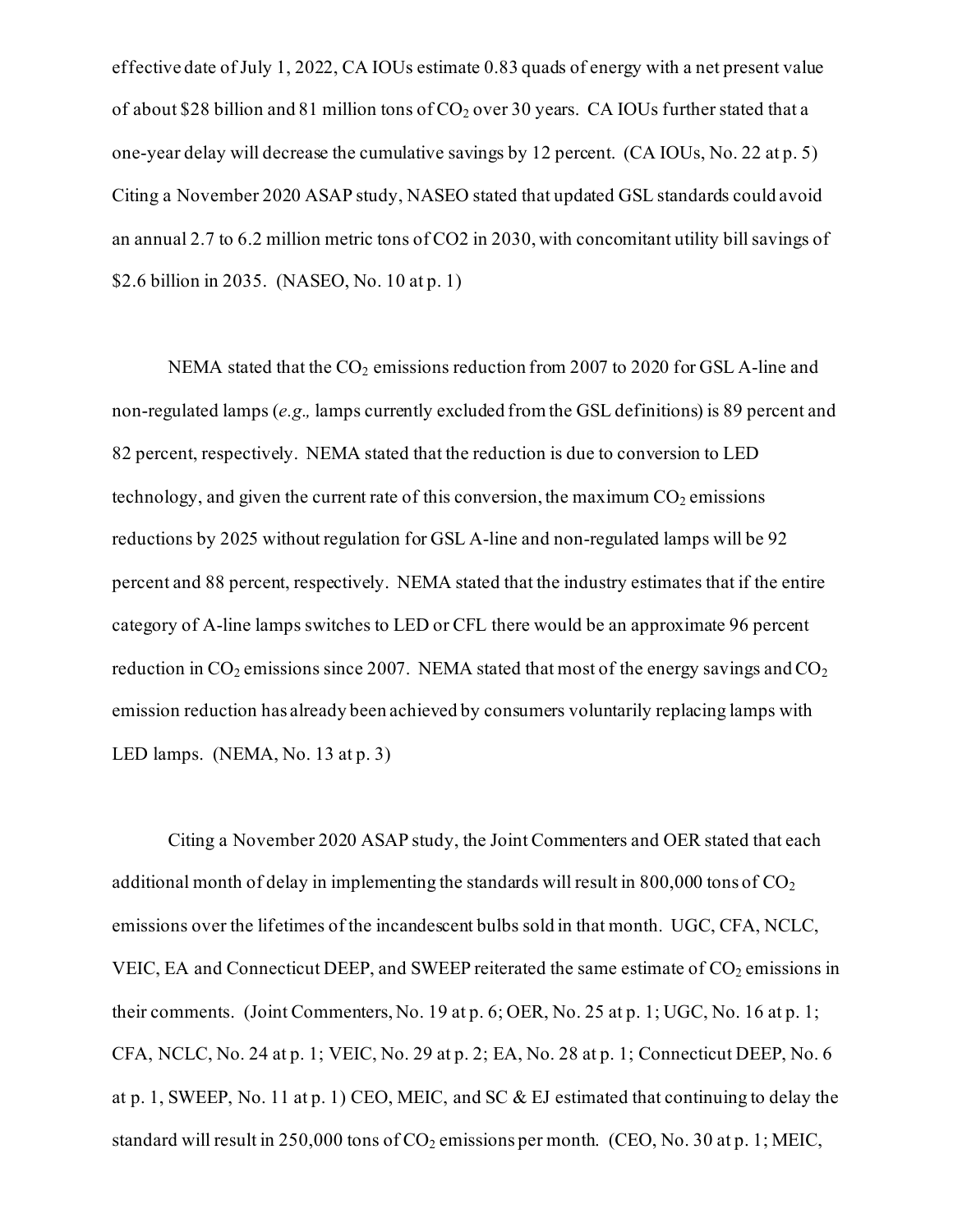No. 7 at p. 1; SC & EJ, No. 26 at p. 1) OER stated that each month of delay implementing standards will result in 300,000 tons of  $CO_2$  emissions. (OER, No. 25 at p. 1) The Joint Commenters stated that an additional year of delay will result in 9.5 million metric tons of  $CO<sub>2</sub>$ but if standards are implemented soon they can reduce  $CO_2$  emissions by 50 million metric tons by 2030. (Joint Commenters, No. 19 at pp. 6-7)

DOE recognizes the potential for consumer and environmental benefits from a prohibition on the sale of GSLs with an efficacy of less than 45 lm/W. DOE reiterates that 42 U.S.C.  $6295(i)(6)(A)(v)$ , if triggered, requires DOE to prohibit sales of GSLs that do not meet the minimum efficacy of 45 lm/W. This backstop requirement is statutorily prescribed by Congress and no further analysis is required for its implementation.

## **III. Conclusion**

DOE preliminarily determines that the statutory 45 lm/W backstop requirement has been triggered and therefore is proposing to place the backstop requirement for GSLs in the Code of Federal Regulations.

Were DOE to finalize the proposed rule and affirmatively determine that the backstop has been triggered, DOE would codify the statutory requirement in the Code of Federal Regulations.

### **IV. Procedural Issues and Regulatory Review**

*A. Review Under Executive Order 12866* 

This proposed rule is an economically significant regulatory action under Executive Order 12866, "Regulatory Planning and Review." 58 FR 51735 (October 4, 1993). Accordingly, this action was subject to review by the Office of Information and Regulatory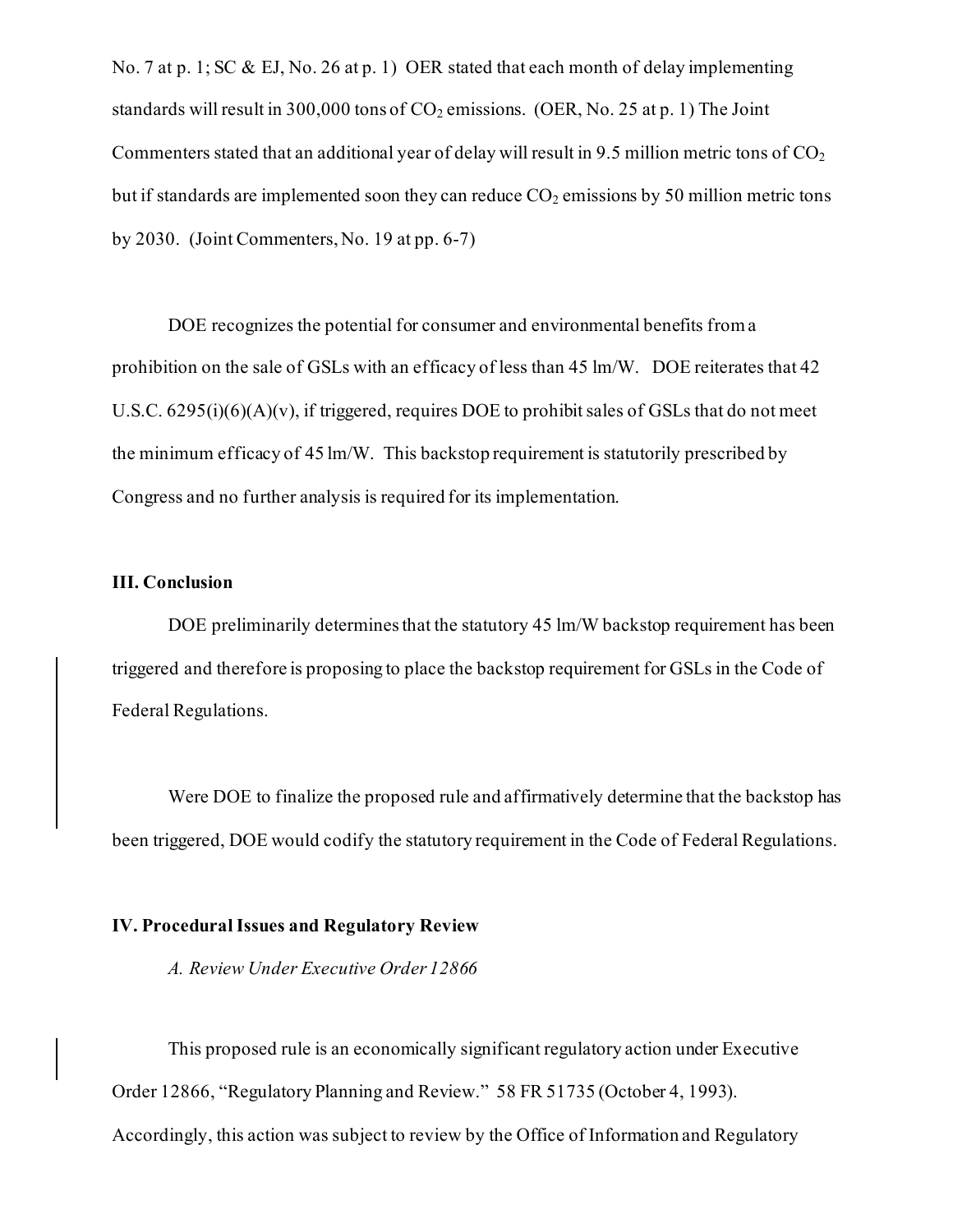Affairs in the Office of Management and Budget (OMB). Pursuant to section  $6(a)(3)(C)$  of the Order, DOE has provided to OIRA an assessment, including the underlying analysis, of benefits and costs anticipated from the regulatory action, together with, to the extent feasible, a quantification of those costs. This assessment can be found in the technical report that accompanies this rulemaking<sup>15</sup> The assessment estimates that all lamp demand for new construction and replacements is assumed to be fulfilled by lamps with an efficacy of at least 45 lm/W, yielding a substantial reduction in energy consumption and an associated savings in energy costs relative to the base case. It is estimated that national full fuel cycle energy savings of 5.7 quads from the implementation of a 45 lm/W backstop over the 30-year analysis period. These energy savings translate to annualized net benefits of \$3.7 billion, which includes the social value of emissions reductions (net benefits discounted at 3 percent). DOE plans to update our methodology to reflect the Environmental Protection Agency's recent updates to benefit-perton values in a future impact analysis if DOE issues a final rule and generally for forthcoming rulemakings, but we do not have time to fully vet the new methods for this impact analysis.

<sup>15</sup> *https://eta-publications.lbl.gov/publications/impact-eisa-2007-backstop-requirement*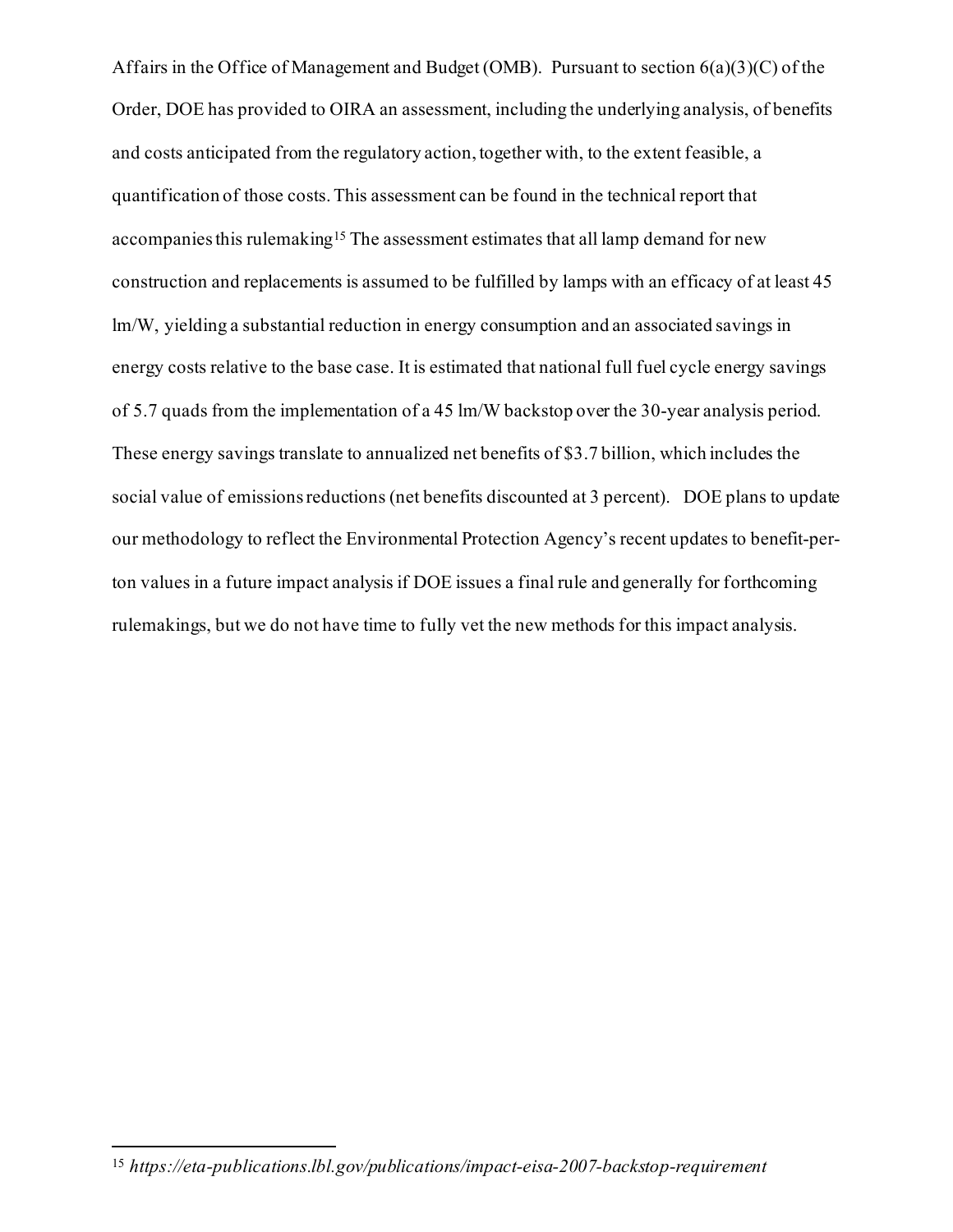Table IV.1: Summary of Annualized Costs and Benefits, 2022-2051

|                       | Primary<br><b>Estimate</b>              | <b>Low-Net-Benefits</b><br><b>Estimate</b> | High-Net-<br><b>Benefits</b><br><b>Estimate</b> |  |  |
|-----------------------|-----------------------------------------|--------------------------------------------|-------------------------------------------------|--|--|
|                       | <b>Annualized (million 2020\$/year)</b> |                                            |                                                 |  |  |
| <b>Total Benefits</b> |                                         |                                            |                                                 |  |  |
| 7% discount rate      | 3,718                                   | 3,551                                      | 3,884                                           |  |  |
| 3% discount rate      | 3,828                                   | 3,632                                      | 4,023                                           |  |  |
| <b>Total Costs</b>    |                                         |                                            |                                                 |  |  |
| 7% discount rate      | 178                                     | 180                                        | 173                                             |  |  |
| 3% discount rate      | 149                                     | 151                                        | 145                                             |  |  |
| <b>Net Benefits</b>   |                                         |                                            |                                                 |  |  |
| 7% discount rate      | 3,540                                   | 3,371                                      | 3,711                                           |  |  |
| 3% discount rate      | 3,679                                   | 3,481                                      | 3,879                                           |  |  |

Note: Total Benefits for both the 3-percent and 7-percent cases are presented using the average GHG social costs with 3-percent discount rate. GHG reduction benefits are calculated using four different estimates of the social cost of carbon (SC-CO**2**), methane (SC-CH**4**), and nitrous oxide (SC-N**2**O) (model average at 2.5 percent, 3 percent, and 5 percent discount rates; 95th percentile at 3 percent discount rate) as shown in Table ES-2 of the accompanying technical report. For the presentational purposes of this table, we show the total and net benefits associated with the average SC-GHG at a 3 percent discount rate, but the Department in a previous rulemaking did not use a single central SC-GHG point estimate. Considering the four SC-GHG estimates, the equivalent annual net benefit would be between \$3.1 billion to \$4.9 billion for the primary estimate, \$3 billion to 4.6 billion for the Low-Net-Benefits Estimate and \$3.3 to \$5.1 billion for the High-Net-Benefits Estimate. All net benefits are calculated using GHG benefits discounted at 3 percent.

<span id="page-45-0"></span>While this assessment represents DOE's best effort to analyze the effects of this rule, there are areas where more information would be helpful to DOE as it considers potentially refining the analysis. They are: (1) whether DOE should consider a rebound effect (such as 10%) associated with the purchase of more efficient products; (2) whether there are consumer welfare losses associated with those consumers who prefer incandescent or halogen bulbs to LED bulbs even after taking into account steep price decline in LED bulbs and the energy savings that would accrue to them; and (3) how to disaggregate the effects of the backstop provision and the definitional provision separately within the framework presented in the proposed rules.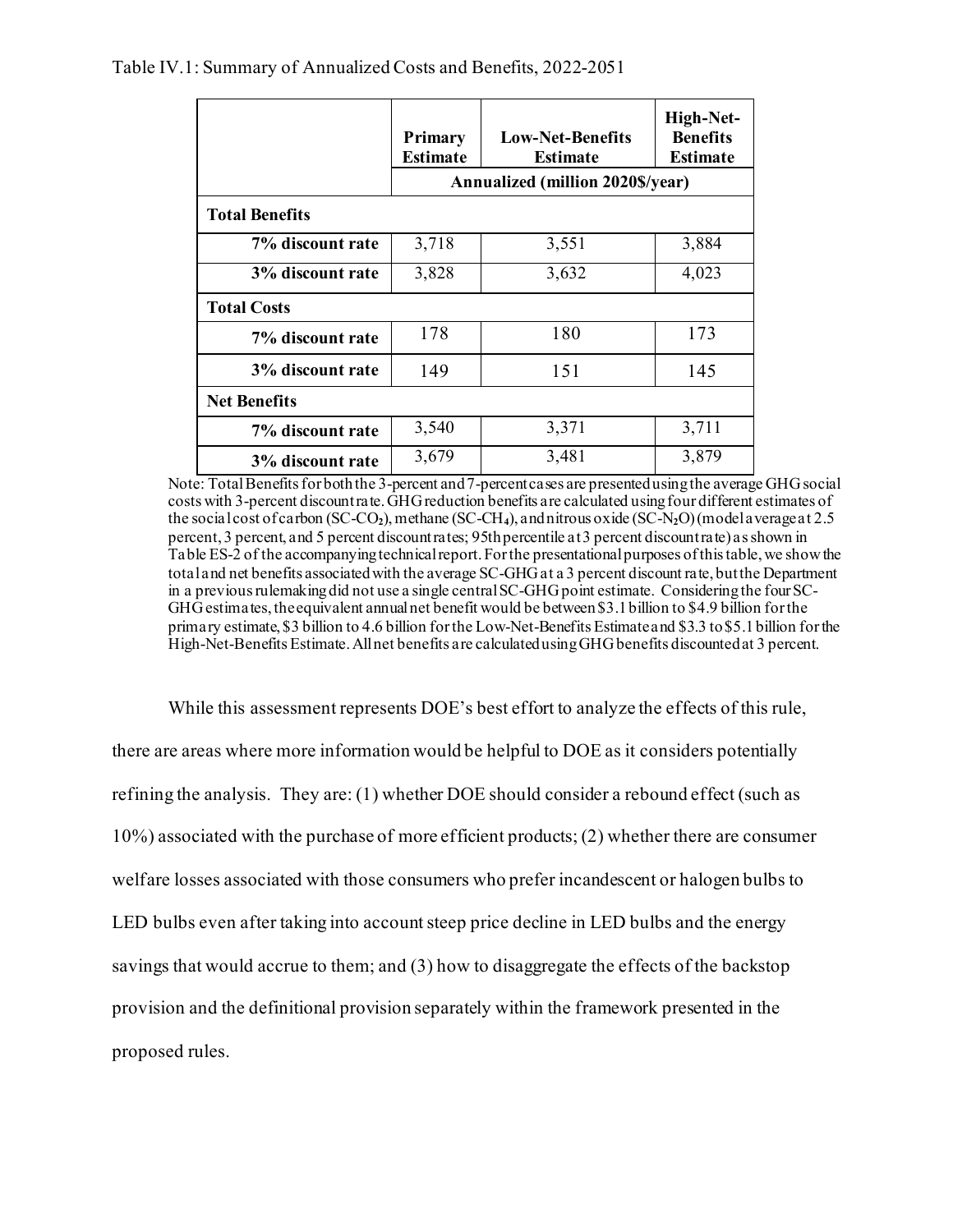### *B. Review Under the Regulatory Flexibility Act*

The Regulatory Flexibility Act (5 U.S.C. 601 *et seq*.) requires preparation of an initial regulatory flexibility analysis ("IRFA") for any rule that by law must be proposed for public comment, unless the agency certifies that the rule, if promulgated, will not have a significant economic impact on a substantial number of small entities. As required by E.O. 13272, "Proper Consideration of Small Entities in Agency Rulemaking," 67 FR 53461 (Aug. 16, 2002), DOE published procedures and policies on February 19, 2003, to ensure that the potential impacts of its rules on small entities are properly considered during the rulemaking process. 68 FR 7990. DOE has made its procedures and policies available on the Office of the General Counsel's website (*energy.gov/gc/office-general-counsel*).

DOE reviewed this proposed rule under the provisions of the Regulatory Flexibility Act and the policies and procedures published on February 19, 2003. DOE is proposing to revise the Code of Federal Regulations to incorporate and implement the backstop requirement for general service lamps that Congress prescribed in EPCA. Because DOE is not imposing additional costs beyond those required by statute, DOE certifies that the proposed rule, if adopted, would have no significant economic impact on a substantial number of small entities. Accordingly, DOE has not prepared an IRFA for this proposed rule. DOE will transmit this certification and supporting statement of factual basis to the Chief Counsel for Advocacy of the Small Business Administration for review under 5 U.S.C. 605(b).

#### *C. Review Under the Paperwork Reduction Act*

If made final, this proposed rule would impose no new information or record keeping requirements. Accordingly, Office of Management and Budget clearance is not required under the Paperwork Reduction Act. 44 U.S.C. 3501 *et seq.*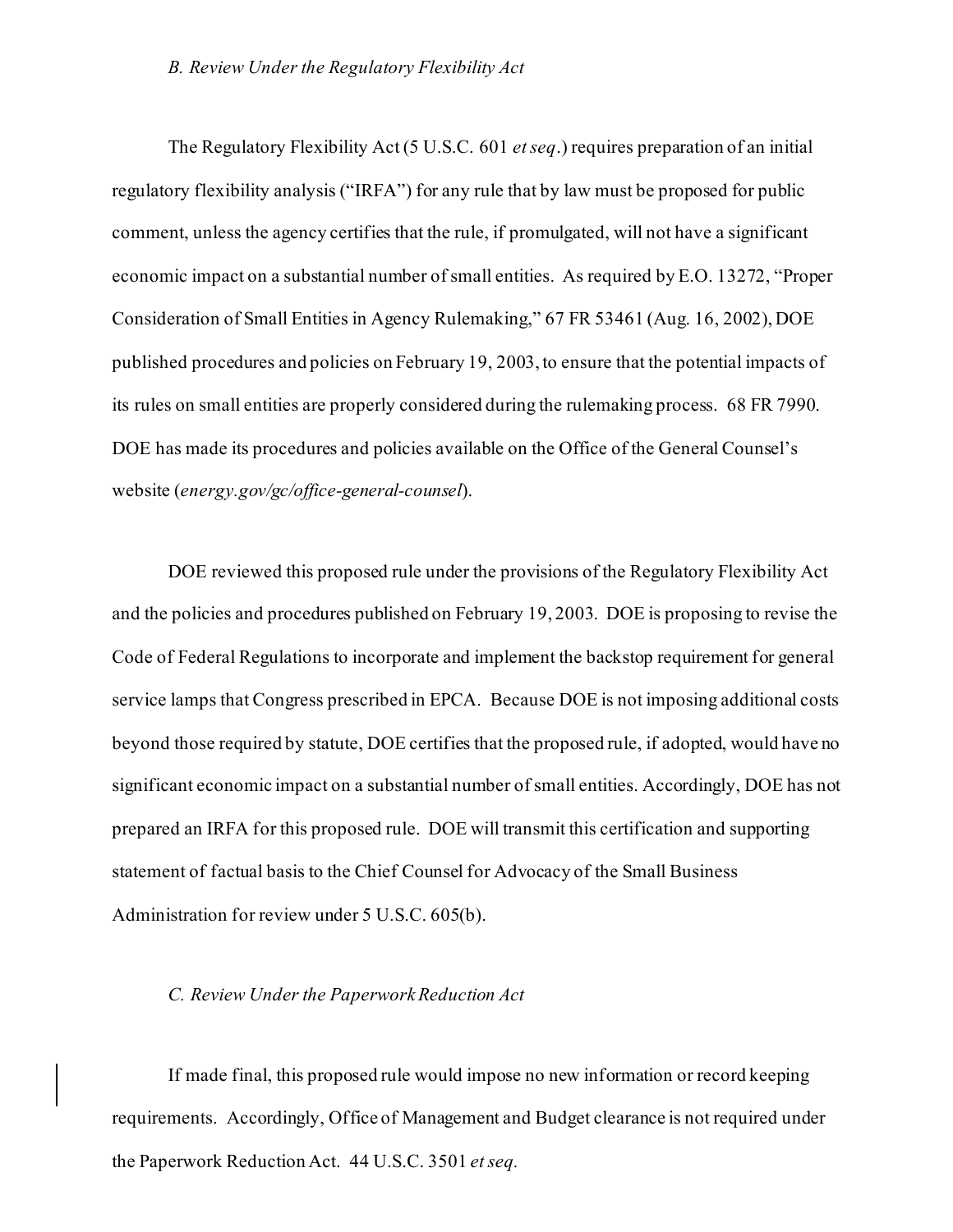#### *D. Review Under the National Environmental Policy Act of 1969*

Pursuant to the National Environmental Policy Act ("NEPA") of 1969, DOE has determined that the proposed rule fits within the category of actions included in Categorical Exclusion (CX) B5.1 and otherwise meets the requirements for application of a CX. (*See* 10 CFR part  $1021$ , app. B,  $B5.1(b)$ ; 10 CFR  $1021.410(b)$  and app. B,  $B(1)$ –(5).) The proposed rule fits within this category of actions because it is a rulemaking that establishes a standard for consumer products or industrial equipment, and for which none of the exceptions identified in CX B5.1(b) apply. Therefore, DOE has made a CX determination for this rulemaking, and DOE does not need to prepare an Environmental Assessment or Environmental Impact Statement for this proposed rule. DOE's CX determination for this proposed rule is available at *energy.gov/nepa/categorical-exclusioncx-determinations-cx*.

#### *E. Review Under Executive Order 13132*

E.O. 13132, "Federalism," 64 FR 43255 (Aug. 10, 1999), imposes certain requirements on Federal agencies formulating and implementing policies or regulations that preempt State law or that have federalism implications. The Executive order requires agencies to examine the constitutional and statutory authority supporting any action that would limit the policymaking discretion of the States and to carefully assess the necessity for such actions. The Executive order also requires agencies to have an accountable process to ensure meaningful and timely input by State and local officials in the development of regulatory policies that have federalism implications. On March 14, 2000, DOE published a statement of policy describing the intergovernmental consultation process it will follow in the development of such regulations. 65 FR 13735. DOE has examined this proposed rule and has tentatively determined that it would not have a substantial direct effect on the States, on the relationship between the national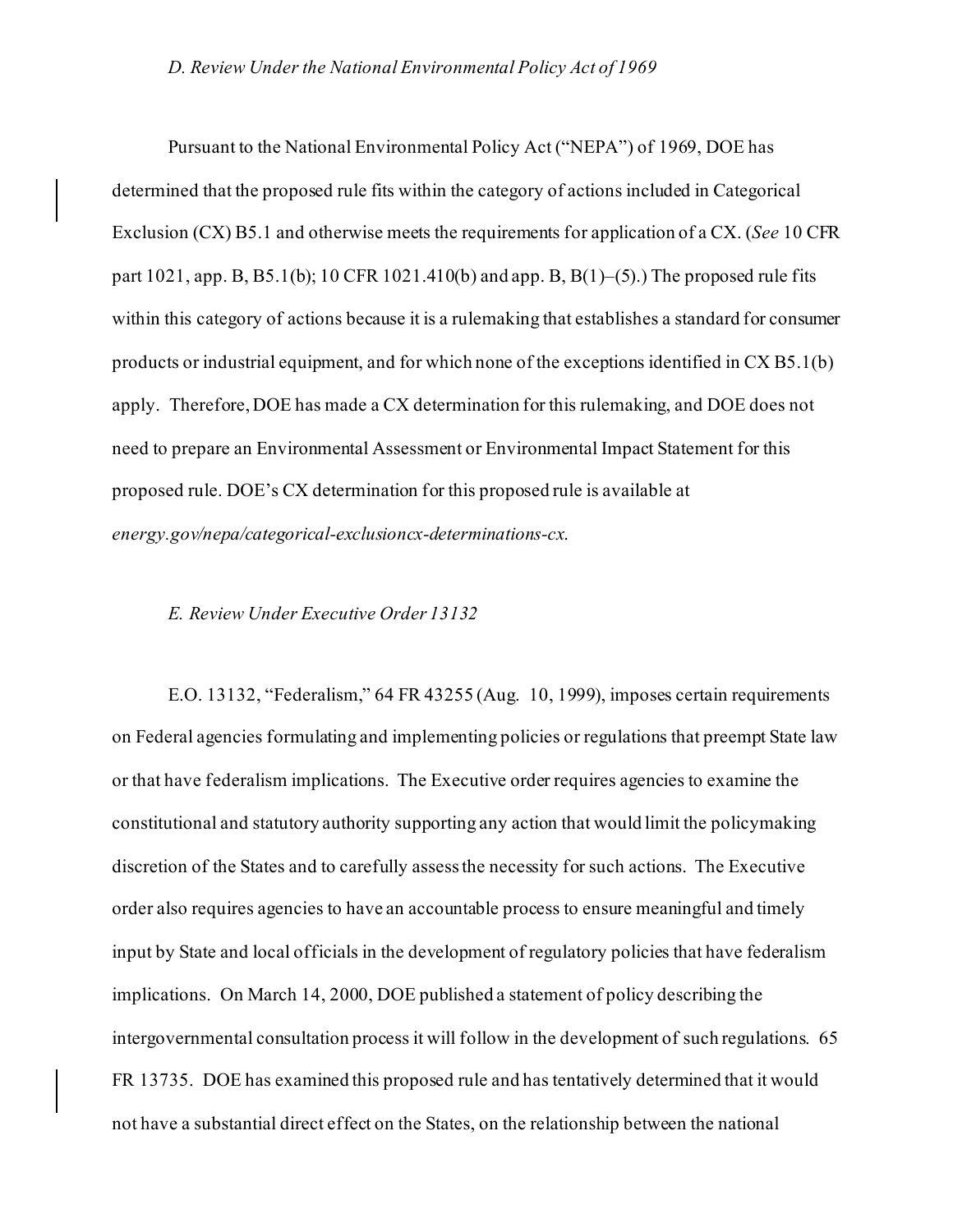government and the States, or on the distribution of power and responsibilities among the various levels of government. EPCA governs and prescribes Federal preemption of State regulations as to energy conservation for the products that are the subject of this proposed rule. States can petition DOE for exemption from such preemption to the extent, and based on criteria, set forth in EPCA. 42 U.S.C. 6297. Therefore, no further action is required by Executive Order 13132.

#### *F. Review Under Executive Order 12988*

With respect to the review of existing regulations and the promulgation of new regulations, section 3(a) of E.O. 12988, "Civil Justice Reform," imposes on Federal agencies the general duty to adhere to the following requirements: (1) eliminate drafting errors and ambiguity, (2) write regulations to minimize litigation, (3) provide a clear legal standard for affected conduct rather than a general standard, and (4) promote simplification and burden reduction. 61 FR 4729 (Feb. 7, 1996). Regarding the review required by section  $3(a)$ , section 3(b) of E.O. 12988 specifically requires that executive agencies make every reasonable effort to ensure that the regulation: (1) clearly specifies the preemptive effect, if any, (2) clearly specifies any effect on existing Federal law or regulation, (3) provides a clear legal standard for affected conduct while promoting simplification and burden reduction, (4) specifies the retroactive effect, if any, (5) adequately defines key terms, and (6) addresses other important issues affecting clarity and general draftsmanship under any guidelines issued by the Attorney General. Section 3(c) of Executive Order 12988 requires executive agencies to review regulations in light of applicable standards in section  $3(a)$  and section  $3(b)$  to determine whether they are met or it is unreasonable to meet one or more of them. DOE has completed the required review and determined that, to the extent permitted by law, this proposed rule meets the relevant standards of E.O. 12988.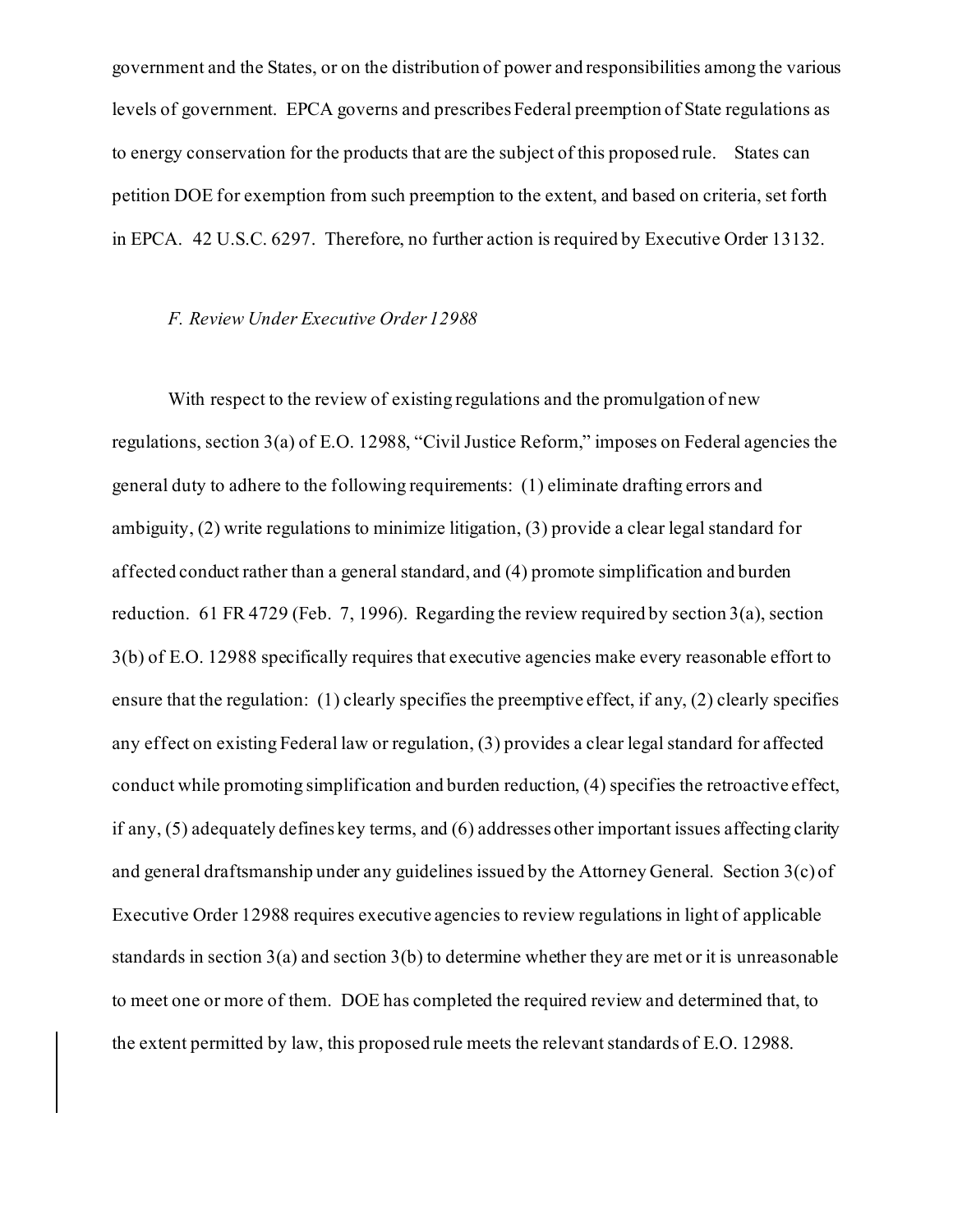Title II of the Unfunded Mandates Reform Act of 1995 ("UMRA") requires each Federal agency to assess the effects of Federal regulatory actions on State, local, and Tribal governments and the private sector (other than to the extent that such regulations incorporate requirements specifically set forth in law). Pub. L. 104-4, section 201 (codified at 2 U.S.C. 1531). For a proposed regulatory action likely to result in a rule that may cause the expenditure by State, local, and Tribal governments, in the aggregate, or by the private sector of \$100 million or more in any one year (adjusted annually for inflation), section 202 of UMRA requires a Federal agency to publish a written statement that estimates the resulting costs, benefits, and other effects on the national economy. (2 U.S.C. 1532(a), (b)) The UMRA also requires a Federal agency to develop an effective process to permit timely input by elected officers of State, local, and Tribal governments on a proposed "significant intergovernmental mandate," and requires an agency plan for giving notice and opportunity for timely input to potentially affected small governments before establishing any requirements that might significantly or uniquely affect them. On March 18, 1997, DOE published a statement of policy on its process for intergovernmental consultation under UMRA. 62 FR 12820. DOE's policy statement is also available at *energy.gov/sites/prod/files/gcprod/documents/umra\_97.pdf*.

If made final, this proposed rule would codify the sales prohibition of GSLs with an efficacy of less than 45 lm/W prescribed in 42 U.S.C.  $6295(i)(6)(A)(v)$ . As the proposed rule would incorporate requirements specifically set forth in law, an assessment under UMRA is not required and has not been conducted.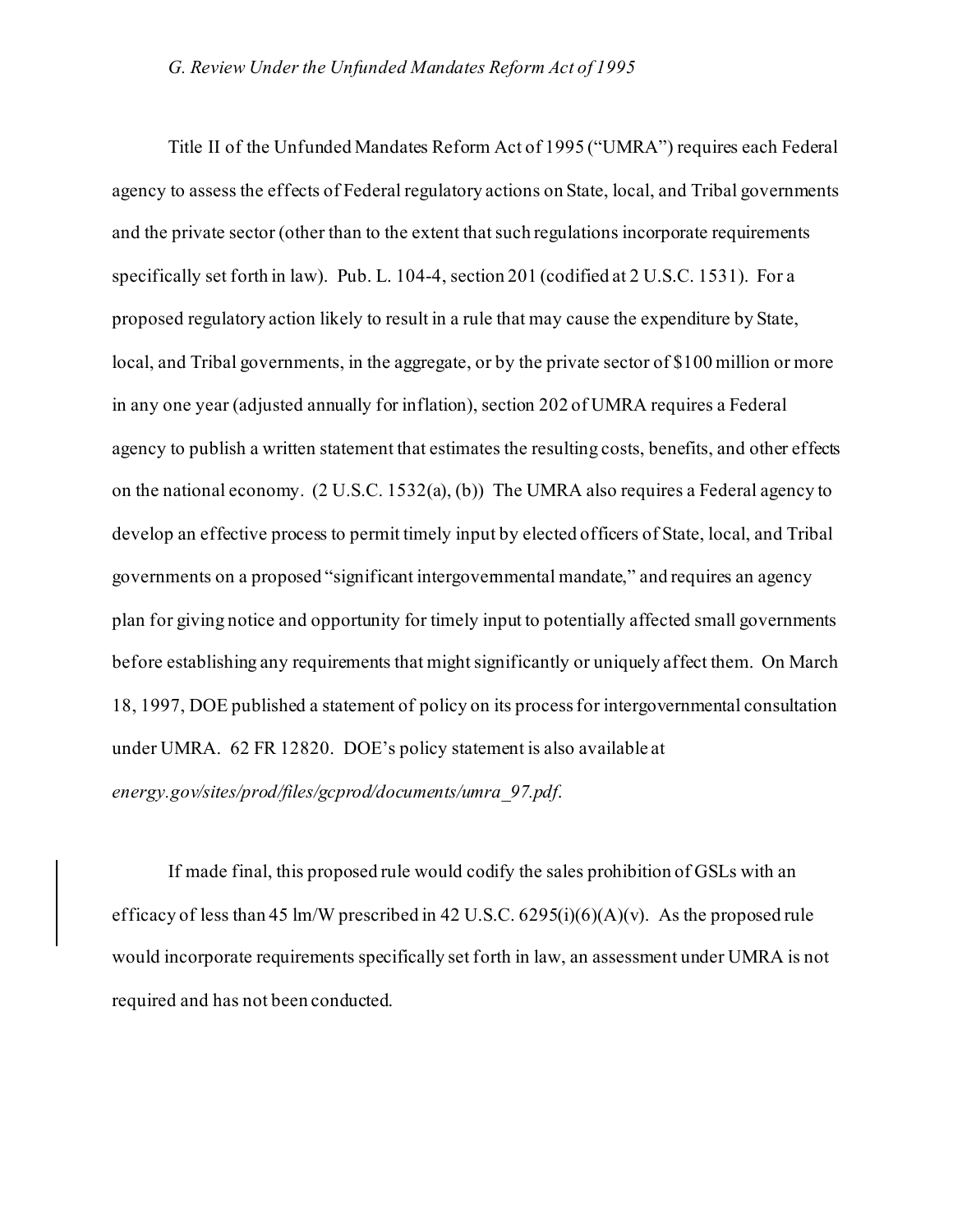Section 654 of the Treasury and General Government Appropriations Act, 1999 (Pub. L. 105-277) requires Federal agencies to issue a Family Policymaking Assessment for any rule that may affect family well-being. This proposed rule would not have any impact on the autonomy or integrity of the family as an institution. Accordingly, DOE has concluded that it is not necessary to prepare a Family Policymaking Assessment.

#### *I. Review Under Executive Order 12630*

Pursuant to E.O. 12630, "Governmental Actions and Interference with Constitutionally Protected Property Rights," 53 FR 8859 (Mar. 15, 1988), DOE has determined that this proposed rule would not result in any takings that might require compensation under the Fifth Amendment to the U.S. Constitution.

#### *J. Review Under the Treasury and General Government Appropriations Act, 2001*

Section 515 of the Treasury and General Government Appropriations Act, 2001 (44 U.S.C. 3516 note) provides for Federal agencies to review most disseminations of information to the public under information quality guidelines established by each agency pursuant to general guidelines issued by OMB. OMB's guidelines were published at 67 FR 8452 (Feb. 22, 2002), and DOE's guidelines were published at 67 FR 62446 (Oct. 7, 2002). Pursuant to OMB Memorandum M-19-15, Improving Implementation of the Information Quality Act (April 24, 2019), DOE published updated guidelines which are available at *www.energy.gov/sites/prod/files/2019/12/f70/DOE%20Final%20Updated%20IQA%20Guideline s%20Dec%202019.pdf*. DOE has reviewed this action under the OMB and DOE guidelines and has concluded that it is consistent with applicable policies in those guidelines.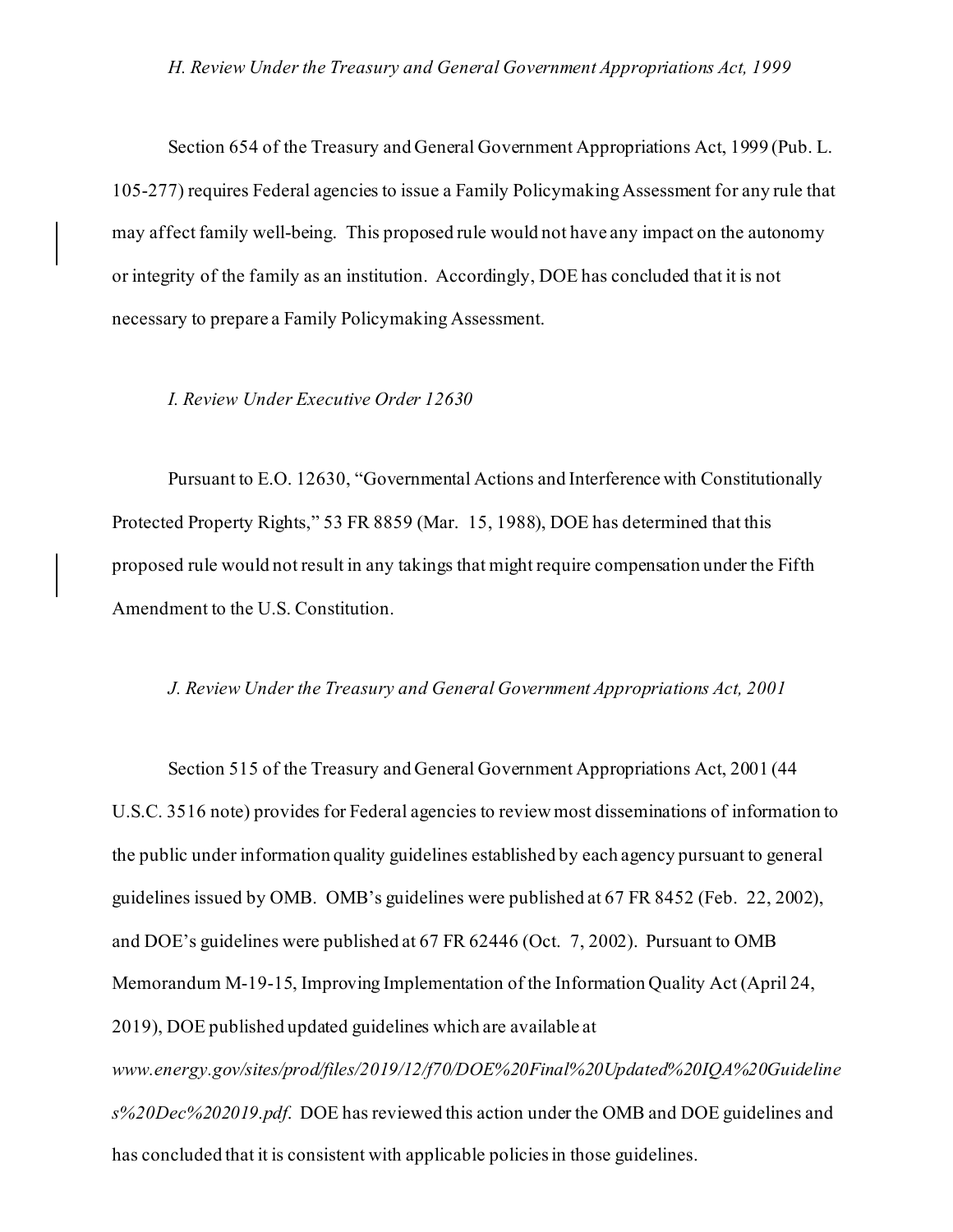#### *K. Review Under Executive Order 13211*

E.O. 13211, "Actions Concerning Regulations That Significantly Affect Energy Supply, Distribution, or Use," 66 FR 28355 (May 22, 2001), requires Federal agencies to prepare and submit to OIRA at OMB, a Statement of Energy Effects for any proposed significant energy action. A "significant energy action" is defined as any action by an agency that promulgates or is expected to lead to promulgation of a final rule, and that (1) is a significant regulatory action under Executive Order 12866, or any successor order; and (2) is likely to have a significant adverse effect on the supply, distribution, or use of energy, or (3) is designated by the Administrator of OIRA as a significant energy action. For any proposed significant energy action, the agency must give a detailed statement of any adverse effects on energy supply, distribution, or use should the proposal be implemented, and of reasonable alternatives to the action and their expected benefits on energy supply, distribution, and use.

DOE has tentatively concluded that this proposed rule is not a significant energy action because it is not likely to have a significant adverse effect on the supply, distribution, or use of energy, nor has it been designated as such by the Administrator at OIRA. Accordingly, DOE has not prepared a Statement of Energy Effects.

### **V. Public Participation**

DOE will accept comments, data, and information regarding this proposed rule no later than the date provided in the **DATES** section at the beginning of this proposed rule. Interested parties may submit comments, data, and other information using any of the methods described in the **ADDRESSES** section at the beginning of this document.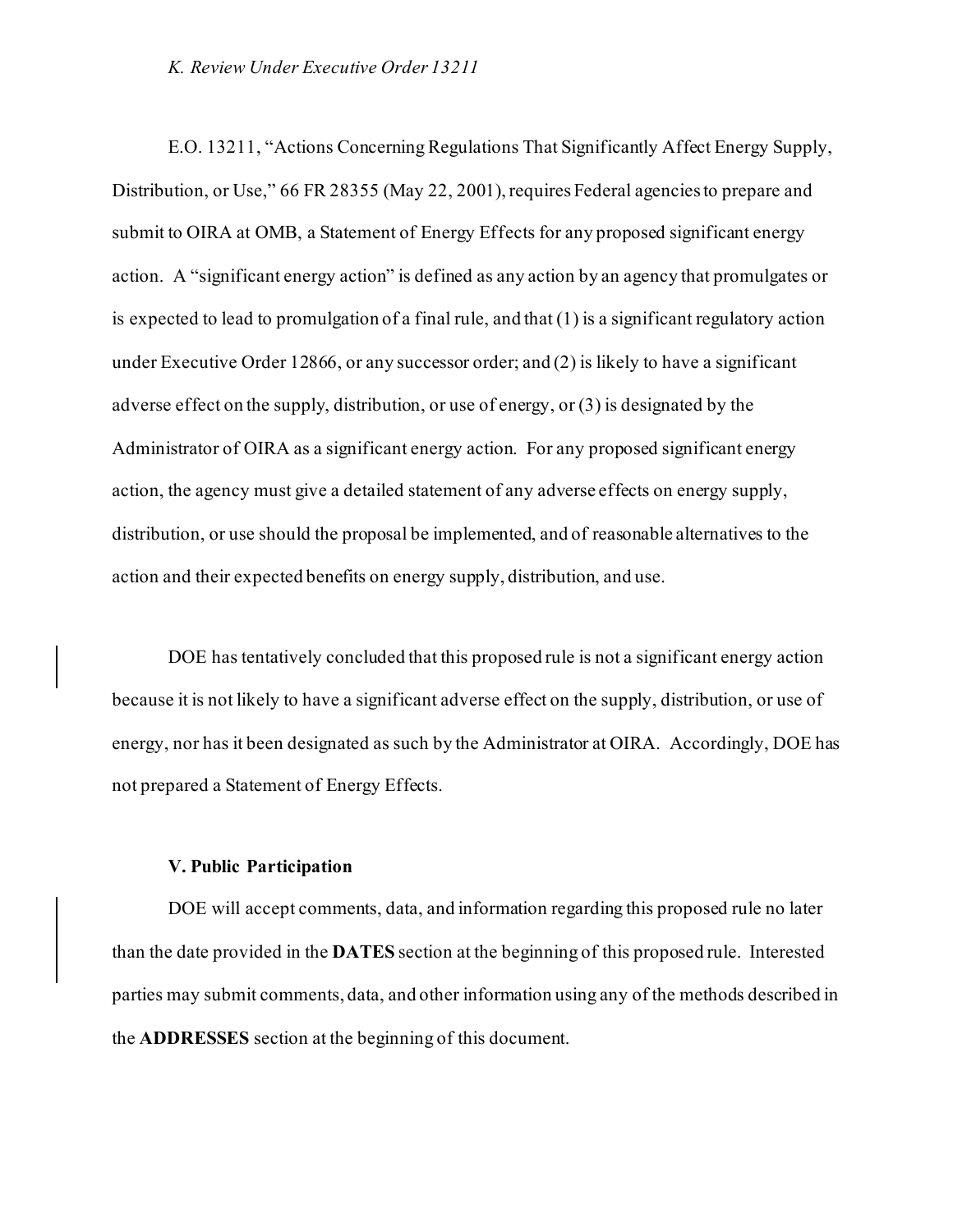*Submitting comments* via *www.regulations.gov*. The *www.regulations.gov* webpage will require you to provide your name and contact information. Your contact information will be viewable to DOE Building Technologies staff only. Your contact information will not be publicly viewable except for your first and last names, organization name (if any), and submitter representative name (if any). If your comment is not processed properly because of technical difficulties, DOE will use this information to contact you. If DOE cannot read your comment due to technical difficulties and cannot contact you for clarification, DOE may not be able to consider your comment.

However, your contact information will be publicly viewable if you include it in the comment itself or in any documents attached to your comment. Any information that you do not want to be publicly viewable should not be included in your comment, nor in any document attached to your comment. Otherwise, persons viewing comments will see only first and last names, organization names, correspondence containing comments, and any documents submitted with the comments.

Do not submit to *www.regulations.gov* information for which disclosure is restricted by statute, such as trade secrets and commercial or financial information (hereinafter referred to as Confidential Business Information ("CBI")). Comments submitted through *www.regulations.gov* cannot be claimed as CBI. Comments received through the website will waive any CBI claims for the information submitted. For information on submitting CBI, see the Confidential Business Information section.

DOE processes submissions made through *www.regulations.gov* before posting. Normally, comments will be posted within a few days of being submitted. However, if large volumes of comments are being processed simultaneously, your comment may not be viewable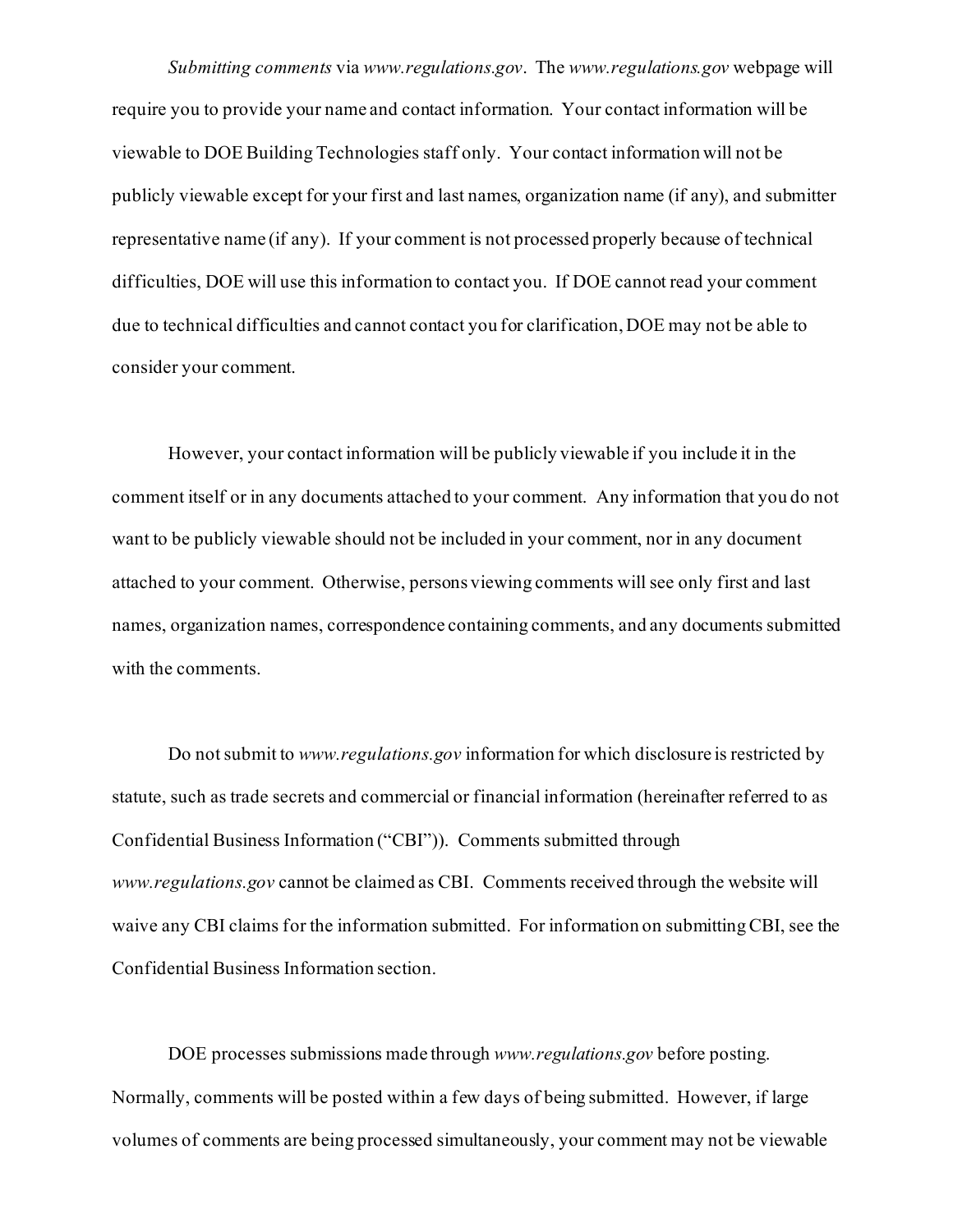for up to several weeks. Please keep the comment tracking number that *www.regulations.gov* provides after you have successfully uploaded your comment.

*Submitting comments via email*. Comments and documents submitted via email also will be posted to *www.regulations.gov*. If you do not want your personal contact information to be publicly viewable, do not include it in your comment or any accompanying documents. Instead, provide your contact information in a cover letter. Include your first and last names, email address, telephone number, and optional mailing address. The cover letter will not be publicly viewable as long as it does not include any comments.

Include contact information each time you submit comments, data, documents, and other information to DOE. No telefacsimiles ("faxes") will be accepted.

Comments, data, and other information submitted to DOE electronically should be provided in PDF (preferred), Microsoft Word or Excel, WordPerfect, or text (ASCII) file format. Provide documents that are not secured, that are written in English, and that are free of any defects or viruses. Documents should not contain special characters or any form of encryption and, if possible, they should carry the electronic signature of the author.

*Campaign form letters*. Please submit campaign form letters by the originating organization in batches of between 50 to 500 form letters per PDF or as one form letter with a list of supporters' names compiled into one or more PDFs. This reduces comment processing and posting time.

*Confidential Business Information*. Pursuant to 10 CFR 1004.11, any person submitting information that he or she believes to be confidential and exempt by law from public disclosure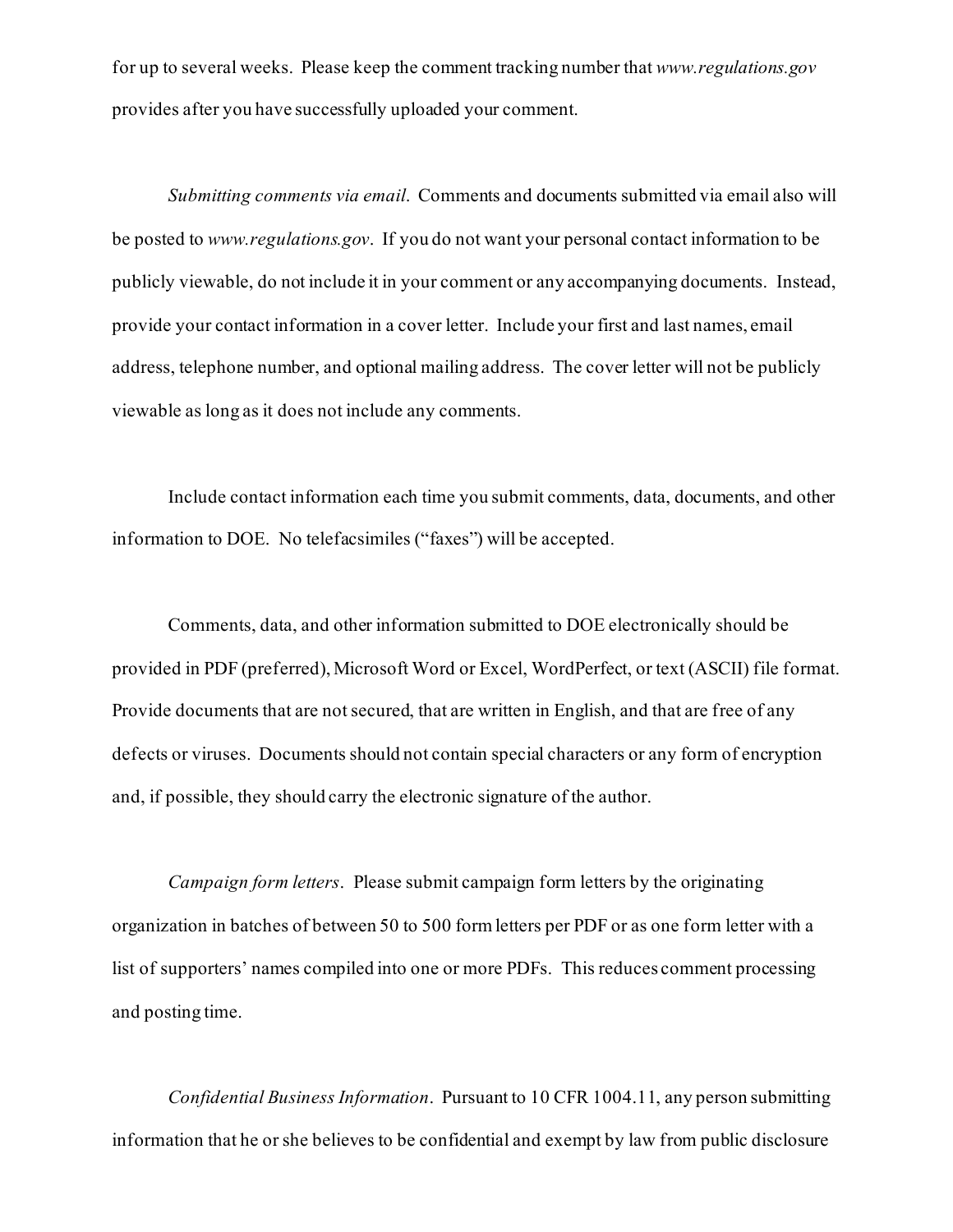should submit via email two well-marked copies: one copy of the document marked "confidential" including all the information believed to be confidential, and one copy of the document marked "non-confidential" with the information believed to be confidential deleted. DOE will make its own determination about the confidential status of the information and treat it according to its determination.

It is DOE's policy that all comments may be included in the public docket, without change and as received, including any personal information provided in the comments (except information deemed to be exempt from public disclosure).

# **VI. Approval of the Office of the Secretary**

The Secretary of Energy has approved publication of this notice of proposed rulemaking.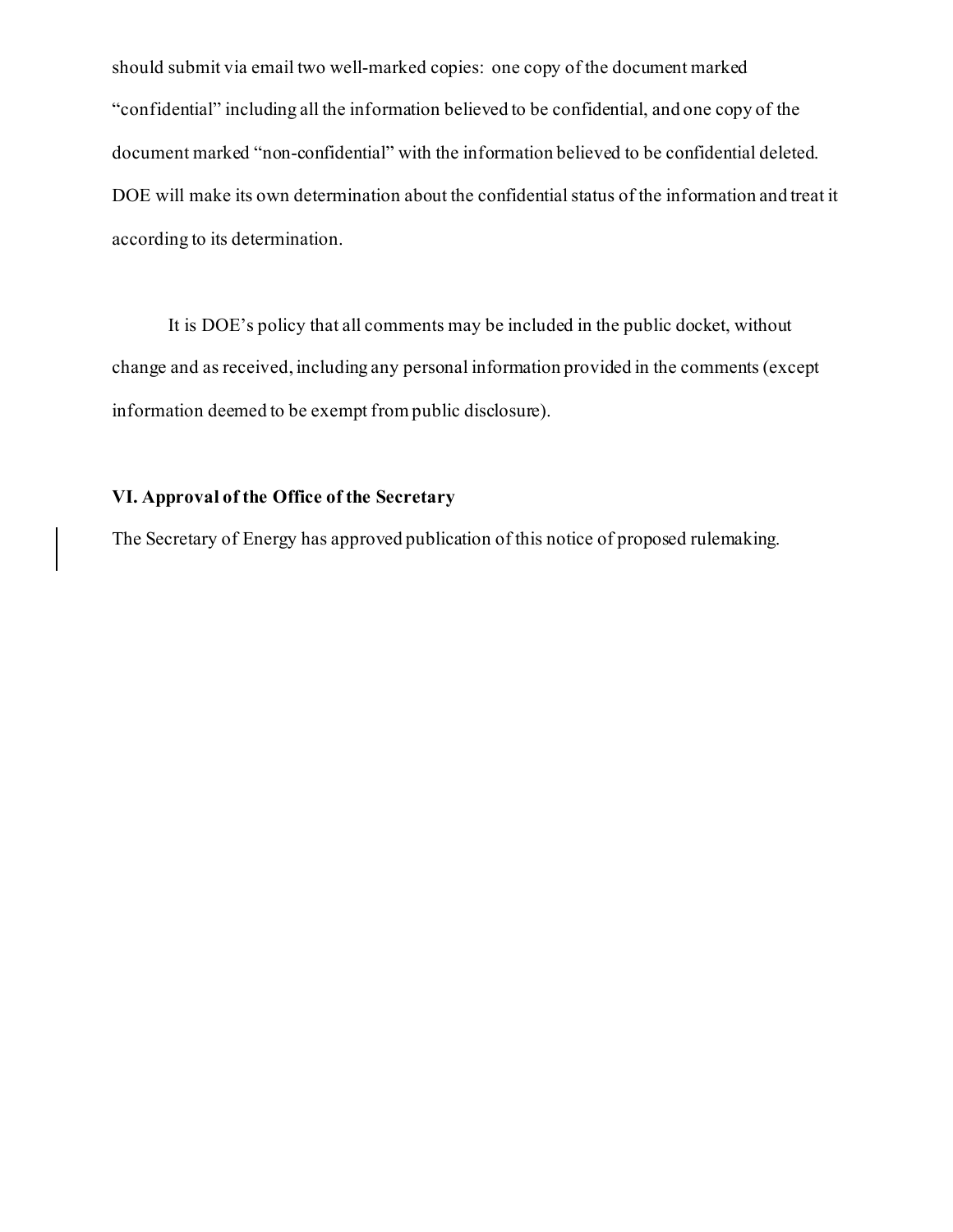### **Signing Authority**

This document of the Department of Energy was signed on December 3, 2021, by Kelly Speakes-Backman, Principal Deputy Assistant Secretary for Energy Efficiency and Renewable Energy, pursuant to delegated authority from the Secretary of Energy. That document with the original signature and date is maintained by DOE. For administrative purposes only, and in compliance with requirements of the Office of the Federal Register, the undersigned DOE Federal Register Liaison Officer has been authorized to sign and submit the document in electronic format for publication, as an official document of the Department of Energy. This administrative process in no way alters the legal effect of this document upon publication in the *Federal Register*.

Signed in Washington, DC, on December 7, 2021

Treena V. Garrett Federal Register Liaison Officer, U.S. Department of Energy

\_\_\_\_\_\_\_\_\_\_\_\_\_\_\_\_\_\_\_\_\_\_\_\_\_\_\_\_\_\_\_\_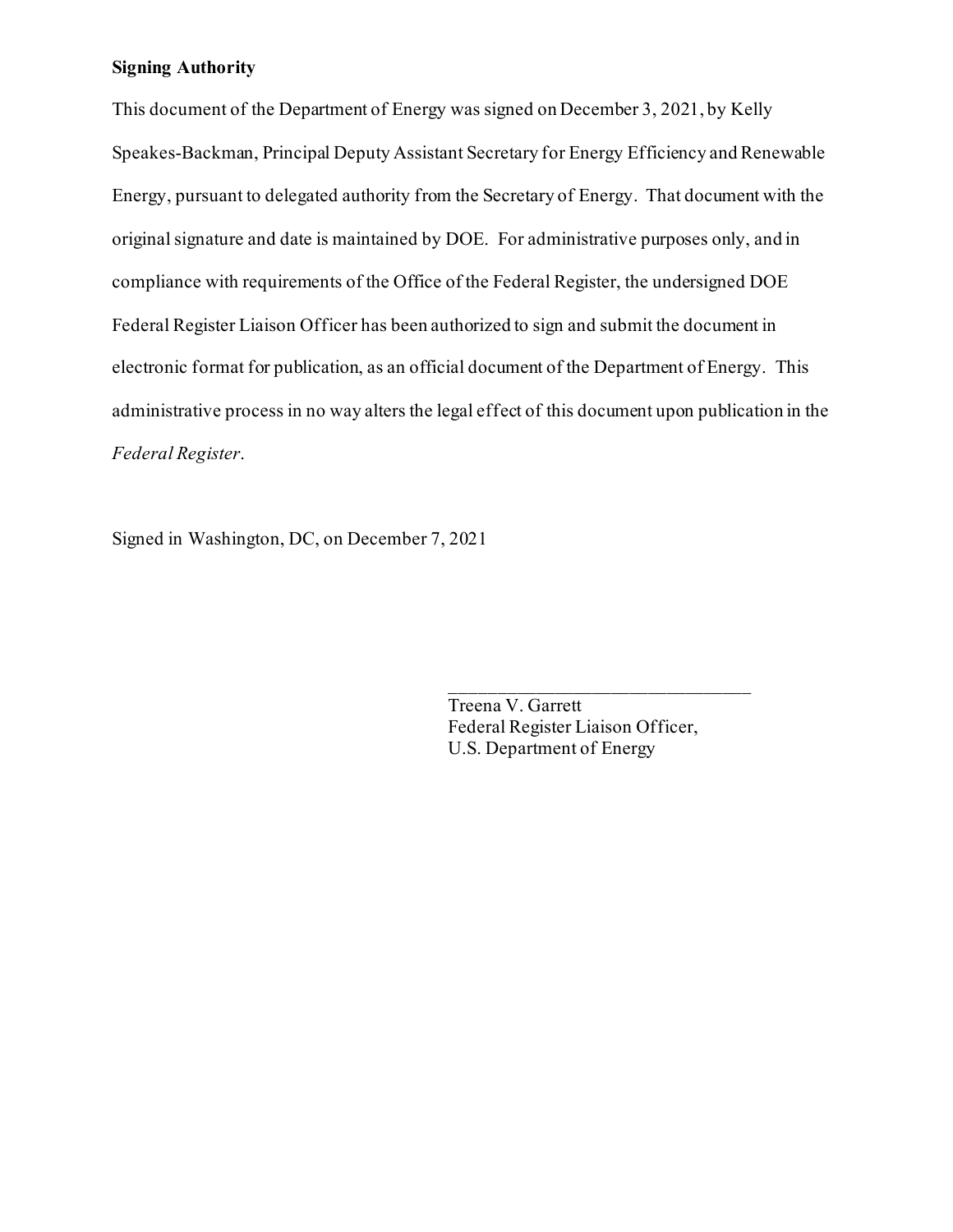For the reasons set forth in the preamble, DOE proposes to amend part 430 of chapter II, subchapter D, of title 10 of the Code of Federal Regulations, as set forth below:

# **PART 430 - ENERGY CONSERVATION PROGRAM FOR CONSUMER PRODUCTS**

1. The authority citation for part 430 continues to read as follows:

**Authority:** 42 U.S.C. 6291-6309; 28 U.S.C. 2461 note.

2. Amend § 430.32 by:

a. Revising the introductory text to paragraphs  $(u)(1)$  and  $(x)(1)$ ;

and

b. Adding paragraph (dd).

The revisions and addition read as follows:

### **§ 430.32 Energy and water conservation standards and their compliance dates.**

\* \* \* \* \*

(u) *Compact fluorescent lamps*.

(1) Medium Base Compact Fluorescent Lamps. Subject to the sales prohibition in paragraph (dd) of this section, a bare or covered (no reflector) medium base compact fluorescent lamp manufactured on or after January 1, 2006, must meet the following requirements:

\* \* \* \* \*

(x) *General service incandescent lamps, intermediate base incandescent lamps and candelabra base incandescent lamps*.

(1) Subject to the sales prohibition in paragraph (dd) of this section, the energy conservation standards in this paragraph apply to general service incandescent lamps:

\* \* \* \* \*